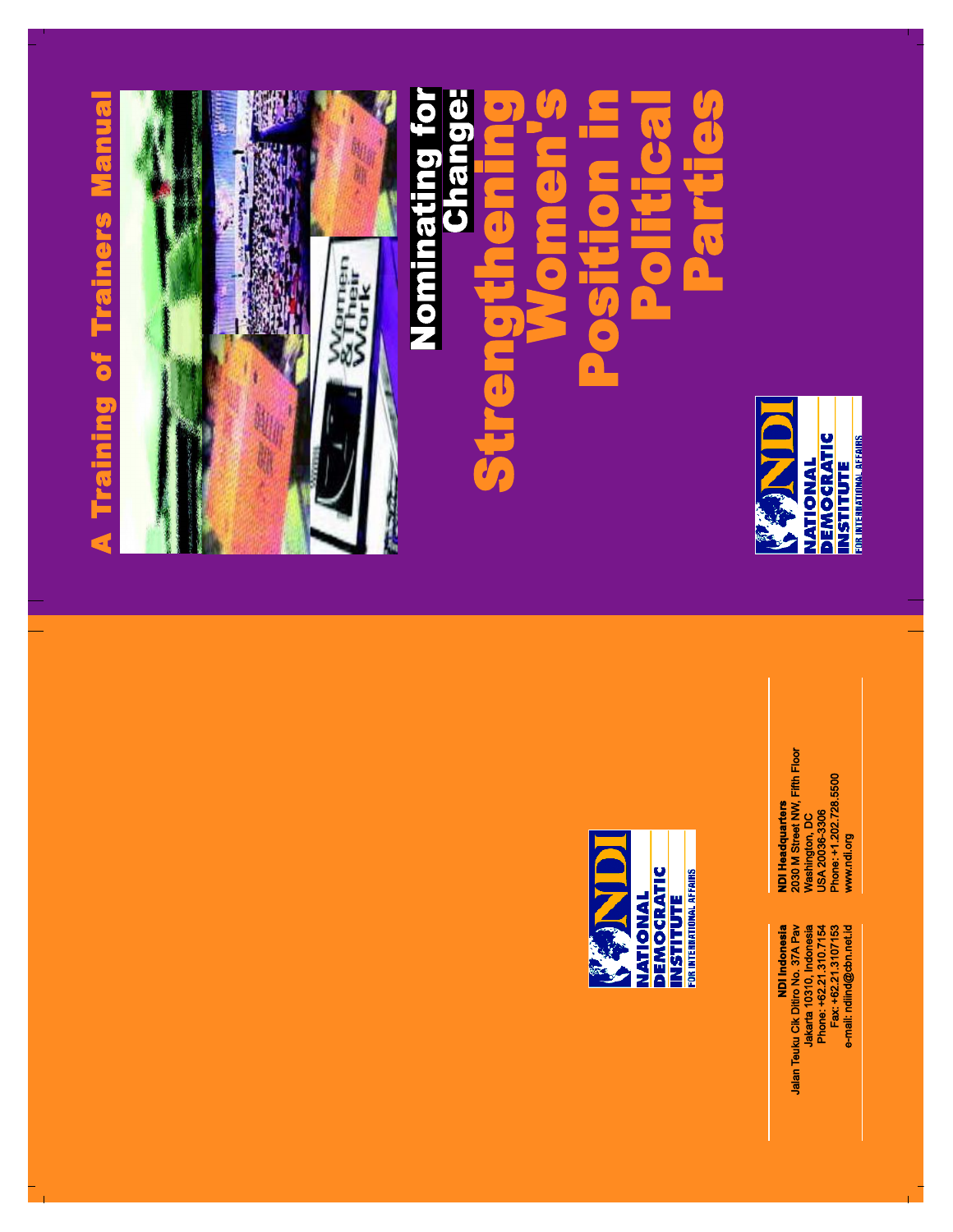# About the National Democratic Institute for International Affairs (NDI)

The National Democratic Institute for International Affairs (NDI) is a nonprofit organization working to strengthen and expand democracy worldwide. Calling on a global network of volunteer experts, NDI provides practical assistance to civic and political leaders advancing democratic values, practices and institutions. NDI works with democrats in every region of the world to build political and civic organizations, safeguard elections, and to promote citizen participation, openness and accountability in government.

NDI has worked in Indonesia since 1996, when it supported domestic efforts to monitor the May 1997 parliamentary elections. Current NDI programming aims to strengthen civil society and political parties; to assist the legislature in undertaking democratic reforms; to provide assistance to regional governing bodies as they implement decentralization policies; and to encourage civilian control over the military.

### NDI Indonesia:

Jalan Teuku Cik Ditiro No. 37A Pav Jakarta 10310, Indonesia

Phone: +62.21.310.7154 Fax: +62.21.310.7153

### NDI Headquarters:

2030 M Street NW, Fifth Floor Washington, DC USA 20036-3306

Phone: +1.202.728.5500 www.ndi.org

May 2003 National Democratic Institute for International Affairs

### Workshop Design and Delivery/Manual Writing:

Lisanne Baumholz Oleanna Facilitation, Training & Research <oleanna@ca.inter.net>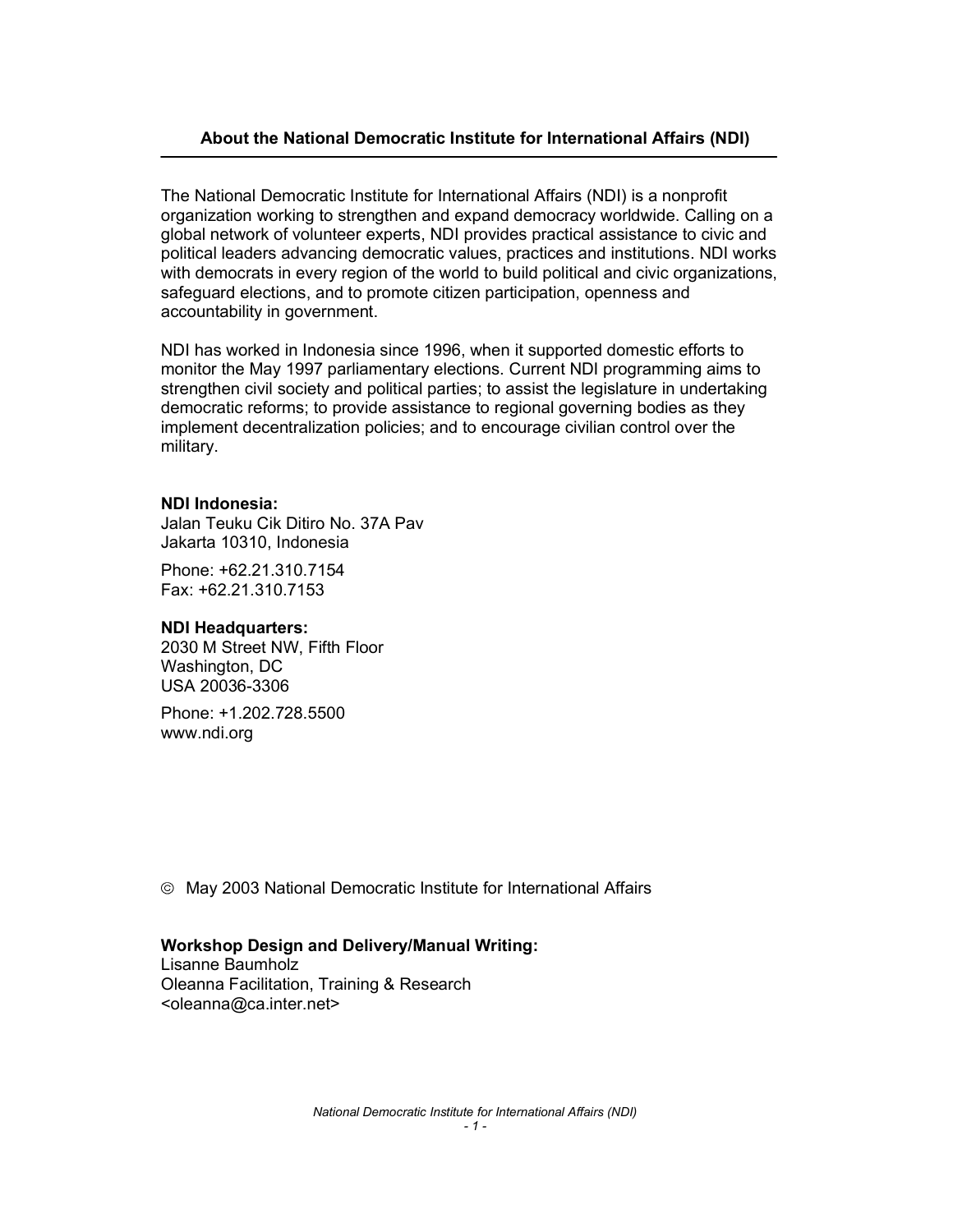# Table of Contents

| Session 5: Behavior and Attitudes that Affect Women's Participation           |  |
|-------------------------------------------------------------------------------|--|
|                                                                               |  |
|                                                                               |  |
| Session 7: The Role/Responsibilities of State Institutions and Structures  62 |  |
| Session 8: Strategies to Prepare Women as Legislative Candidates 63           |  |
| Session 9: Developing Information/Support Networks Within                     |  |
|                                                                               |  |
| Session 10: Strengths, Weaknesses, Opportunities, Threats (SWOT)68            |  |
|                                                                               |  |
|                                                                               |  |
|                                                                               |  |
| Session 14: Knowledge of Institutional (Government and Political)             |  |
|                                                                               |  |
|                                                                               |  |
|                                                                               |  |
| Session 17: Follow-Up Workshop Session Development106                         |  |
| Session 18: Applying Skills Through a Practice Session 116                    |  |
|                                                                               |  |
|                                                                               |  |
|                                                                               |  |
|                                                                               |  |
|                                                                               |  |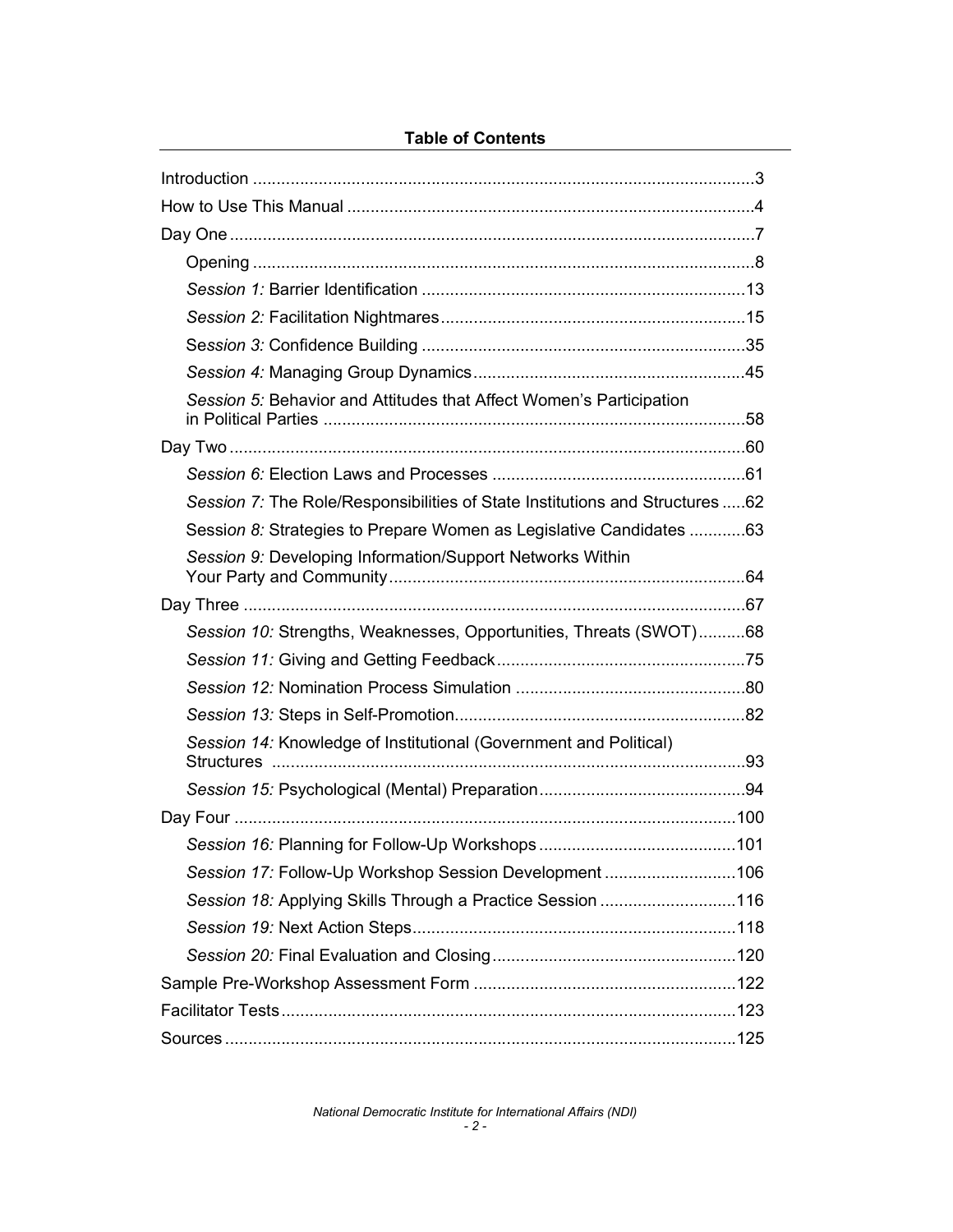#### **Introduction**

This manual is based on a Training of Trainers workshop "Nominating for Change: Strengthening Women's Position in Political Parties" delivered in Jakarta, Indonesia in March 2003. The workshop was conceived as part of NDI Indonesia Women's Program support for the Indonesian Political Women's Caucus (*KPPI: Kaukus Perempuan Politik Indonesia*), a cross-party national organization that NDI has been working with since its inception. Both the upcoming national election in 2004 and the legislative push to have a 30% quota of women nominated by their respective parties presented opportunities for women to increase their political presence within parties.

A total of 22 members of KPPI were invited to participate in the workshop, with 11 participants representing KPPI regional branches and 11 coming from KPPI headquarters. One of the main criteria for their selection was participants' preparedness to deliver at least one follow-up workshop in their respective regions based on the material learned. To facilitate logistical and programmatic communication/relationships between KPPI headquarters and their branches, each regional representative was paired with one person from the headquarters in advance of the Training of Trainers. Consequently, the workshop could take advantage of this in sessions related to planning the follow-up workshops on Day Four. To date, almost all of the follow-up workshops have been implemented with a total of around 600 participants.

After the Training of Trainers workshop, NDI felt that the material might be useful for other NDI offices. It is hoped that this manual will support other programs, which promote women's political participation – through the nomination process or otherwise. Although it is presented as a complete Training of Trainers workshop, there may be other ways that the material can be used and adapted. Please see the *How To Use This Manual* section for some suggestions of how else it can be used.

The writer would like to thank all of those whose efforts contributed to the success of the pilot and follow-up workshops, in particular: Helen Ellis (NDI Indonesia Women's Program), Merita Gidarjati (NDI Indonesia Women's Program), KPPI (board members, training unit and staff), and all the NDI Indonesia staff who gave programmatic input and logistical support to this initiative.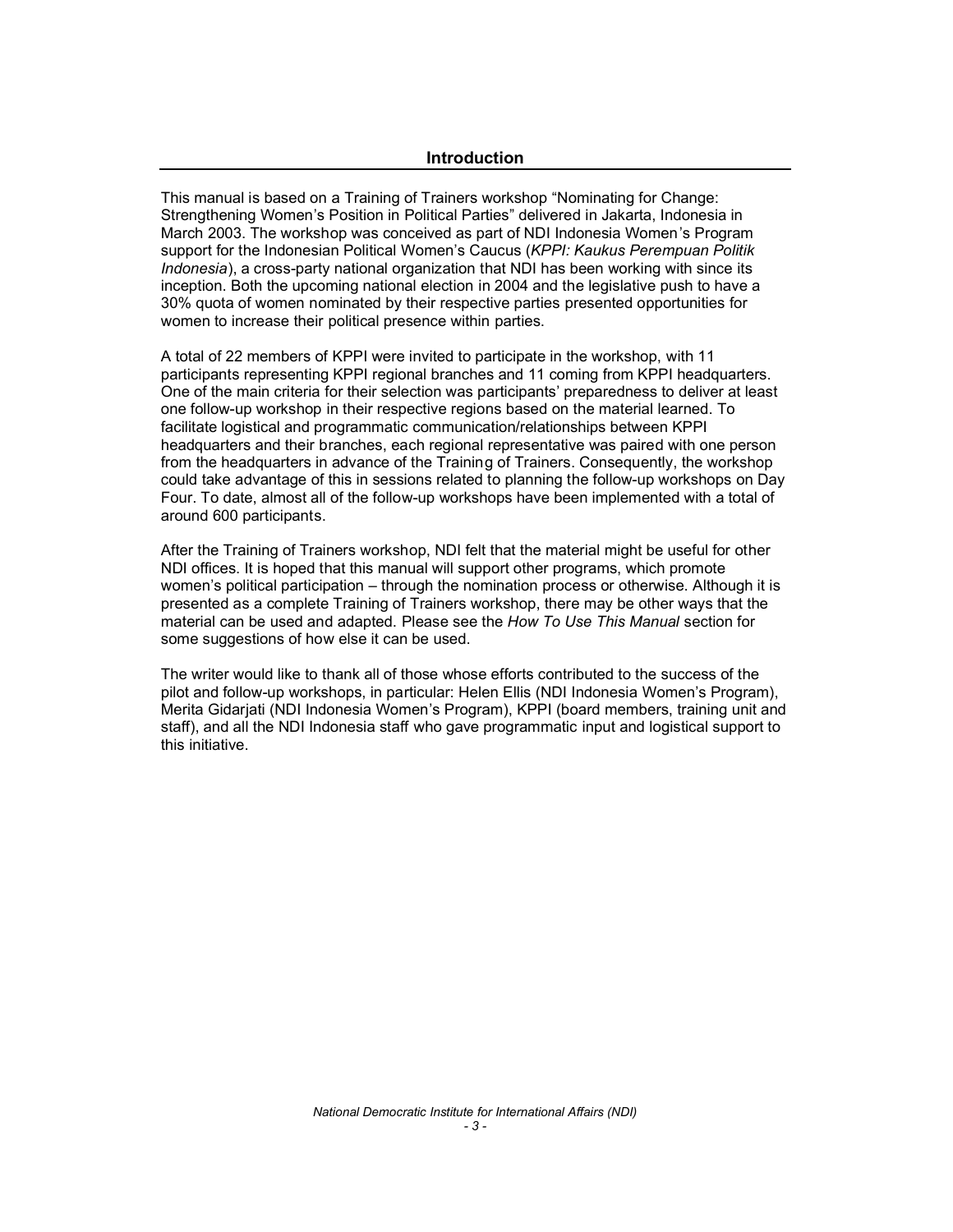### How to Use This Manual

This manual was prepared as a Training of Trainers tool to prepare participants to deliver workshops that help increase women's skills to get themselves nominated by their political parties. As such, some sessions focus on the Training of Trainers aspect exclusively – these are indicated by an "\*" on the pages that introduce each day of the workshop. Some sessions focus exclusively on the content areas related to increasing nomination chances. There are also sessions that contribute to increasing both skill sets – these are identified in session objectives.

#### Who should use the manual?

If you are using this as a *Training of Trainers* tool, please note the following:

- Only experienced trainers or facilitators should use the manual. To test whether you fit this description, review the handout material for Sessions 2, 17 and 18 in particular. If you are already familiar with this material and/or feel very comfortable in using it, you have enough experience to use this manual as a Training of Trainers tool.
- Most sessions are participatory so you should feel comfortable and confident using this kind of methodology.

If you want to use the manual to *directly implement a training workshop for those wishing to get themselves nominated*, you can do so by only using the following sessions in this order:

| <b>Introduction/Opening</b> | Session 9  |
|-----------------------------|------------|
| Session 1                   | Session 10 |
| Session 3                   | Session 12 |
| Session 5                   | Session 13 |
| Session 6                   | Session 14 |
| <b>Session 7</b>            | Session 15 |
| Session 8                   |            |

Review the "Time" and "Process" sections of each session to adapt material as necessary.

There is also an assumption that the trainer/facilitator does not necessarily have expertise in specific nomination and electoral issues. Consequently, Sessions 6, 7 and 8 involve inviting local resource people to the workshop to present on specific content areas related to the political context the workshop is being delivered in.

#### Who should participate in the workshop?

If it is being delivered as a Training of Trainers workshop, participants do not necessarily have to have a training or political background. However, they should be people who are appropriate to deliver the follow-up workshops (because of their geographic, sectoral, ethnic background, etc.) and they should be assessed in terms of their commitment to carry out the follow-up workshops. To assess their training experience (or lack thereof), a *Pre-Workshop Assessment Form* is included at the back of the Manual.

Because of the participatory nature of the workshop, the ideal number of participants is 15- 25 participants. Larger numbers will make it difficult to deliver the sessions in the time indicated, and will affect the dynamics of the group.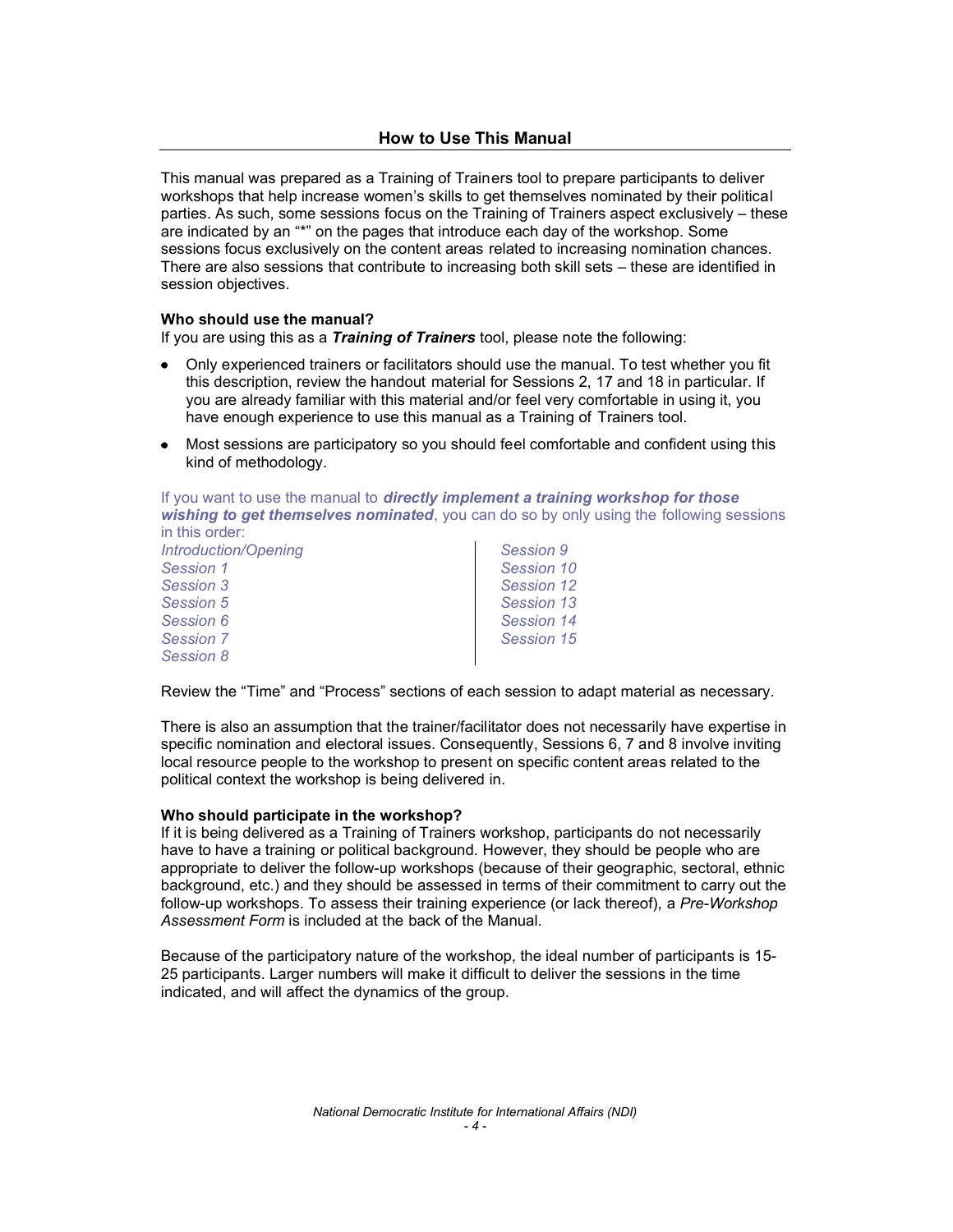#### How long is the workshop?

This workshop was designed as a 4-day workshop with each day consisting of 7 training hours. The Sample Workshop Agenda (page 8) reflects the context of the culture where it was originally delivered and the needs of the planning committee and participants. The agenda should be modified to reflect local needs but it is important to keep the order of the sessions intact.

If the workshop is not being delivered as a Training of Trainers, only 2-3 days are needed. If it is being implemented as a Training of Trainers workshop and you have additional time, adding an extra day will allow for expanded practice sessions (Sessions 18 and 19)  $-$  this can really enhance the training level for prospective trainers. It can also be delivered in two 2-day segments (over consecutive weekends, for example) to allow participants time to absorb the material.

#### How else can this Manual be used?

Although it was designed for women trying to advance within their political parties, most of the material is appropriate for any group marginalized by political parties  $-$  for example, because of race, ethnicity or religious background. Certain handouts might have to be revised or replaced to account for a different target group but the issues dealt with are much the same for all marginalized groups.

Many sessions, while focusing on the issue of getting oneself nominated, could be used to strengthen campaigning skills once nominated.

#### How is the Manual organized?

The manual is organized in the actual sequence of the workshop as follows:

*Day* (1,2,3,4)

*Daily Theme* (see the Introduction for more on this)

*List* of the sessions for that day (training of trainers focused sessions indicated by "\*")

#### *Session Title*

#### *Session Objective(s)*

*Time* (duration of the session)

*Materials* (type of material indicated by symbols below and listed)

- Flipchart prepared in advance Ø
- $\odot$ Supplies needed for the session
- $\bigcap$ **Handout**
- **D**<sup>o</sup> Audio-visual equipment

*Process* (step-by-step instructions and methodology for the session)

#### Please Note:

*Basic materials* such as flipcharts and flipchart paper, markers, whiteboard, etc. are not listed in the sessions as these should be available in good supply through the workshop.

*Handouts* should be distributed as indicated in the Process sections of each session. In most cases, they are not given out at the beginning of the session. In the pilot workshop, a binder was provided to participants at the beginning of the workshop, and the handouts were hole-punched in advance  $-$  so participants could file them in their binders as they were distributed.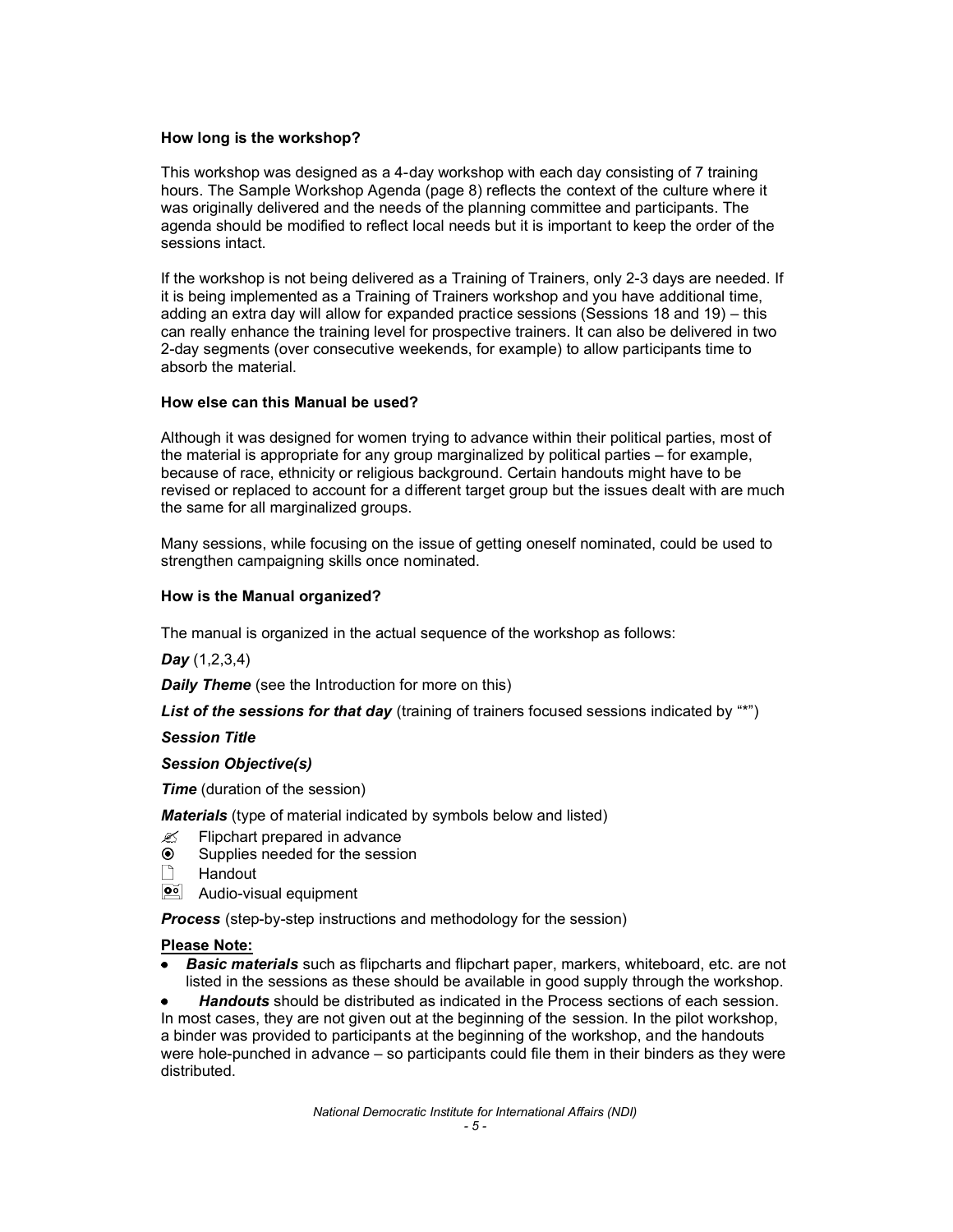#### How is evaluation carried out?

Formal evaluation is carried out on a daily basis by teams of participants (see Introduction and Opening Session) and through a final written evaluation (Session 20). Some sessions are designed to reinforce participants' understanding of material presented in earlier sessions (Sessions 12, 14, 17, 18 and 19). In addition, it is recommended that the trainer/facilitator periodically test participants for how they are retaining information (training and/or nomination skills). Suggestions for how to do this are contained in the section *Facilitator Tests* at the back of the Manual.

#### How should the training room be set up?

Ideally, the room should be large enough to have participants sit in a circle with space around to break into small groups. There should be adequate wall space to post flipcharts as they are completed in the sessions as well as to keep a number of flipcharts from prior sessions posted (to remind participants of previously completed material). Whiteboards on wheels are very useful if available.

#### What is not in this Manual?

The manual focuses on the programming aspects of designing and delivering workshops. It does not specifically deal with issues such as participant selection and logistics planning, although Session 19 does give the opportunity to start considering these.

There are no energizers included but the assumption is that there will be energizers as needed when participants need to renew themselves. These can be done by the facilitator or the participants themselves.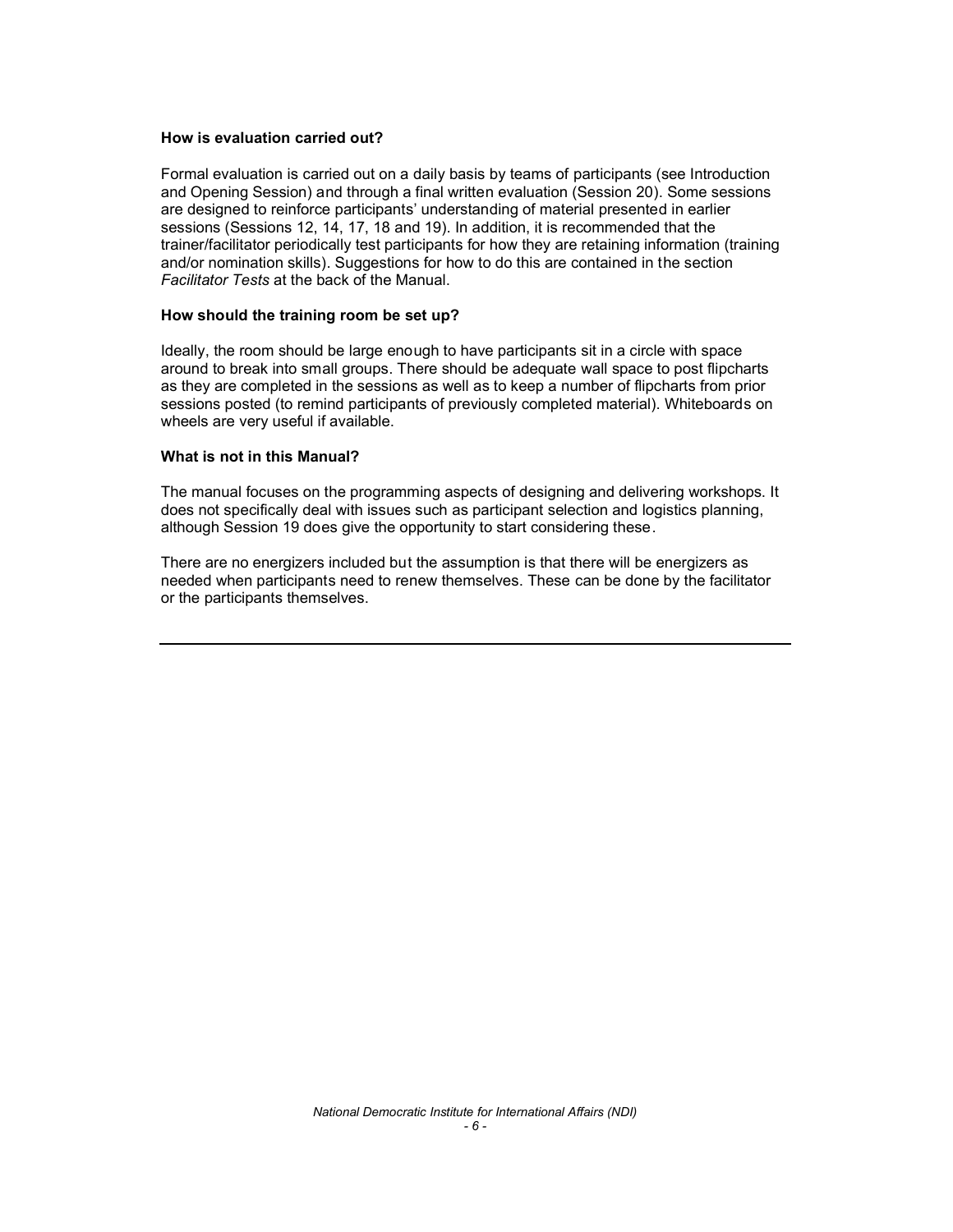# Theme:

Identifying barriers to women party members' participation and developing strategies to overcome barriers (what we are dealing with)

# Sessions:

Opening Barrier Identification Facilitation Nightmares\* Confidence Building\* Managing Group Dynamics\* Behavior and Attitudes that Affect Women's Participation in Political Parties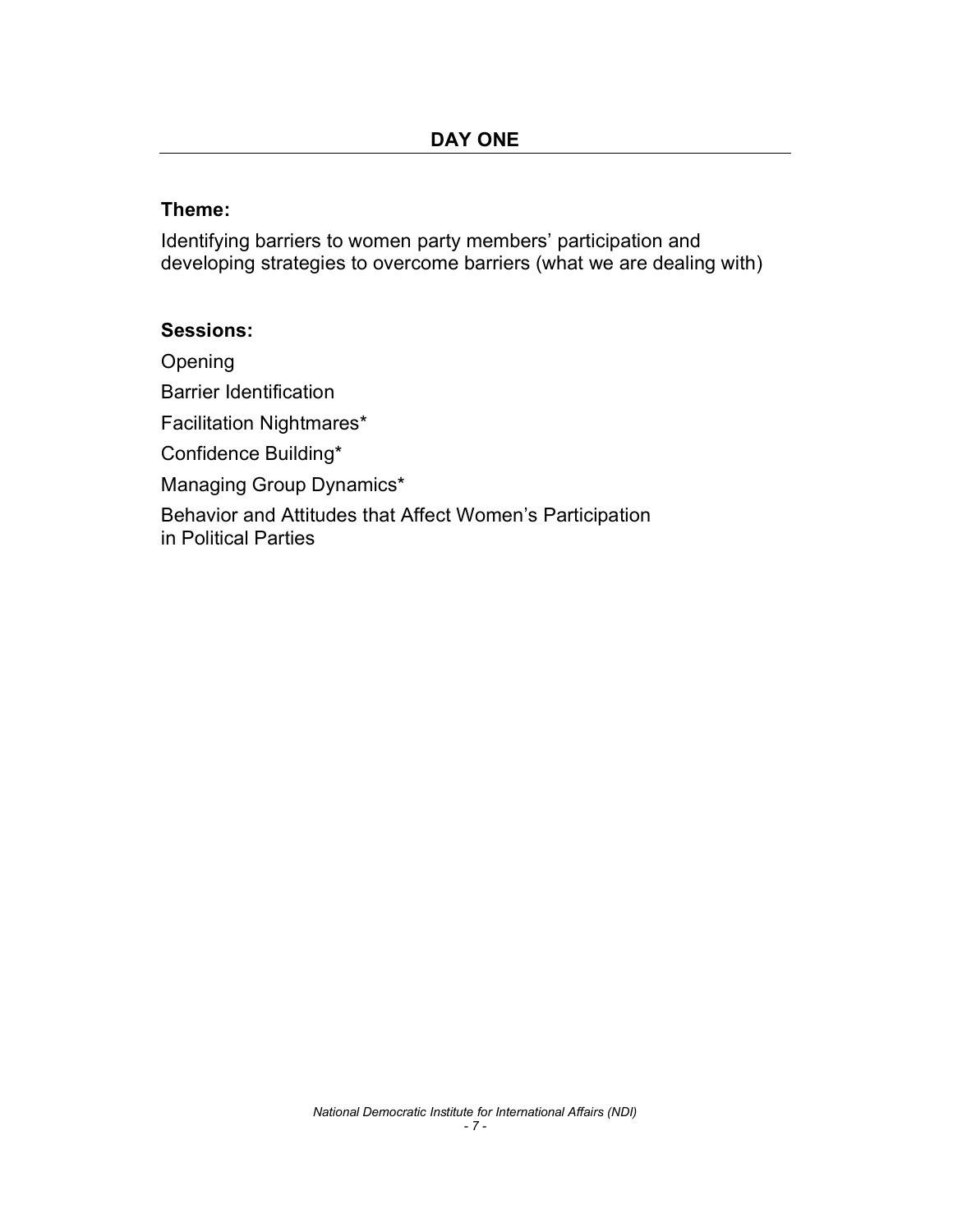### Objectives:

- Participants and facilitator(s) learn more about each other's backgrounds and expectations for the workshop
- Orientation to workshop objectives and process
- Clarifying ground rules for the workshop
- Explanation of the evaluation process

### Time:

60 minutes

### Materials:

- $\mathscr{\mathscr{A}}$  Overall workshop objectives
- $\mathscr{\mathscr{A}}$  Day One agenda
- □ Sample Workshop Agenda, Daily Evaluation Team Worksheet

### Process:

- 1. Distribute the workshop agenda and review:
	- Overall workshop objectives and background to the workshop. (The local planning committee may want to explain the background.)
	- Daily themes: these should help participants stay focused on what is meant to be accomplished on each day
	- $\bullet$  Explain that some sessions focus specifically on increasing participants' skills as facilitators and some focus specifically on increasing skills related to helping women get themselves nominated by their respective parties. There are also a number of sessions that support skills development in both areas. *(See the How to Use This Manual for additional information on the Training of Trainers aspect.)*
	- Explain that the process used will for the most part be participatory, drawing upon participants' experiences and knowledge. On Day Two, there are a number of sessions that use external resource people to bring specific knowledge about electoral/nomination processes from the context within which the participants are operating\*. There will also be a number of opportunities for participants to practice their facilitation skills.
- 2. Have participants introduce themselves (name, place of residence, work, political party) and say one thing that they want to learn/take away from this workshop. (Record their expectations on flipcharts and keep posted throughout the workshop.) Then introduce yourself.
- 3. Set the ground rules for the workshop. Minimally, these should include expectations about promptness, timing, what to do if someone comes late or misses sessions and not interrupting when someone else is speaking. Record these on a flipchart, which stays posted in prominent place throughout the workshop.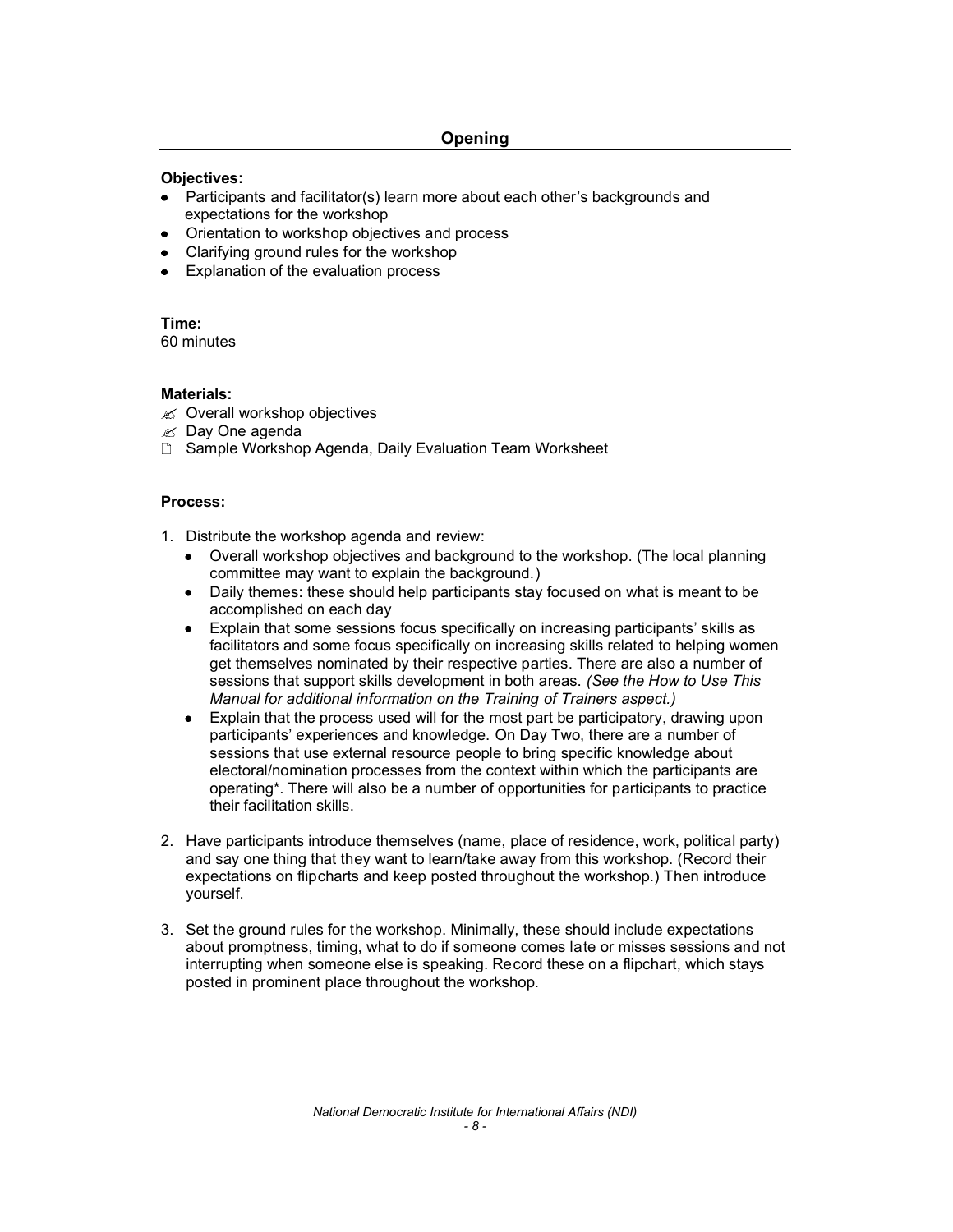- 4. Distribute the Daily Evaluation Team Worksheet. Explain that:
	- $\bullet$ Participants will be divided into 3 teams (divide total number of participants by three), and each team will be responsible for one day (Day One, Two or Three). They should meet at the end of the day they are responsible for and use the worksheet to record the comments. They will then report their comments before the next day's sessions begin.
	- There will be a final written evaluation on Day Four.  $\bullet$
	- There will also be sporadic "testing" by the facilitator during the workshop to  $\bullet$ evaluated participants' retention of skills and knowledge. (See Facilitator Tests at the end of the Manual.)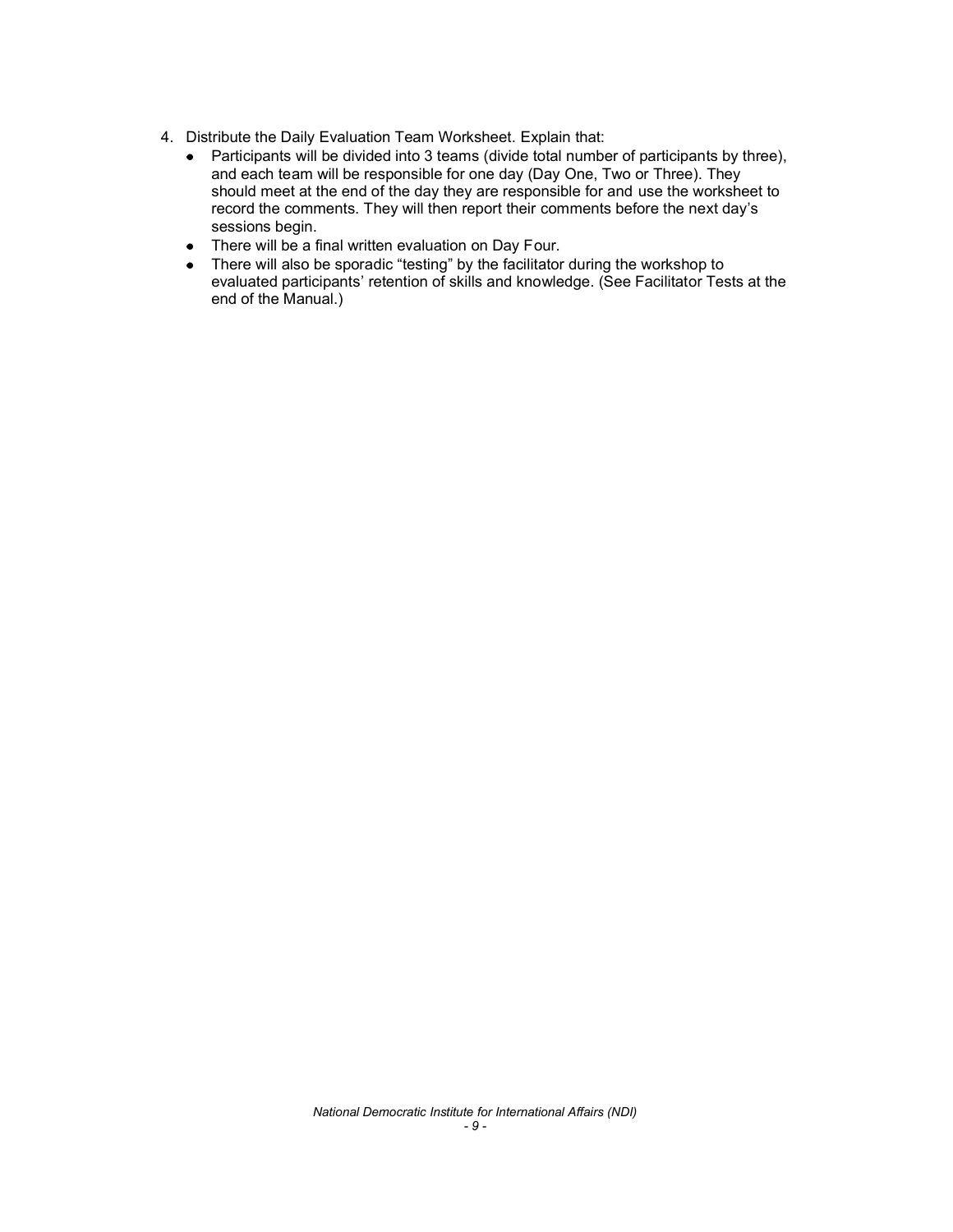- 1. To increase participants' knowledge of specific issues, structures and processes (electoral, party) relevant to those seeking nomination as candidates in future elections.
- 2. To identify barriers faced by women party members in the nomination or other relevant party processes.
- 3. To identify strategies that can be used to reduce or eliminate said barriers.
- 4. To prepare participants as trainers who will deliver the workshop at a regional or other level prior to the nomination process.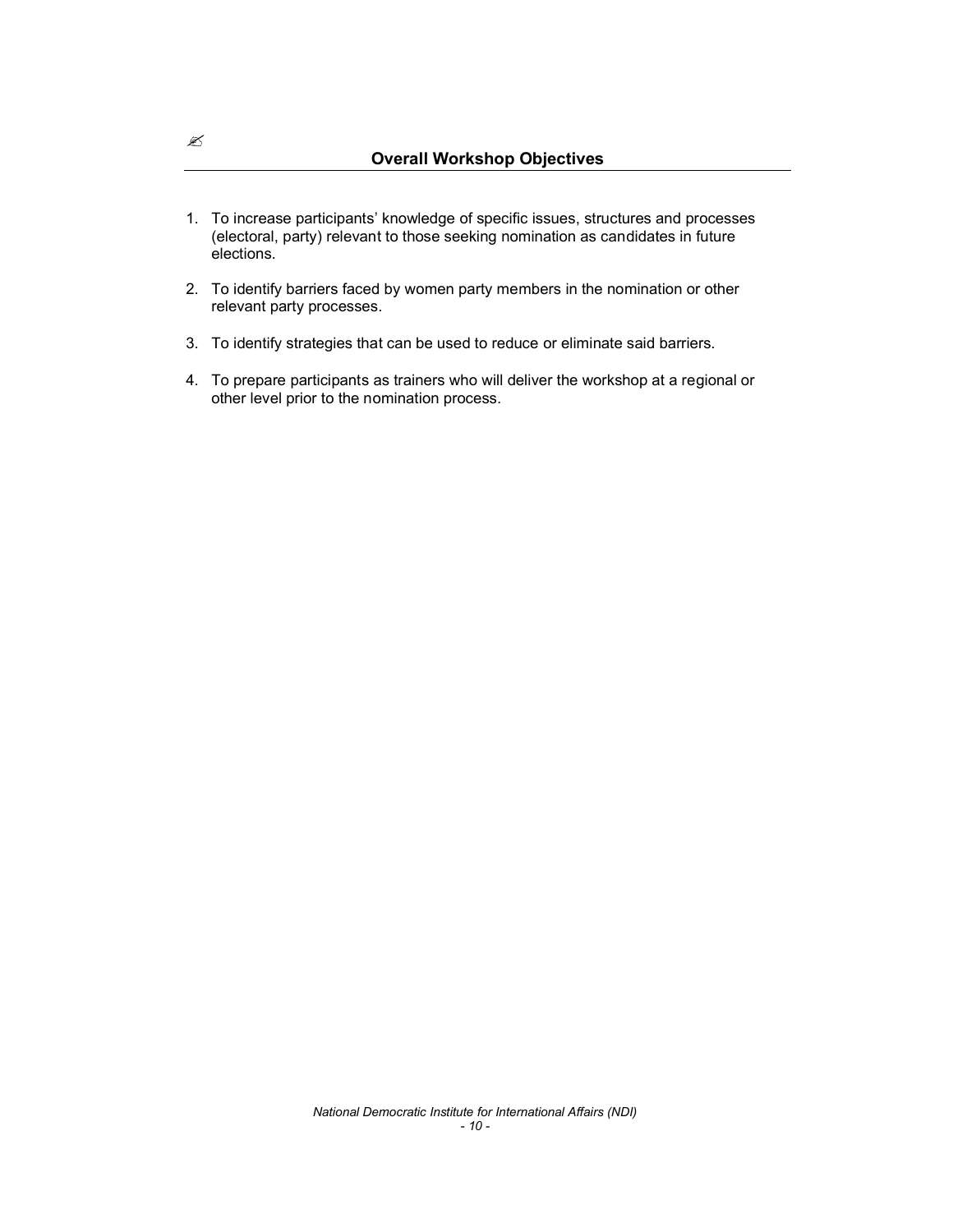# Sample Workshop Agenda

| Day | <b>Daily Theme</b>   | <b>Time</b>                    |                | <b>Session Topic</b>                                                             |
|-----|----------------------|--------------------------------|----------------|----------------------------------------------------------------------------------|
| 1   | Identifying barriers | $-10:00$<br>8:30               |                | Opening:                                                                         |
|     | to women party       |                                |                | • Introduction from planning committee                                           |
|     | members'             |                                |                | • Overview of workshop sessions and                                              |
|     | participation and    |                                |                | process, including TOT aspect                                                    |
|     | developing           |                                |                | • Participant introductions/expectations                                         |
|     | strategies to        |                                |                | • Ground rules                                                                   |
|     | overcome barriers    |                                |                | • Evaluation teams and process                                                   |
|     | (what we are         | 10:00 - 10:30                  |                | <b>BREAK</b>                                                                     |
|     | dealing with)        | $10:30 - 11:30$                | $\mathbf{1}$   | <b>Barrier Identification</b>                                                    |
|     |                      | $11:30 - 12:30$                | $\overline{2}$ | <b>Facilitation Nightmares</b>                                                   |
|     |                      | $12:30 - 14:00$                |                | <b>LUNCH</b>                                                                     |
|     |                      | 14:00 - 15:00                  | 3              | Confidence Building                                                              |
|     |                      | 15:00 - 15:30                  | 4              | <b>Managing Group Dynamics</b>                                                   |
|     |                      | 15:30 - 16:00                  |                | <b>BREAK</b>                                                                     |
|     |                      | $16:00 - 17:00$                | 4              | Managing Group Dynamics (Continuation)                                           |
|     |                      | $17:00 - 18:00$                | 5              | Behavior and Attitudes that Affect Women's<br>Participation in Political Parties |
| 2   | Specific             | 8:30<br>$-8:45$                |                | Report from Day 1 Evaluation Team                                                |
|     | knowledge to         | 8:45<br>$-10:00$               | 6              | <b>Election Laws and Processes</b>                                               |
|     | enhance credibility  | $10:00 - 10:30$                |                | <b>BREAK</b>                                                                     |
|     | (what we need to     | $10:30 - 12:30$                | $\overline{7}$ | The Role/Responsibilities of State                                               |
|     | know)                |                                |                | Institutions and Structures                                                      |
|     |                      | 12:30 - 14:00                  |                | <b>LUNCH</b>                                                                     |
|     |                      | $14:00 - 15:30$                | 8              | Strategies to Prepare Women as Legislative                                       |
|     |                      |                                |                | Candidates                                                                       |
|     |                      | 15:30 - 16:00                  |                | <b>BREAK</b>                                                                     |
|     |                      | 16:00 - 18:00                  | 9              | Developing Information/Support Networks                                          |
|     |                      |                                |                | Within Your Party and Community                                                  |
| 3   | Tools to prepare     | 8:30<br>$-9:00$                |                | Report from Day 2 Evaluation Team                                                |
|     | for the nomination   | $-10:00$<br>9:00               | 10             | Strength, Weaknesses, Opportunities,                                             |
|     | process (what we     |                                |                | Threats (S.W.O.T.)                                                               |
|     | need to be           | 10:00 - 10:30                  |                | <b>BREAK</b>                                                                     |
|     | prepared for)        | $10:30 - 11:00$                | 11             | Giving and Getting Feedback                                                      |
|     |                      | $11:00 - 12:30$                | 12             | Nomination Process Role Play                                                     |
|     |                      | $12:30 - 14:00$                |                | <b>LUNCH</b>                                                                     |
|     |                      | 14:00 - 15:30                  | 13             | Steps in Self-Promotion<br><b>BREAK</b>                                          |
|     |                      | 15:30 - 16:00<br>16:00 - 16:30 |                | Steps in Self-Promotion (continued)                                              |
|     |                      | 16:30 - 17:00                  | 14             | Knowledge of Institutional Structures                                            |
|     |                      | 17:00 - 18:00                  | 15             | <b>Mental Preparation</b>                                                        |
| 4   | Putting skills to    | 8:30<br>$-9:00$                |                | Report from Day 3 Evaluation Team                                                |
|     | practice             | 9:00<br>$-10:00$               | 16             | Planning for Follow-up Workshops                                                 |
|     | (planning our        | 10:00 - 10:30                  |                | <b>BREAK</b>                                                                     |
|     | implementation)      | 10:30 - 12:00                  | 17             | Follow-up Workshop Session Development                                           |
|     |                      | 12:00 - 12:30                  |                | Applying Skills Through a Practice Session                                       |
|     |                      | 12:30 - 14:00                  |                | <b>LUNCH</b>                                                                     |
|     |                      | 14:00 - 15:30                  | 18             | Applying Skills (continued)                                                      |
|     |                      | 15:30 - 16:00                  |                | <b>BREAK</b>                                                                     |
|     |                      | 16:00 - 17:00                  | 19             | <b>Next Action Steps</b>                                                         |
|     |                      | $17:00 - 18:00$                | 20             | <b>Final Evaluation and Closing</b>                                              |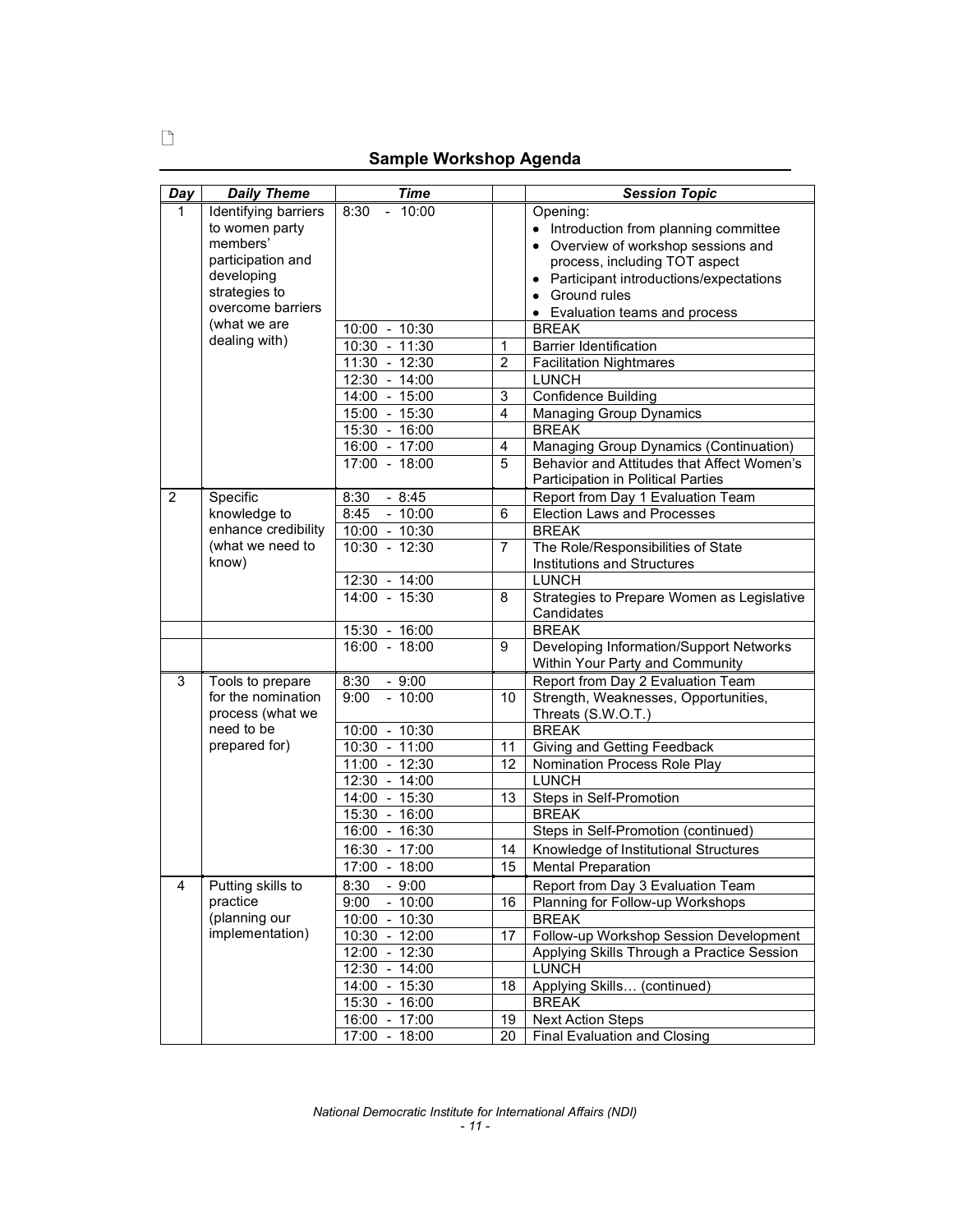1. According to your team, what was learned today?

2. What did you think about the process that was used?

3. What did you think was the most useful from today's sessions?

4. What was the least useful?

5. Other comments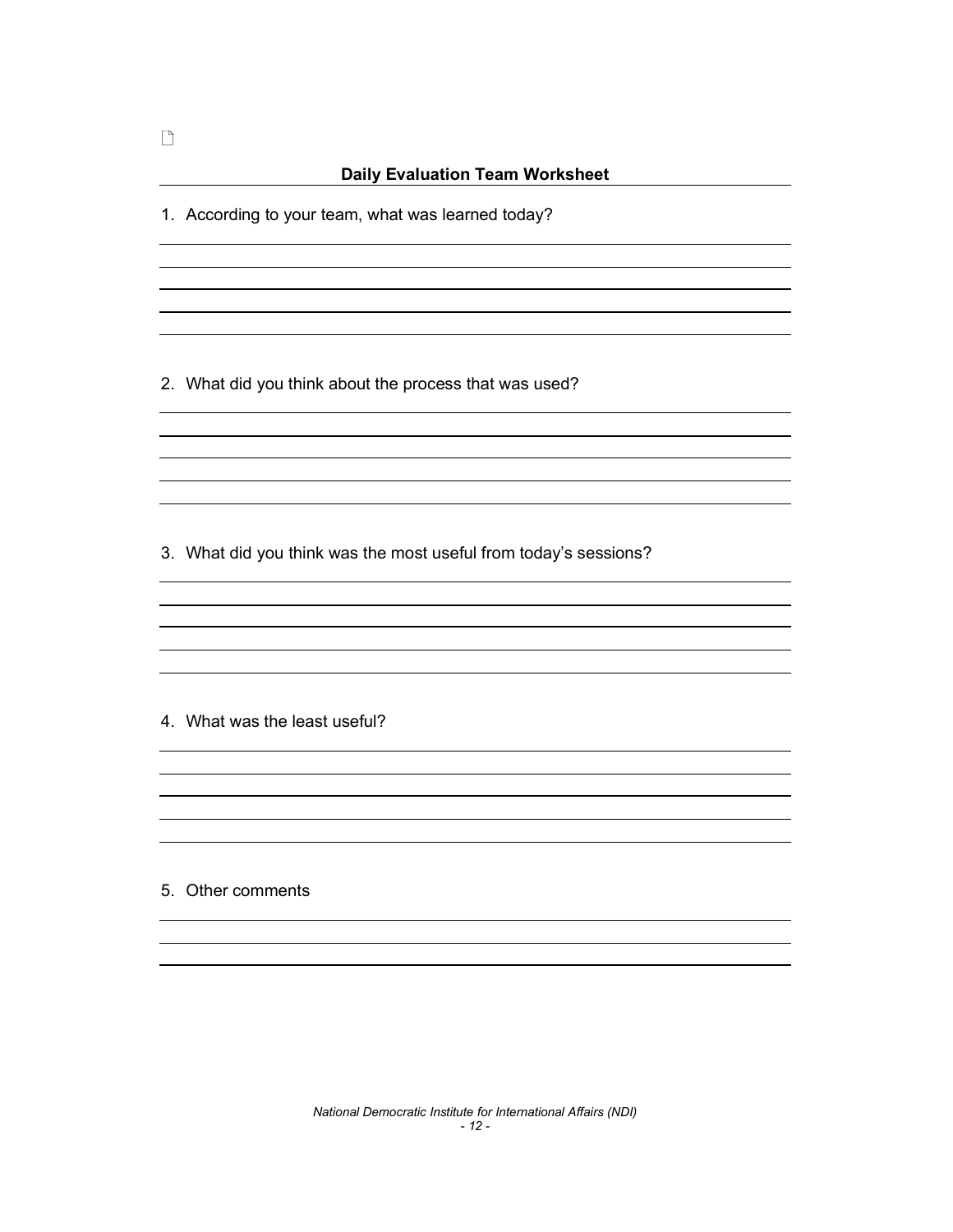### Session 1 Barrier Identification

#### Objective:

Identifying barriers (common/different) women experience in their political parties or in the political process.

#### Time:

60 minutes

#### Materials:

- $\mathscr{L}$  Prepared flipcharts: one labeled "Helps", one labeled "Hinders"
- Index cards in two colors, markers, glue sticks
- $\parallel$  Handout 1.1: Barriers to Success Worksheet

#### Process:

- 1. Distribute index cards (one\* in each color) and markers to participants.
- 2. Ask participants to write one thing that they feel is a barrier to their participation in their parties on one color card.
- 3. Then they should write one thing they feel supports their participation in their parties on the other color card.
- 4. Tell participants they have about 10 minutes to write one thing on each card.
- 5. As participants complete their cards, have them post them using glue sticks on the relevant flipchart.
- 6. Once all results are posted, review results and move cards that have similar points together.
- 7. Ask:
	- Are there a lot of similarities in participants' experiences?
	- What are the differences? Where do these come from?
	- Are any key barriers missing? (Participants often remember other things as they see all the results.) Are there any other things that support their participation?
- 8. Distribute the Barriers to Success Worksheet. Have a brief large group discussion on What Can Be Done. Explain that subsequent sessions will explore specific barriers and strategies further.

\**Depending on the number of participants, more than one card in each color can be filled out. However, make sure there is enough time to discuss results if more than one card in the two colors is completed.*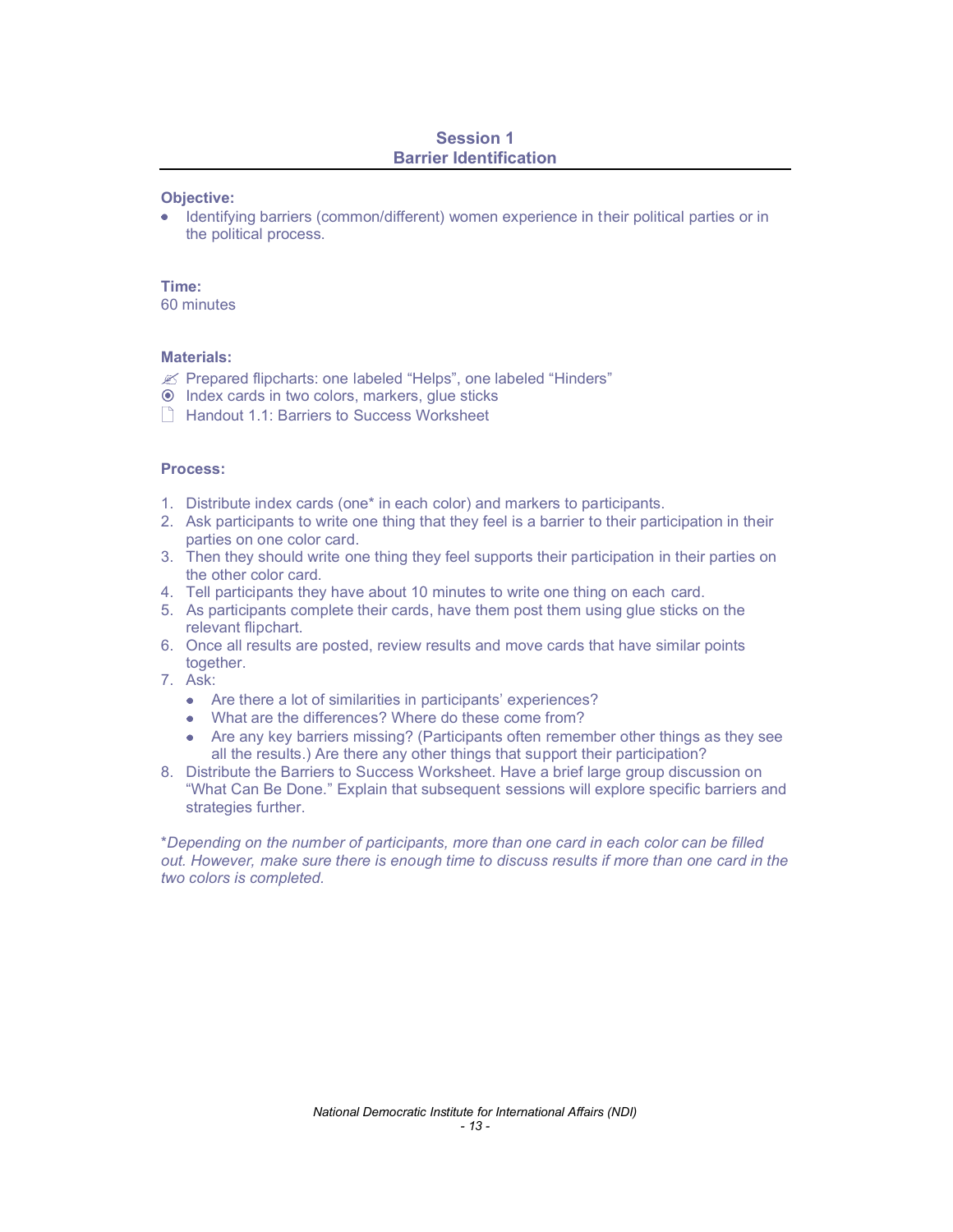# Barriers to Success **Worksheet**

# *Identify barriers that prevent women from being legislators. How can these be overcome?*

### What stops women from being legislators?

- $\bullet$  The 'boys club' political party group culture?
- Political apathy? 'Local government has no power anyway so what's the point?'
- Lack of support from party? From family? From work?
- Takes too much time?
- Costs too much? Can't find child care?
- Lack of appropriate skills?

### What can be done?

- By the government? Legislation? Civic education?
- By political parties nationally? Skills training? Briefing? Rule changes?
- By political parties regionally? Training? Support?
- By political parties locally? By the political party groups?
- By you?

### *Identify the barriers women legislators face in their role. How can these be overcome?*

### What barriers do women legislators face?

- Within political party group?
- Within the council (seat of government)?
- Within the local party?
- Within the community?
- At work? At home?

# What can be done?

- By the government? Legislation? Civic education?
- By political parties nationally? Training? Briefing? Rule changes?
- By political parties regionally? Training? Support?
- By political parties locally? By the political party groups?
- By you?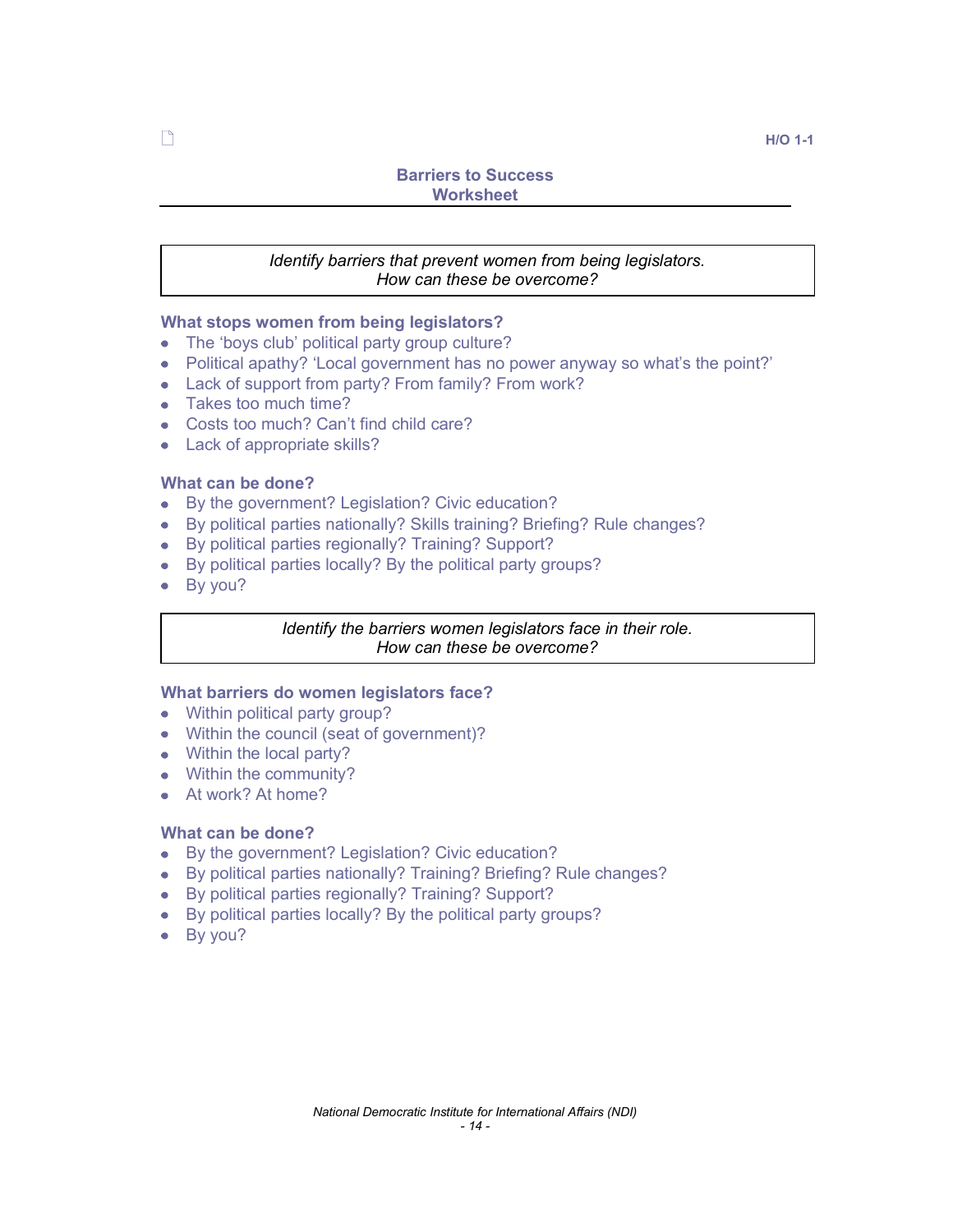### Session 2 Facilitation Nightmares

### Objectives:

- Identifying any fears participants may have in terms of taking on the role of trainer/facilitator.
- Developing strategies to deal with identified fears.

### Time:

60 minutes

### Materials:

 $\mathscr{L}$  Prepared flipchart labeled "Facilitation Nightmares"

 $\Box$  Handouts 2.1: Issues and Tips for Establishing Credibility, 2.2: The Facilitator's Role, 2.3: Working with Resistance, 2.4: Basic Facilitation Skills

### Process:

- 1. Use the "bean bag toss" method (described in Handout 2-4) to call on participants randomly. Ask participants to state any fears they have in terms of taking on the role of trainer or facilitator. It doesn't matter if they have any previous experience as a trainer or facilitator -they can draw upon their experiences as participants in other workshops or as students. What makes them really nervous?
- 2. Record each 'nightmare' on the flipchart. (This is a brainstorm, so no comments should be solicited.) Give the group about 15 minutes for this. Make sure all participants have had a chance to contribute at least one thing.
- 3. Divide participants into groups of 4-5. Have them move into their groups.
- 4. Ask each group to choose one 'nightmare' from the list.
- 5. Each group has 10 minutes to prepare a short scenario (role-play) to show how they would deal with their selected nightmare.
- 6. Bring the groups together after 10 minutes, and have each present their scenario.
- 7. After each presentation, have other participants comment on the strategy used: Do they like what was suggested? Do they have any other ideas about how to deal with the selected nightmare?
- 8. Distribute the handouts and review. All of them have ideas about how to avoid or handle common facilitation nightmares.
- 9. Assign *Handout 2.4: Basic Facilitation Skills* as homework as it contains detailed descriptions of facilitation processes for Paraphrasing, Drawing People Out, Mirroring, Gathering Ideas, Stacking, Tracking, Encouraging, Balancing, Go-Arounds, Brainstorming and Managing Lists.

All of these techniques will be used during this workshop  $-$  the facilitator should flag these for participants whenever they are used to reinforce their learning.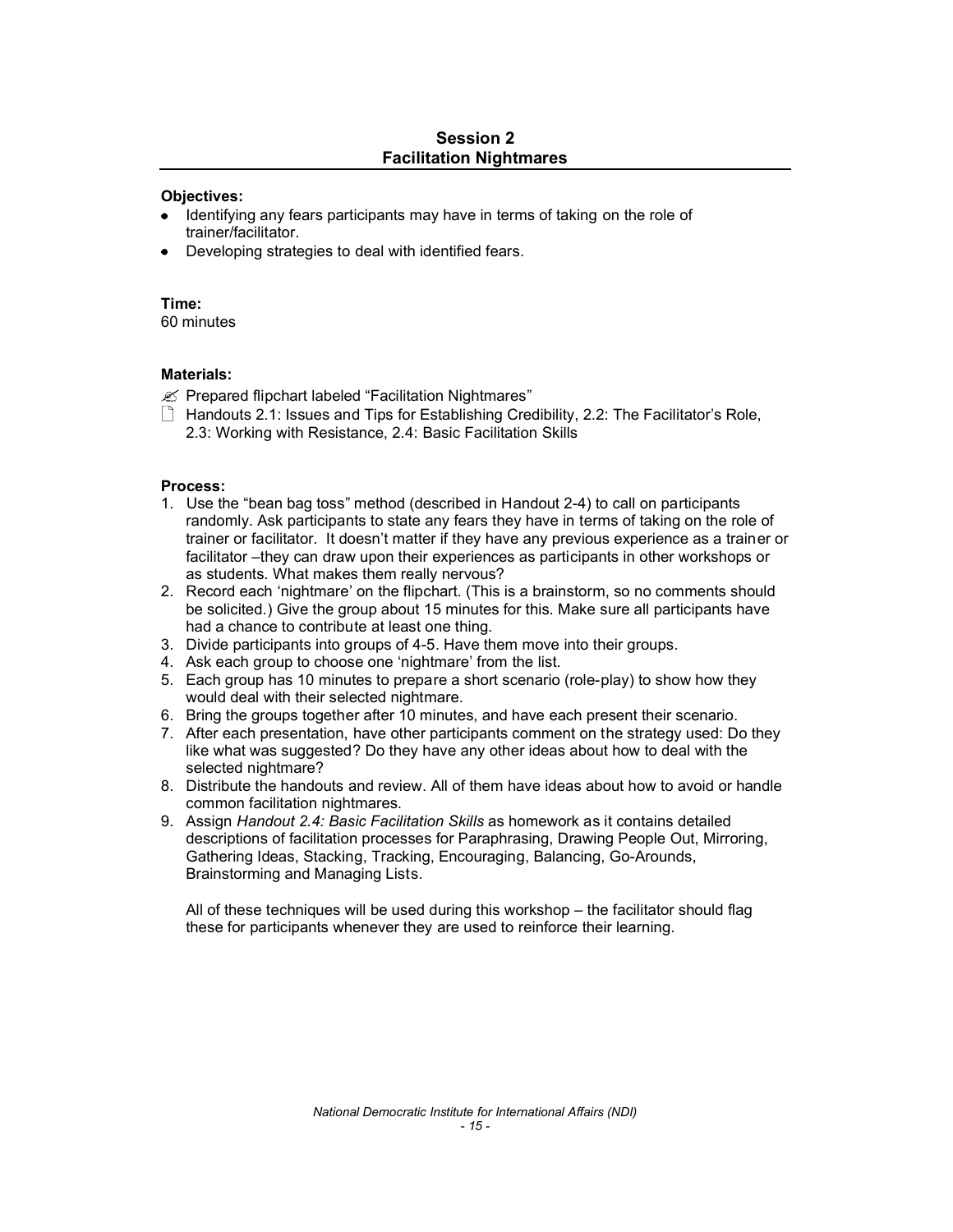#### Issues and Tips for Establishing Credibility

#### *Issues*

#### Insider/Outsider

There are different tensions for the insider and for the outsider in establishing credibility while working democratically with groups. Often, the facilitator is an outsider, recommended by someone in the group because of her skills, perspective and experience.

In this case, the facilitator can use the planning process (before the workshop) to make whoever is involved in it (usually a planning committee) to become familiar with her skills. Then the committee (insiders) can help establish the facilitator's credentials with the participants. It is important that insiders who solicit outsiders to assist in their learning take responsibility for welcoming and confirming the abilities of the outsider to do so; and share the responsibility and the heat (when necessary) for the process.

#### Participant Expectations

Without belaboring the obvious, if participants attend a workshop thinking it will be one thing, and the facilitator offers something radically different, there will be trouble.

Often, the facilitator tries to reconcile participants' expectations with a design developed by the planning committee. This can be done through advance publicity, through a negotiation of objectives at the beginning of the workshop, and through referring back to those objectives when resistance arises.

This approach accomplishes two important things: it establishes joint responsibility for the design of the workshop; and it provides a framework for common agreement. Any objections can be referred back to this agreement. Even so, there is always the possibility that the original objectives may have to be revised and the direction shifted to make the workshop effective.

*- 16 -*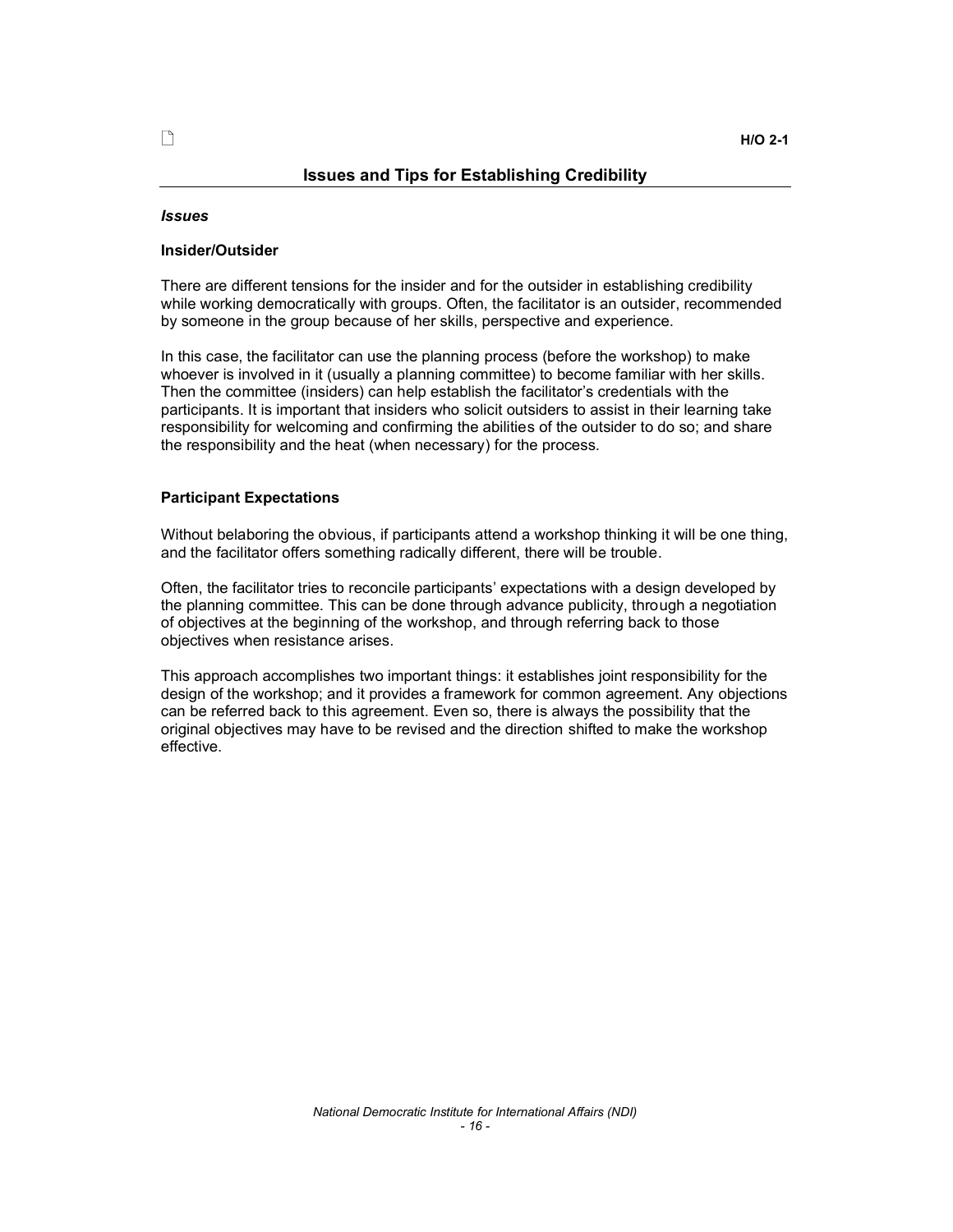#### *Tips*

#### Negotiate objectives with participants.

Facilitators should tell participants about the objectives that inform the design. Allow for enough time at the beginning of a session to hear what individual participants want to learn. Talk about how these wants can be met, what shifts can be made to accommodate particular concerns, and what participant goals are not possible in the workshop.

This process establishes that the facilitator has given previous thought to the workshop and signals a readiness to accommodate the particular, unanticipated needs of the participants. It also indicates the limits of what the process can provide.

#### Acknowledge who helped with the planning/design.

Crediting the time and insights of participants who helped with planning is a clear statement to other participants that the facilitator thought about their particular needs and drew upon expertise from their own ranks. It can also acknowledge that some of the participants, in fact, were responsible for drawing up the objectives of the workshop.

#### Speak to familiar aspects of the organizational culture.

Try to use terminology familiar to participants. For example, with trade unionists, youd say 'course leader' rather than 'facilitator'. When you use illustrative examples from other contexts, frame them in the organizational language that participants will feel comfortable with. When you are not sure about the language or norms of the group, ask them for help. Draw upon what they know best: their own environment.

#### Take time with introductions.

Get participants to introduce themselves, along with the particular interest that brings them to the workshop. If you record these comments on flipchart paper, participants will see that you've heard them and that you respect their knowledge and their hopes for the workshop. If people resist, saying that they know each other already, throw in some surprising or obscure questions (place of birth, number of brothers or sisters) to make sure they learn something new about each other.

#### Link the print materials you have brought to the discussion.

Ironically, many people who are reassured by the provision of print material do not read it. But they often do read materials after a stimulating, challenging workshop. The use of print material reinforces a facilitator's knowledge of the subject. People are more likely to read it, though, if facilitators link each piece of material to something discussed during the workshop.

#### Type up and give back participant notes where possible.

If you have recorded participant comments, insights and questions throughout the workshop, try to return this information to the participants. Recording is best done on flipchart paper or a whiteboard so participants can see what they are producing.

Returning participants' knowledge to them accomplishes three things: it documents the workshop and what it produced and makes this information available for future use by facilitators and participants; it confirms and values for participants what they know and have produced; and it provides an occasion to have further contact with participants following a workshop.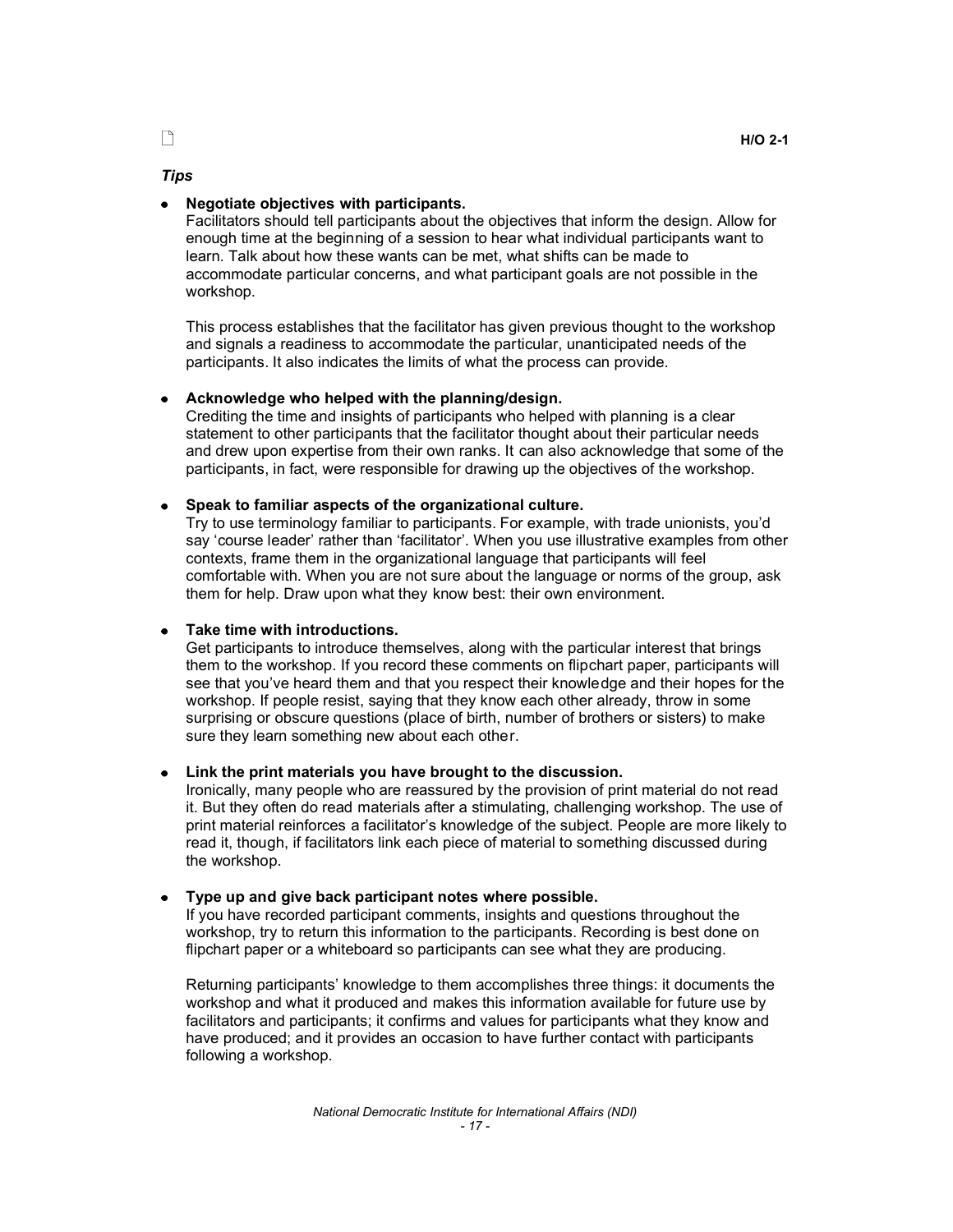A facilitator is responsible for working effectively with a group to help reach the objectives for an event. To do this, a facilitator must:

- Watch the time and make sure pacing is appropriate to the group.
- Encourage the active participation of all group members.
- Acknowledge and draw upon differences within the group.
- Encourage the precise and frank naming of issues.
- Draw upon the range of knowledge and experience in the group.
- Offer information, frameworks and insights when appropriate.
- Summarize what's been accomplished at strategic points during the workshop.  $\bullet$
- Constructively address conflict and discomfort.  $\bullet$
- Work with the physical space, resources, time and people in the room.
- Encourage critical questions and problem posing.  $\bullet$
- Consciously build a spirit of collective as well as individual inquiry and will to act.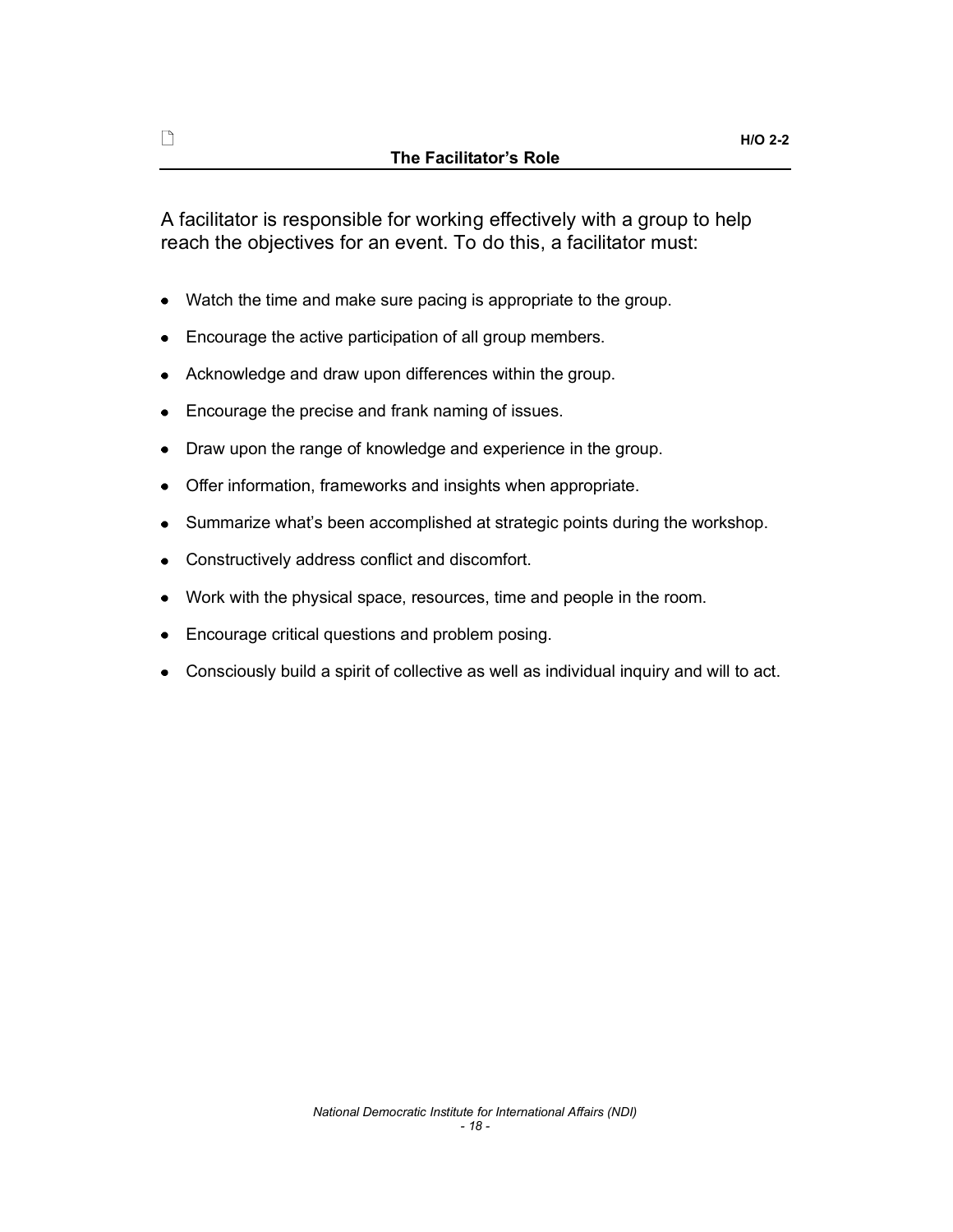- First, resistance can stem from a person's social identify and relation to power. For example, a man's resistance in a discussion of gender inequity may stem from feeling of quilt or anxiety (among other things). A woman's resistance in the same discussion may result from a desire to be accepted, a fear of being pinpointed or a fear of losing small gains. For men and women the stakes in gender equity are different. The behavior resulting from such feelings requires balanced attention to prevent the agenda from falling apart. At the same time, resistance can be used to clarify different stakes and different relations to power.
- Second, resistance can result from discomfort with the content and perspective. Participants may find the ideas too alien and the implications for their own lives too threatening. Conversely, people may be critical because the perspective is not challenging enough.

In either case, the resistance gives facilitators information about participant responses to one's assumptions or tone, or about participant readiness to engage with the issues. Facilitators can see resistance as a strong form of feedback that may signal a problem being experienced by more than one person.

Third, resistance can be about the process. A democratic process that values the contributions of all participants takes more time than the delivery of a lecture.

Most people cope with little experience of the power of such a process frequently become impatient and frustrated, leading to resistance.

Fourth, resistance can arise from participants' fear about losing status and/or a distrust of organizational practices.

For example, in discussions about employment equity, many white male employees are afraid that their jobs are on the line  $-$  fears that might be fuelled by any arbitrary, past practices of management.

Fifth, "resistance" can arise from critical thinking.

As educators, we need to guard against hearing criticism as sabotage. Democratic practice requires not only the ability to hear and disagrees but also constant attention to what we might have overlooked.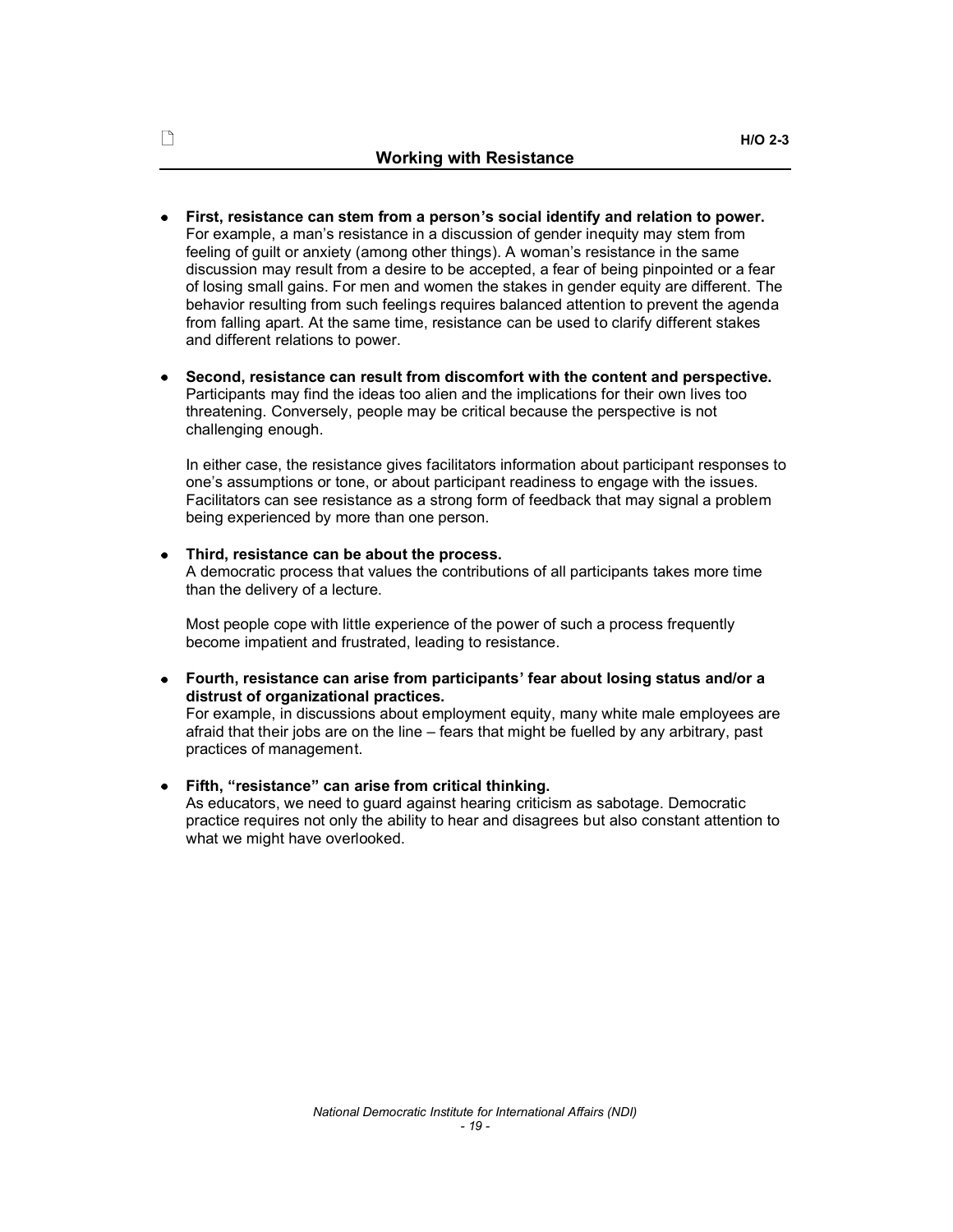# PARAPHRASING

- *Paraphrasing* is a fundamental listening skill. It is the foundation for many other facilitative listening skills, including *mirroring*, *gathering* and *drawing people out*.
- Paraphrasing has both a calming effect and a clarifying affect. It reassures the speaker that his or her ideas are worth listening to. And it provides the speaker with a chance to hear how her/his ideas are being others.
- *Paraphrasing* is especially useful **is...**" on occasions when a speaker's statements are convoluted or confusing. At such times, the paraphrase will help the speaker gauge how well his/her ideas are getting across.
- In sum, paraphrasing is the tool of choice for supporting people to think out loud.

# WHY: **HOW:**

- $\bullet$ Use your own words to say what you think the speaker said.
- If the speaker's statement is one or two sentences, use roughly the same number of words when you<br>paraphrase it.
- $\bullet$  If the speaker's statement is many sentences long, summarize it.
- Preface your paraphrase with a  $\bullet$ comment like one of these: "It sounds like what you're saying "This is what I'm hearing you say..." "Let me see if I'm understanding you..."
- When you have completed the  $\bullet$ paraphrase, look for the speaker's reaction. Say something like, "Did I get it?" Verbally or non-verbally, s/he will indicate whether or not s/he feels understood. If not, keep asking for clarification until you understand what s/he meant.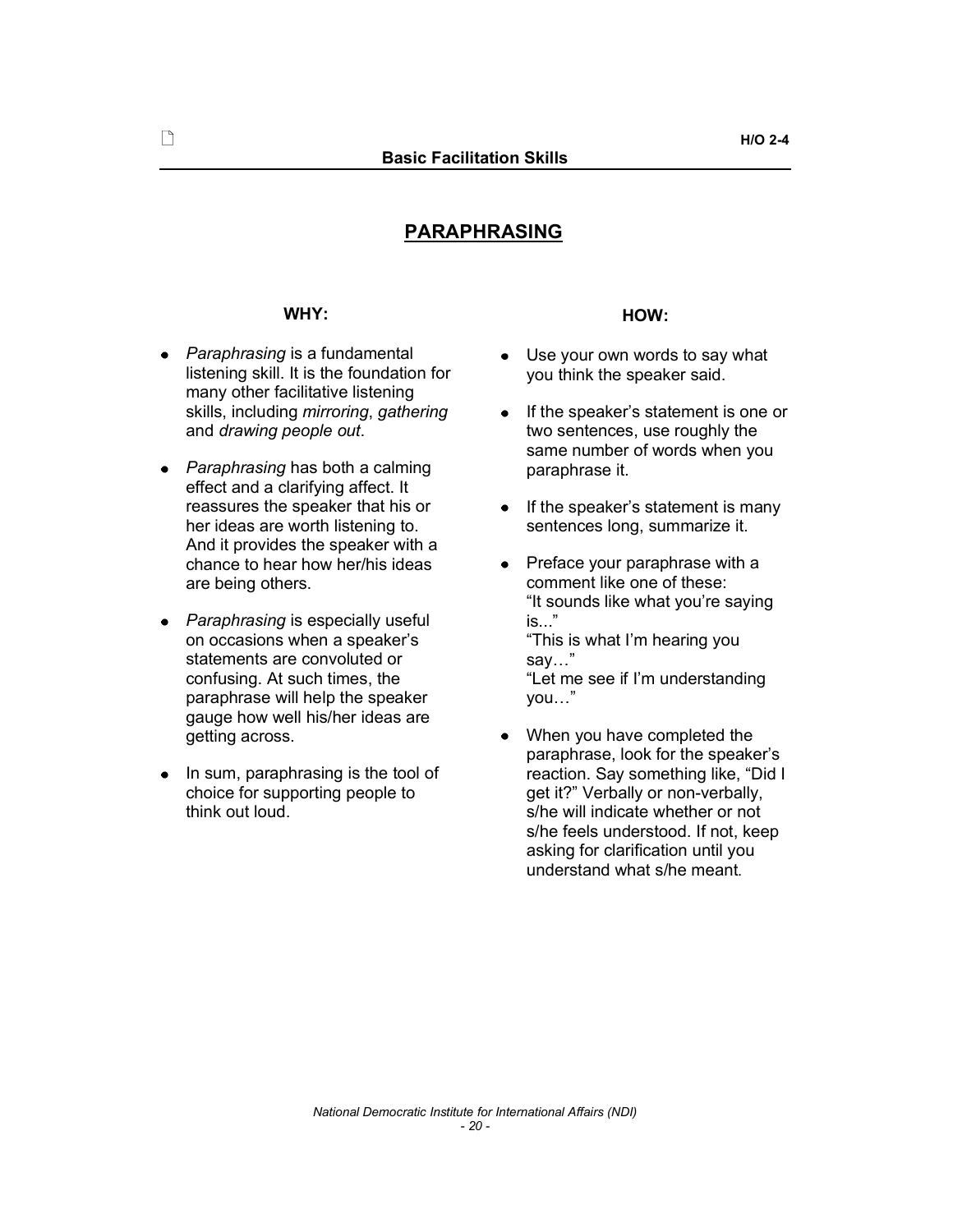# DRAWING PEOPLE OUT

- *Drawing people out* is a way of supporting people to take the next step in clarifying and refining their ideas. It sends the speaker this message: "I'm with you; I understand you so far. Now tell me a little more.
- *Drawing people out* is particularly useful in two circumstances: 1) when someone is having difficulty clarifying an idea; 2) when someone thinks s/he is being clear but the thought is actually vague of confusing to the listener.<br>
• The most basic technique of
- *Drawing people out* sends the message: "Take your time and get your idea *all the way out*.
- When deciding whether to draw someone out, ask yourself this question: "Do I think I understand the core of what s/he is trying to say?" If the answer is "no," then draw the speaker out.

# WHY: **HOW:**

Drawing people out is most  $\bullet$ effectively used along with paraphrasing, not instead of paraphrasing. Example:

The speaker says, "I think it's really fair to say that most people are pretty uncomfortable with change." The listener paraphrases (e.g., "So, it sounds like you're saying that change is hard for most people.") Then the listener asks, Can you give me an example of what you mean?"

- *drawing people out* is to paraphrase the speaker's statement, then ask open-ended, non-directive questions. Examples: "Can you say more about that?" or "What do you mean by...?" or "How  $\text{so}2$ "
- Here is a less common method that also works well. First, paraphrase the speaker's statement, then use connectors such as, "So..." or "And..."

Example: "You're saying to wait six more weeks before we sign the contract, because...?"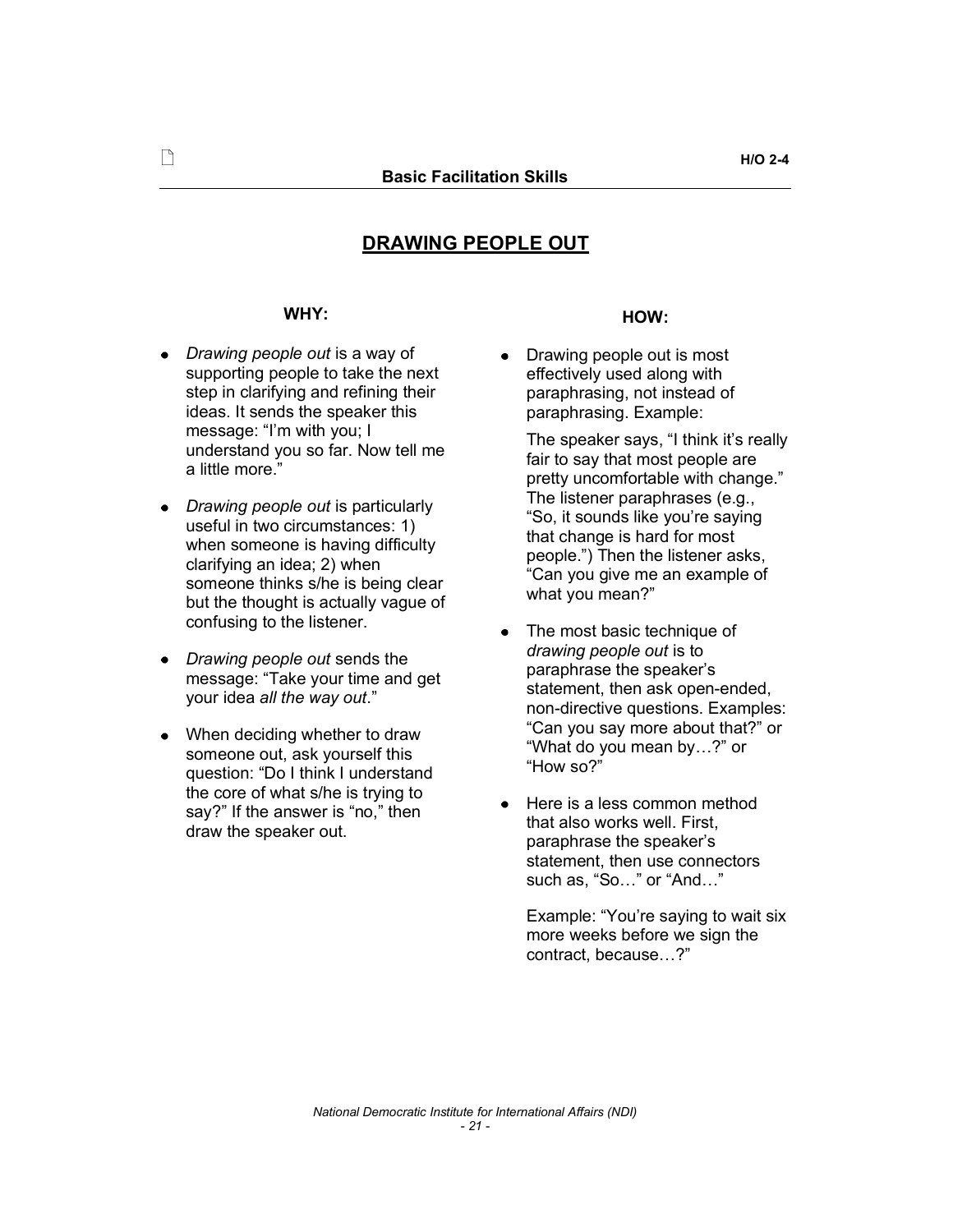# MIRRORING

### WHY:

- *Mirroring* captures people's exact words. It is a highly formal version of paraphrasing, in which the facilitator repeats the speaker's exact words. Some people need this degree of precision in order to feel that they are truly being heard.
- Newly-formed groups, and groups  $\bullet$ unfamiliar with using a facilitator, often benefit from the trust-building effects of *mirroring*.
- In general, the more a facilitator feels the need to establish his/her neutrality, the more frequently s/he should mirror rather than paraphrase.
- $\bullet$ *Mirroring* speeds up the tempo of a slow-moving discussion. Thus it is the tool of choice when facilitating a brainstorming process.

#### HOW:

- $\bullet$  If the speaker has said a single sentence, repeat it back verbatim.
- $\bullet$  If the speaker has said more than one sentence, repeat back key words or phrases.
- In either case, *use their words not*   $\bullet$ *your words*.
- Mirroring the speaker's words and  $\bullet$ mirroring the speaker's tone of voice are *two different things*. You want your tone of voice to remain warm and accepting, regardless of what the speaker's voice sounds like.
- Be yourself with your gestures and  $\bullet$ tone of voice; don't be wooden or phony. Remember, the key purpose of *mirroring* is building trust.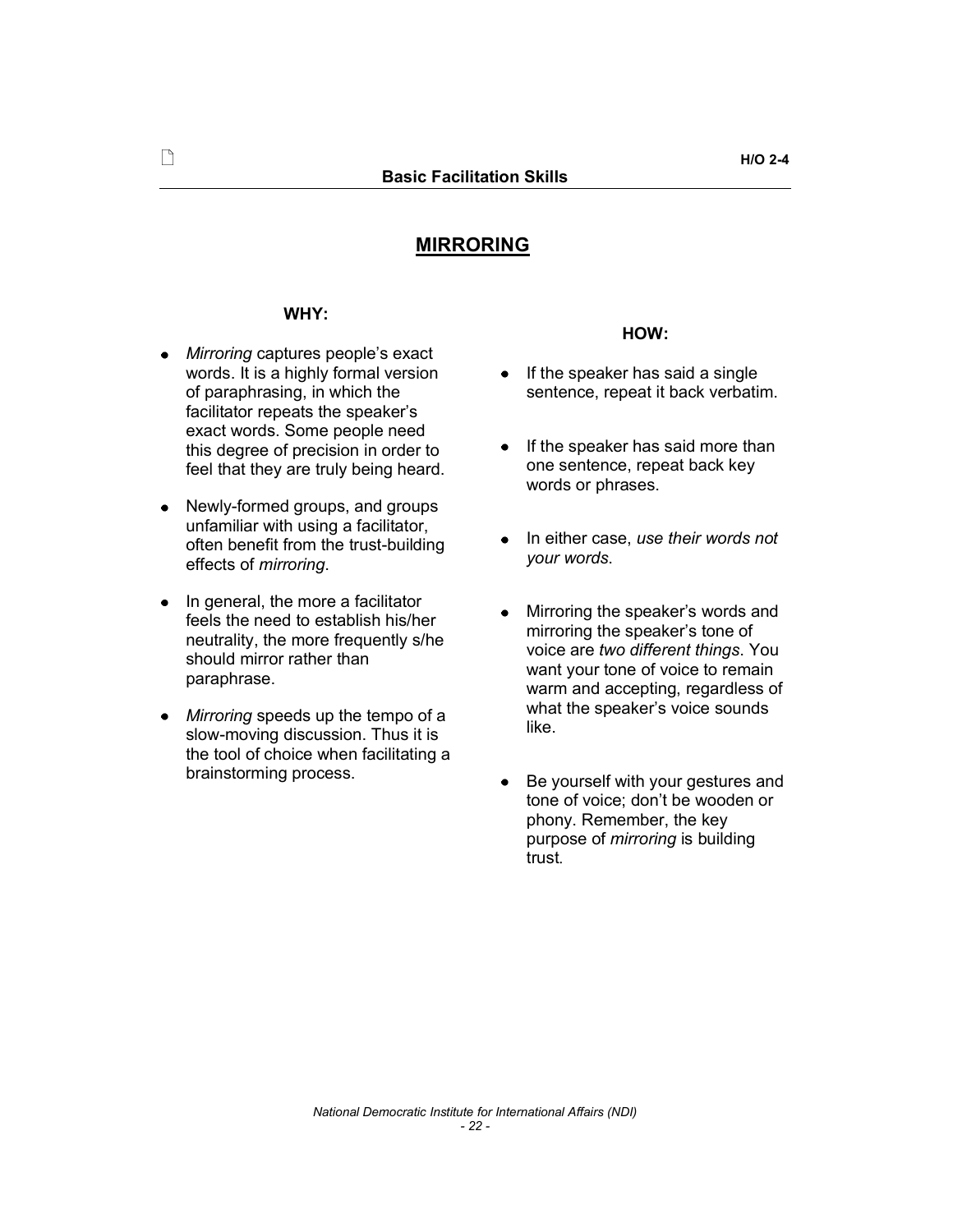# GATHERING IDEAS

### WHY:

- To help a group build a list of ideas at a fast moving pace, you want to *gather* ideas, *not discuss* them.
- *Gathering* is a skill that combines *mirroring* and *paraphrasing* with physical gestures. Listening skills acknowledge people's thoughts and reduce their inclination to defend their ideas. Physical gestures - waving an arm or walking around  $-$  serve as "energy boosters" that keep people feeling involved.
- In order to set a fast, lively pace, use *mirroring* more than *paraphrasing*. When you repeat their exact words, many participants get into the groove of expressing their ideas in short  $phrases - typically three to five$ words.

### HOW:

- $\bullet$ Effective *gathering* starts with a concise description of the task. For example, "For the next ten minutes, please evaluate this proposal by calling out 'pros' and 'cons'. First I'll ask for someone to call out a 'pro' reaction. Then I'll ask for 'con' and so on. We'll build both lists at the same time."
- If it's the group's first time listing  $\bullet$ ideas, spend a little time teaching them *suspended* judgement. Example: "For this next activity, I'd like everyone to feel free to express their ideas, even the offbeat or unpopular ones. So please let this be a time for generating ideas, not judging them. The discussion can come as soon as you finish making the list.
- $\bullet$ Now have the group begin. As members call out their items, mirror or paraphrase whatever is said.
- Honor all points of view. If  $\bullet$ someone says something that sounds "off the wall," just mirror it and keep moving.

H/O 2-4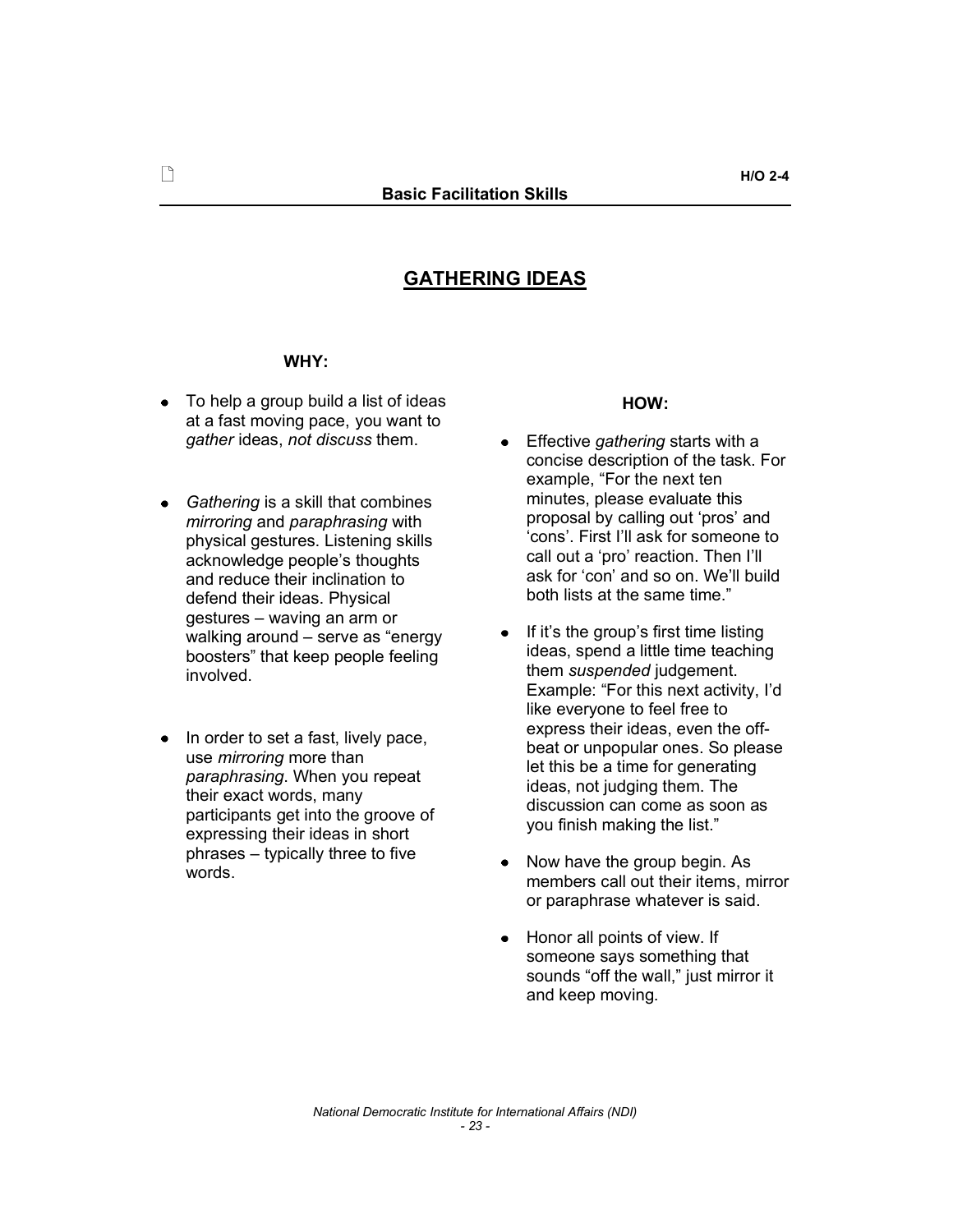# STACKING

#### WHY:

- *Stacking* is a procedure for helping people take turns when several people want to talk at once.
- *Stacking* lets everyone know that they are, in fact, going to have their turn to speak. So instead of competing for air time, people are free to listen without distraction.
- In contrast, when people don't know when or even whether their turn will come, they can't help but vie for position. This leads to various expressions of impatience and disrespect - especially interruptions.
- When a facilitator does not stack, s/he has to privately keep track of who has spoken and who is waiting to speak. Stacking relieves the facilitator of this responsibility; everyone knows when his/her turn is coming.

#### HOW:

- *Stacking* is a four-step procedure.  $\bullet$ First, the facilitator asks those who want to speak to raise their hands. Then s/he creates a speaking order by assigning a number to each person. Third, s/he calls on people when their turn to speak arrives. Then, when the last person has spoken, the facilitator checks to see if anyone else wants to speak. If so, the facilitator does another round of *stacking*. Here's an example of each step.
- Step 1: "Would all those who want to speak, please raise your hands.
- Step 2: "Susan, you're first. Deb, you're second. Bill, you're third."
- $\bullet$ Step 3: [*When Susan has finished*] Who was second? Was it you, Deb? OK, go ahead."
- Step 4: [After the last person has  $\bullet$ spoken] "Does anyone else have something to say?"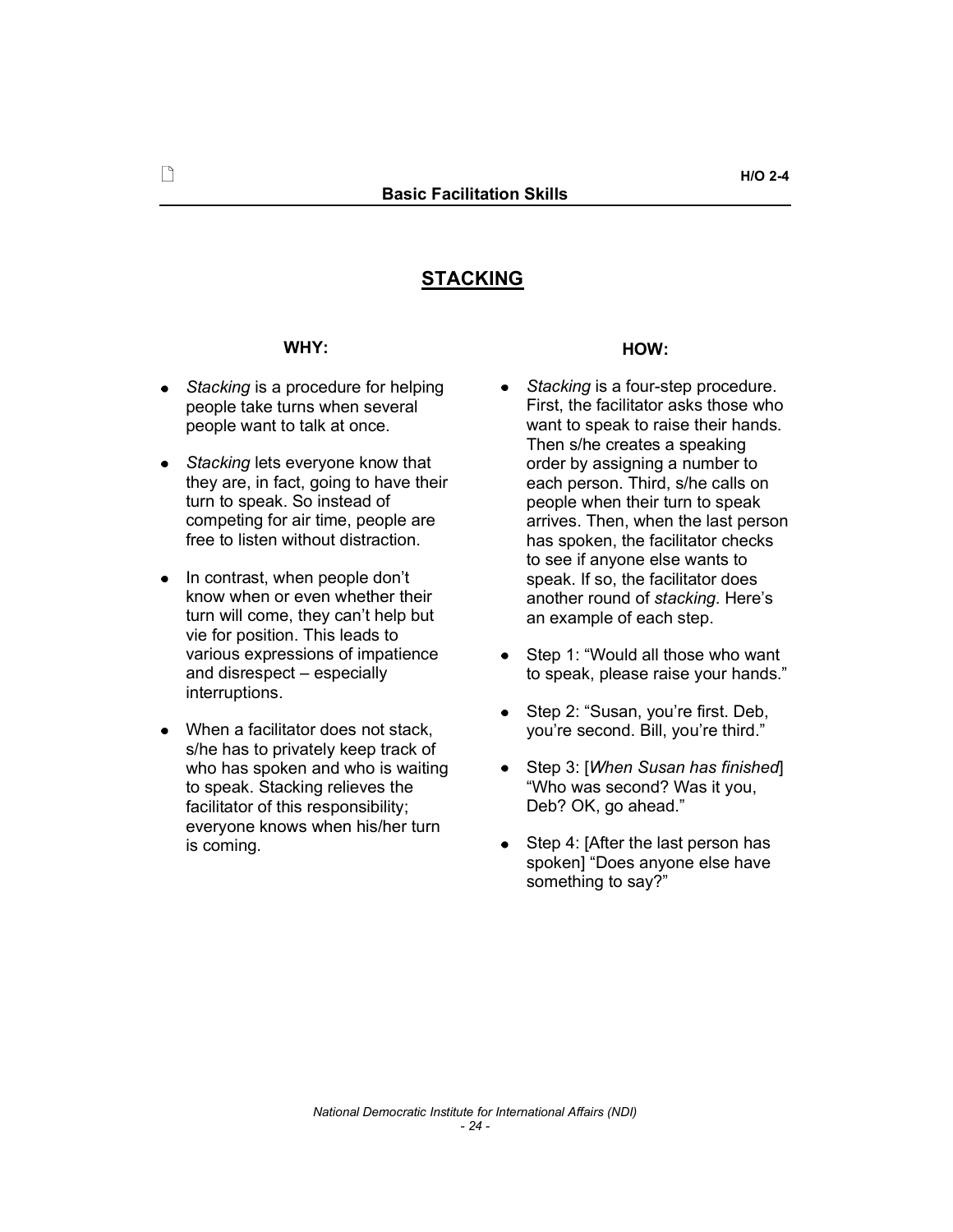# **TRACKING**

#### WHY:

- *Tracking* means keeping track of the various lines of thought that are going on simultaneously within a single discussion. For example, suppose a group is discussing a plan to hire a new employee. Two people are talking about roles and responsibilities. Two others are discussing financial implications and another two are reviewing their experiences with the previous employee. In such cases, people need help keeping track of all that's going on, because they are focused primarily on clarifying their own ideas.
- People often act as though the particular issue that interests *them* is the one *everyone* should focus on. *Tracking* lets the group see that several elements of the topic are being discussed, and treats all as equally valid.
- *Tracking* relieves the anxiety felt by someone who wonders why the group isn't responding to her/his ideas.

#### HOW:

- *Tracking* is a three-step process.  $\bullet$ First, the facilitator indicates that s/he is going to step back from the conversation and *summarize* it. Then s/he names the different conversations that have been in play. Last, s/he checks for accuracy with the group. Here's an example of each step:
- Step 1: "It sounds like there are three conversations going on right now. I want to make sure Im tracking them.
- Step 2: "It sounds like one  $\bullet$ conversation is about roles and responsibilities. Another is about finances. And a third is about what you've learned by working with the last person who held this job."
- $\bullet$  Step 3: "Am I getting it right?"
- People generally respond well to  $\bullet$ these questions. If someone tries to clarify what was important about *their* issue, be supportive. But don't play favorites  $-$  ask for clarifications from others too.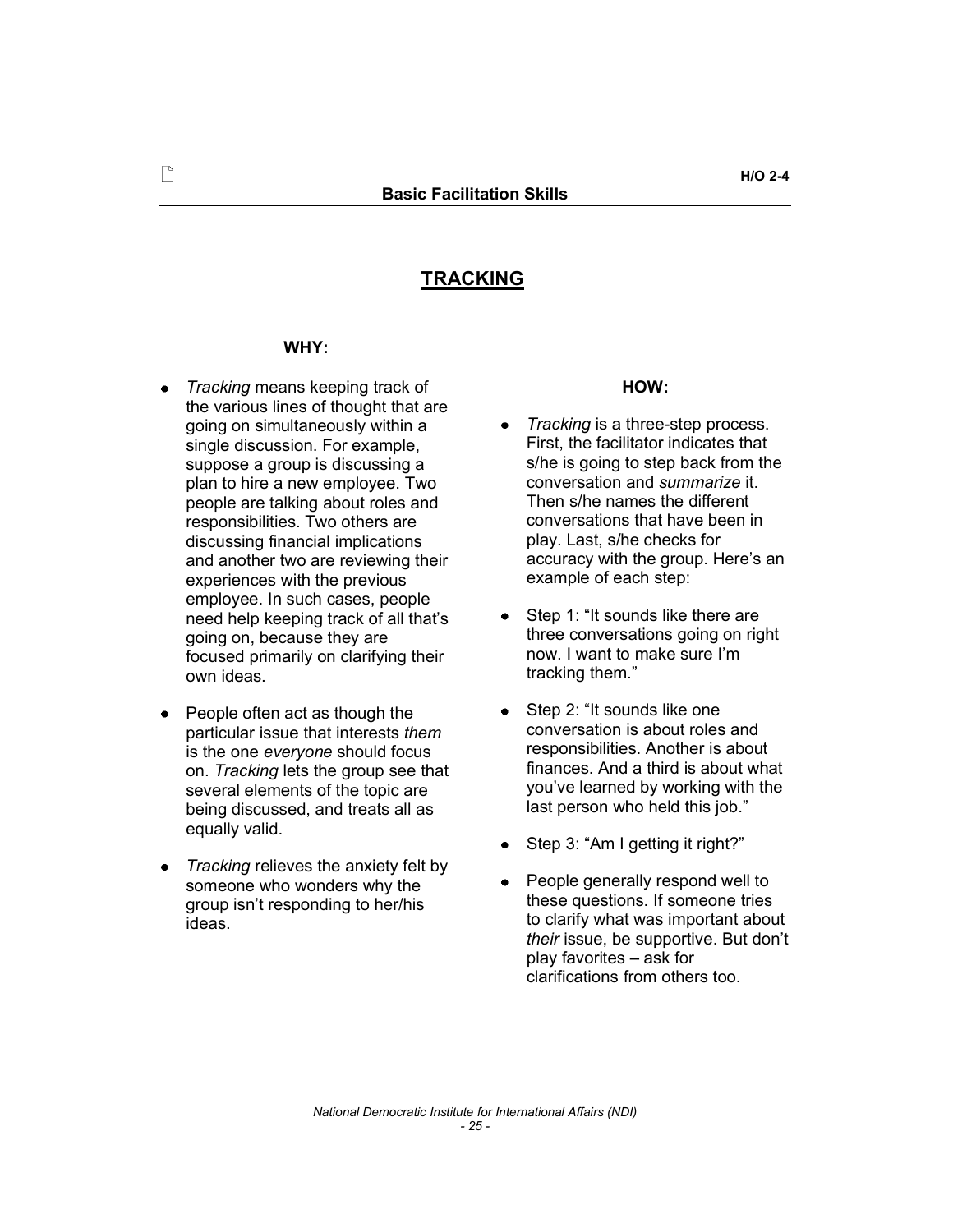# ENCOURAGING

### WHY:

- *Encouraging* is the art of creating an opening for people to participate, without putting any one individual on the spot.
- There are times in a workshop  $\bullet$ when someone may appear to be sitting back and letting others do all the work." This doesn't necessarily mean that they are lazy or irresponsible. Instead, it may be that they are not feeling engaged by the discussion. With a little encouragement to participate, they often discover an aspect of the topic that holds meaning for them.
- *Encouraging* is especially helpful  $\bullet$ during the *early stage of a discussion*, while participants are still warming up. As people get more engaged, they don't need as much encouragement to participate.

# HOW:

Here are some examples of the technique of *encouraging*:

- Who else has an idea?
- $\bullet$ "Is there a student's perspective on this issue?
- "Does anyone have a 'war story' you're willing to share?"
- "A lot of women have been talking. Let's hear from the men."
- $\bullet$ "Jim just offered us an idea that he called a 'general principle.' Can anyone give an example of this principle in action?
- What was said at table two?
- $\bullet$  "Is this discussion raising questions for anyone?
- "Let's hear from someone who  $\bullet$ hasn't spoken for awhile."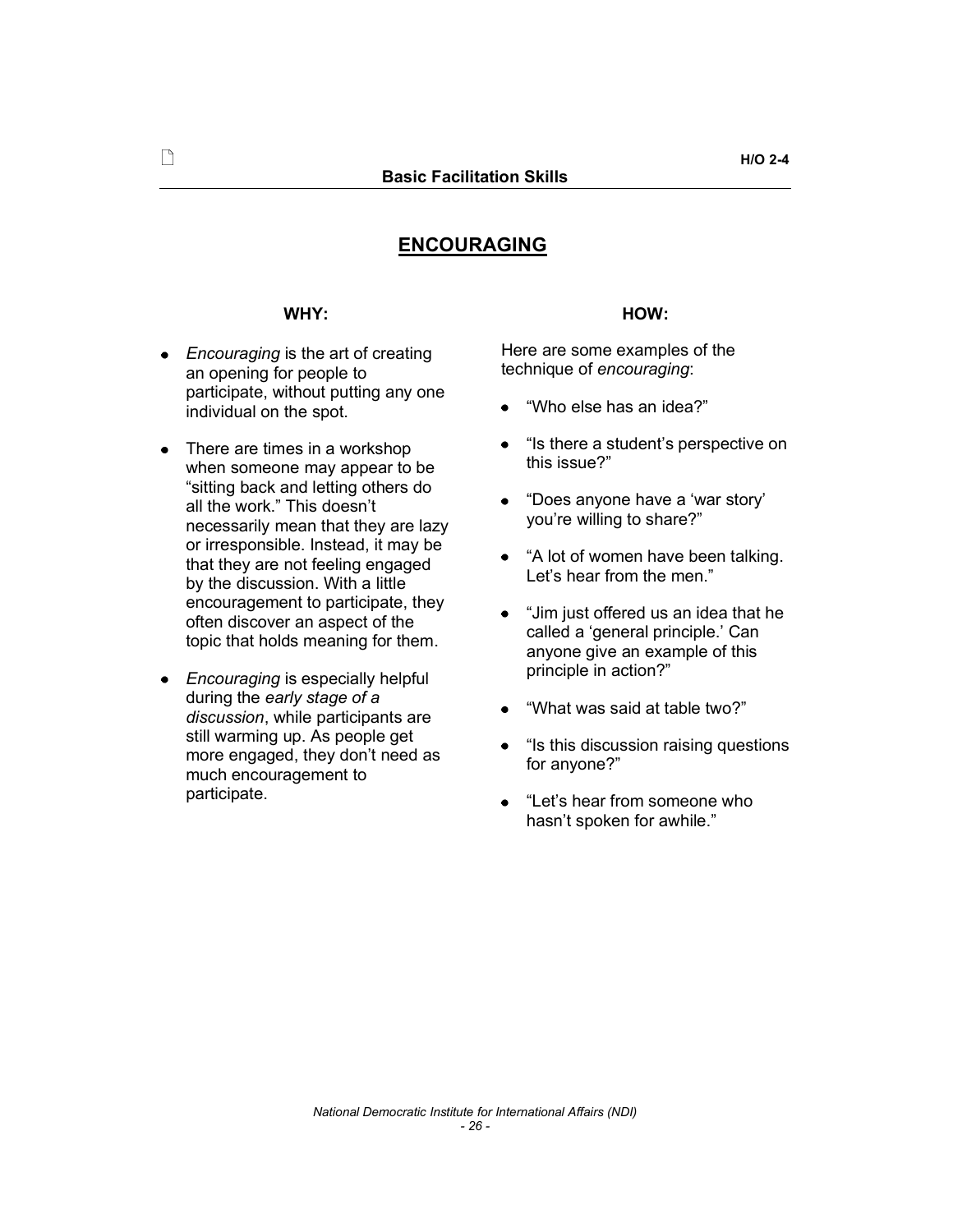# **BALANCING**

#### WHY:

- The direction of a discussion often follows the lead set by the first few people who speak on that topic. Using *balancing*, a facilitator helps the group round out its discussion by asking for other views that may be present but unexpressed.
- *Balancing* undercuts the common myth that "silence means consent." In doing so, it provides welcome assistance to individuals who don't feel safe enough to express views that they perceive as minority positions.
- *Balancing* not only assists individual members who need a little support at that moment; it *also* has strong positive effects on the norms of the group as a whole. It sends the message, "It is acceptable here for people to speak their mind, no matter what opinions they hold.

### HOW:

Here are some examples of *balancing*:

- OK, now we know where three  $\bullet$ people stand; does anyone else have a different position?
- $\bullet$ Are there other ways of looking at this?
- What do others think?  $\bullet$
- "Does everyone else agree with this?
- "So, we've heard the 'x' point of  $\bullet$ view, and the 'y' point of view. Is there a third way of looking at this?
- "Let's see how many people stand  $\bullet$ on each side of this issue. We're not making a decision, and I'm not asking you to vote. This is just an 'opinion poll' to find out how much controversy we've got in the room. Ready? How many people think it would be good if...?"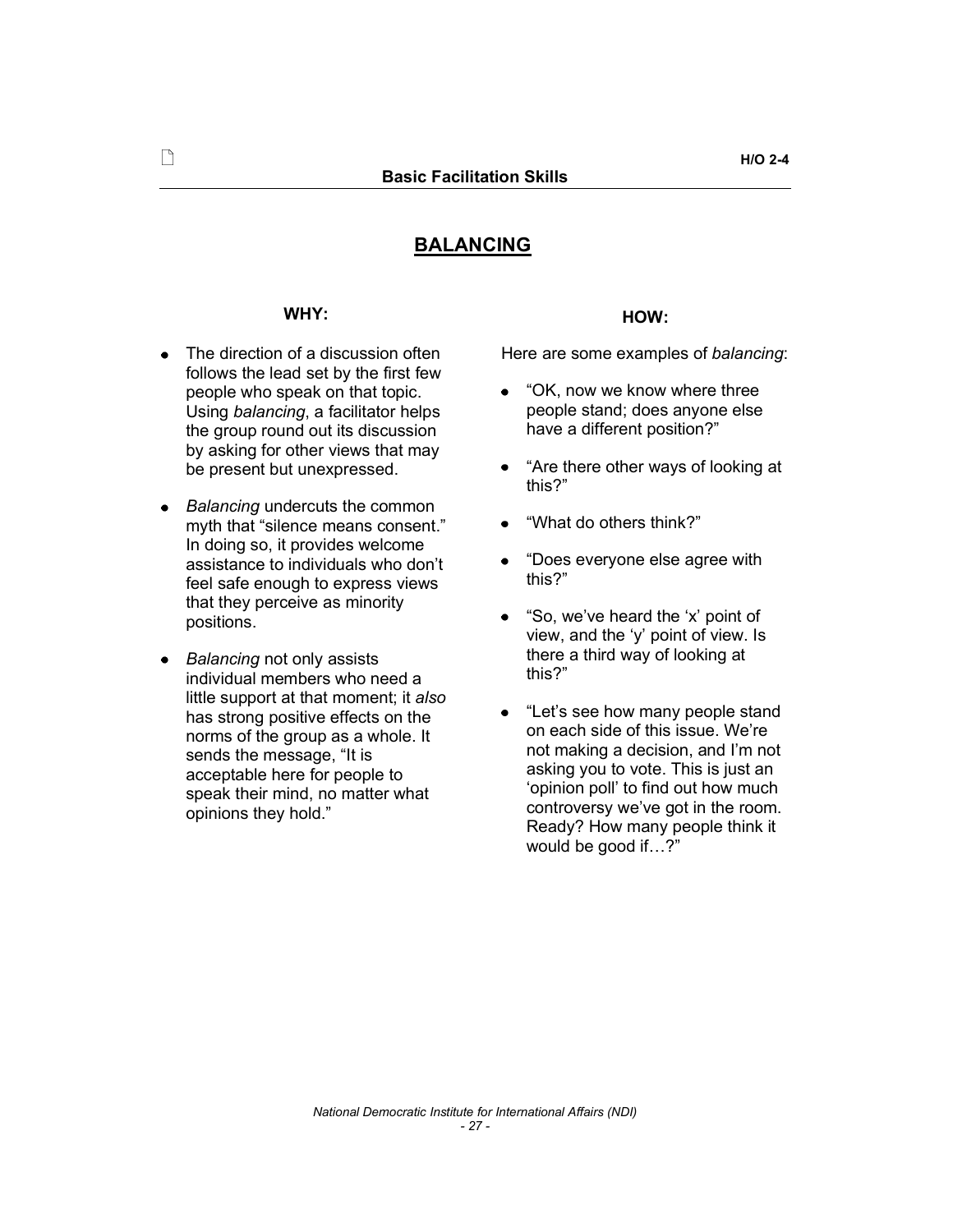# STRUCTURED GO-AROUNDS

# RECOMMENDED USES

- *Warming up a newly formed group.* New groups usually need a more 1. structured activity because the safety level is low.
- $2.$ *Structuring a complex discussion.* During an open discussion, there are often several sub-conversations going on simultaneously. A structured go-around acknowledges this fact, and allows each person's pet topic to become the focus of group attention for a brief period of time.
- *Making room for quiet participants.* A go-around supports those who have 3. trouble breaking into conversations.
- *Gathering diverse perspectives when participants come from varied interest*  4. *groups.* Go-arounds restrain participants from arguing about the validity of each others' frames of reference.
- *Giving initial reactions to a controversial topic.* When a topic provokes 5. anxiety, many people turn inward; they rehearse thoughts to themselves to try to find the 'right way' to say something risky. Meanwhile, the few who do speak up take all the heat. A go-around gives everyone time to collect their thoughts so they can share the risk.
- *Returning from a break after a heated disagreement.* After any disturbing 6. episode, a break followed by a go-around is an ideal method for allowing everyone to voice reactions to what occurred before the break.
- $\overline{\mathbb{Z}}$  . *Closing a workshop.* This gives each participant a final chance to express thoughts and feelings that might otherwise not be spoken  $-$  at least, not in front of everyone.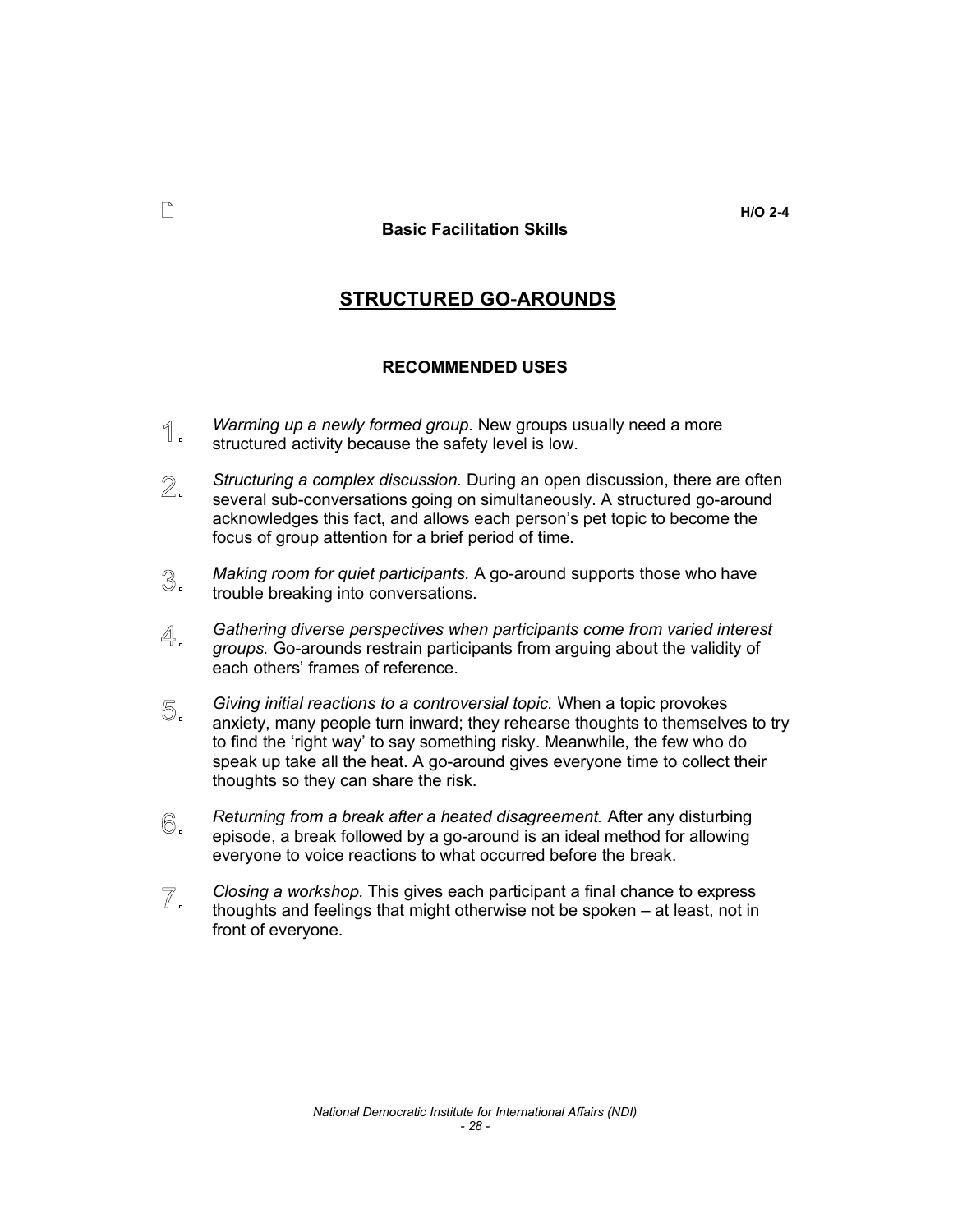# STRUCTURED GO-AROUNDS

# PROCEDURE

- *Have participants pull their chairs together to form a circle.* It is important in a 1. go-around that every participant see every other participant's face.
- $2.$ *Give* a *one-sentence overview of the topic to be addressed.* Example: "In a moment we'll each have a chance to give our reactions to the presentation we just heard."
- 3. *Explain the process.* Example: "We'll go clockwise from whoever speaks first. While someone is talking, no one may interrupt. When you're through speaking, say 'pass' or 'I'm done."
- *If there are particular variations in the ground rules, go over them now.* For 4. example, some facilitators give people explicit permission to pass without speaking when it is their turn.
- *After going over the ground rules, restate the topic.* If a more detailed 5. explanation is needed, give it now.
- *Give people an idea of how much time to take.* Example 1: This will work 6. best if each of you spends about a minute sharing your reactions." Example 2: Take as much time as you like to give your impressions of why this problem keeps reappearing.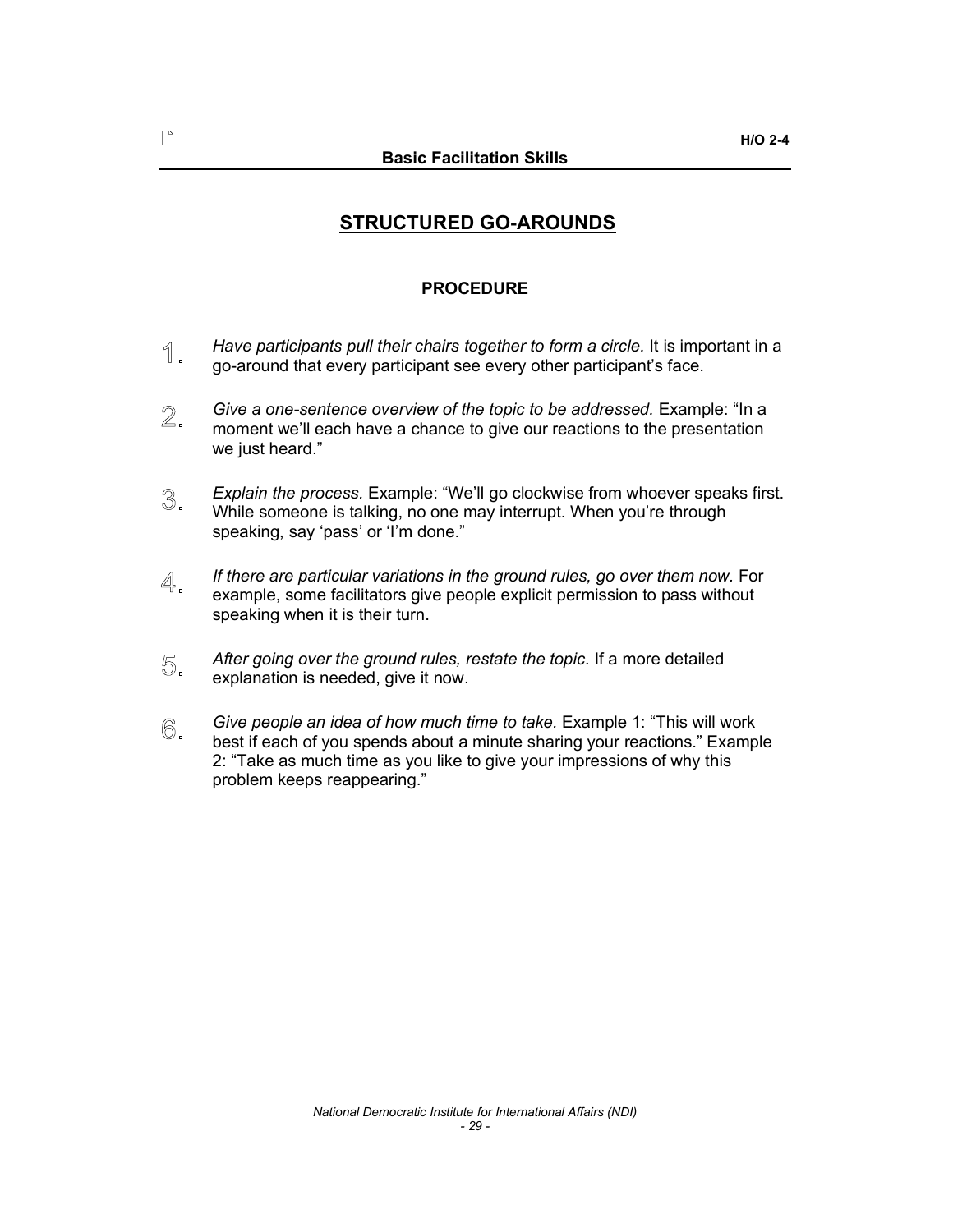$\Box$ 

# GO-AROUND VARIATIONS

These are all variations of the basic go-around. They all have two ground rules in common:  $(1)$  one person speaks at a time, and  $(2)$  the speaker indicates when s/he's done speaking – for example, by saying "pass." All variations encourage and equalize participation.

The use of a go-around is also a wonderful way to close a meeting because it gives people a final opportunity to express themselves.

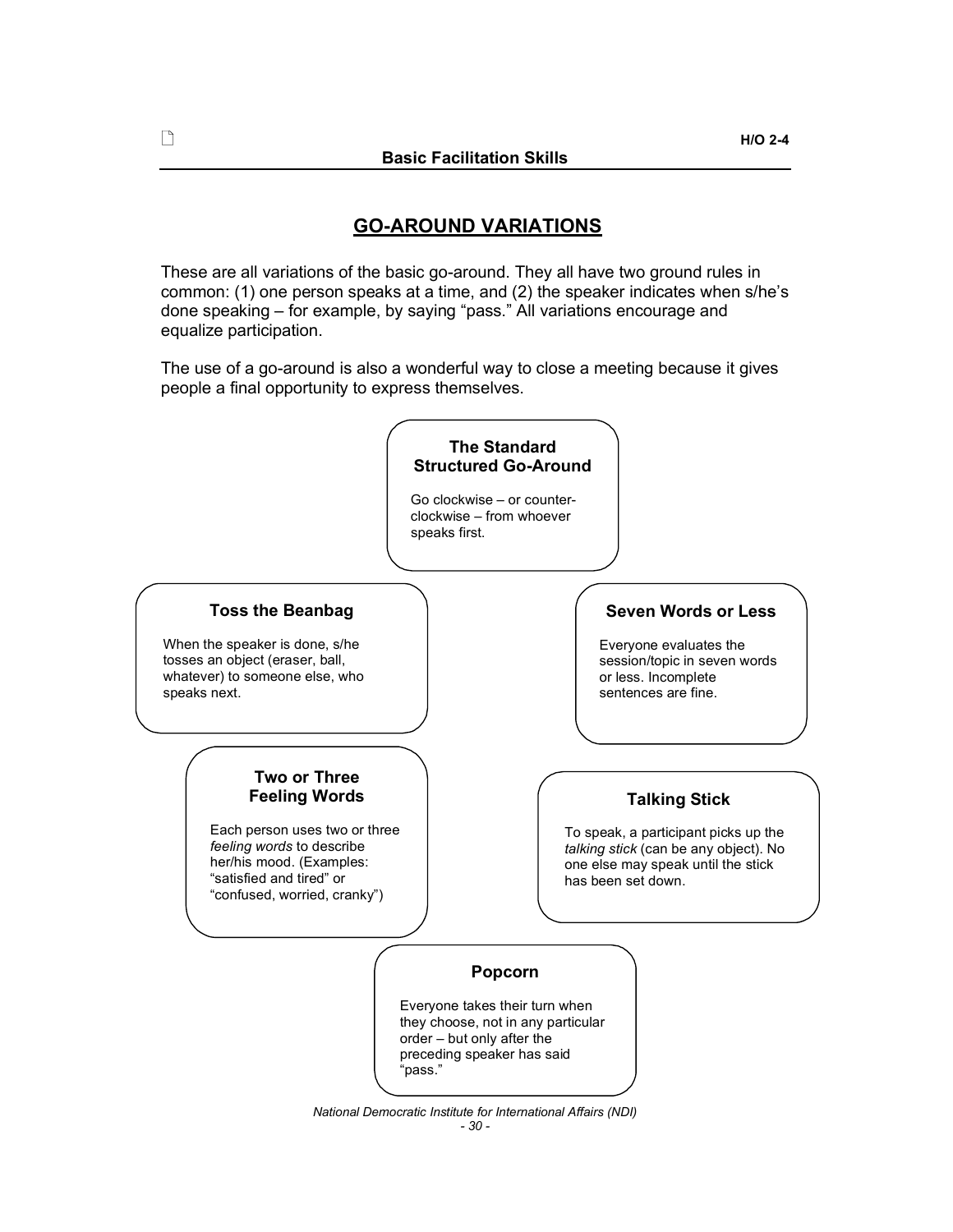| <b>GROUND RULES FOR BRAINSTORMING*</b> |                                                                                                                                                     |  |  |
|----------------------------------------|-----------------------------------------------------------------------------------------------------------------------------------------------------|--|--|
|                                        | 1. Every contribution is worthwhile.<br>• Even weird, way-out ideas<br>• Even confusing ideas<br>• Especially silly ideas                           |  |  |
|                                        | 2. Suspend judgement.<br>• We won't evaluate each other's ideas<br>• We won't censor our own ideas<br>• We'll save these ideas for later discussion |  |  |
|                                        | 3. We can modify this process before it starts or after it ends,<br>but not while it's underway.                                                    |  |  |
|                                        |                                                                                                                                                     |  |  |

When introducing the technique of formal brainstorming to a group, spend a little time discussing the value of *suspended judgement*. Then ask each participant if s/he is willing to follow these ground rules. If one or more participants are not, encourage the group to modify the ground rules to fit the needs of all participants.

<sup>\*</sup>The inventor of brainstorming as a technique for stimulating creativity was Alex Osborn. His classic, *Applied Imagination*, New York: Charles Scribner & Sons, 1953, has spawned more than one hundred variations of brainstorming.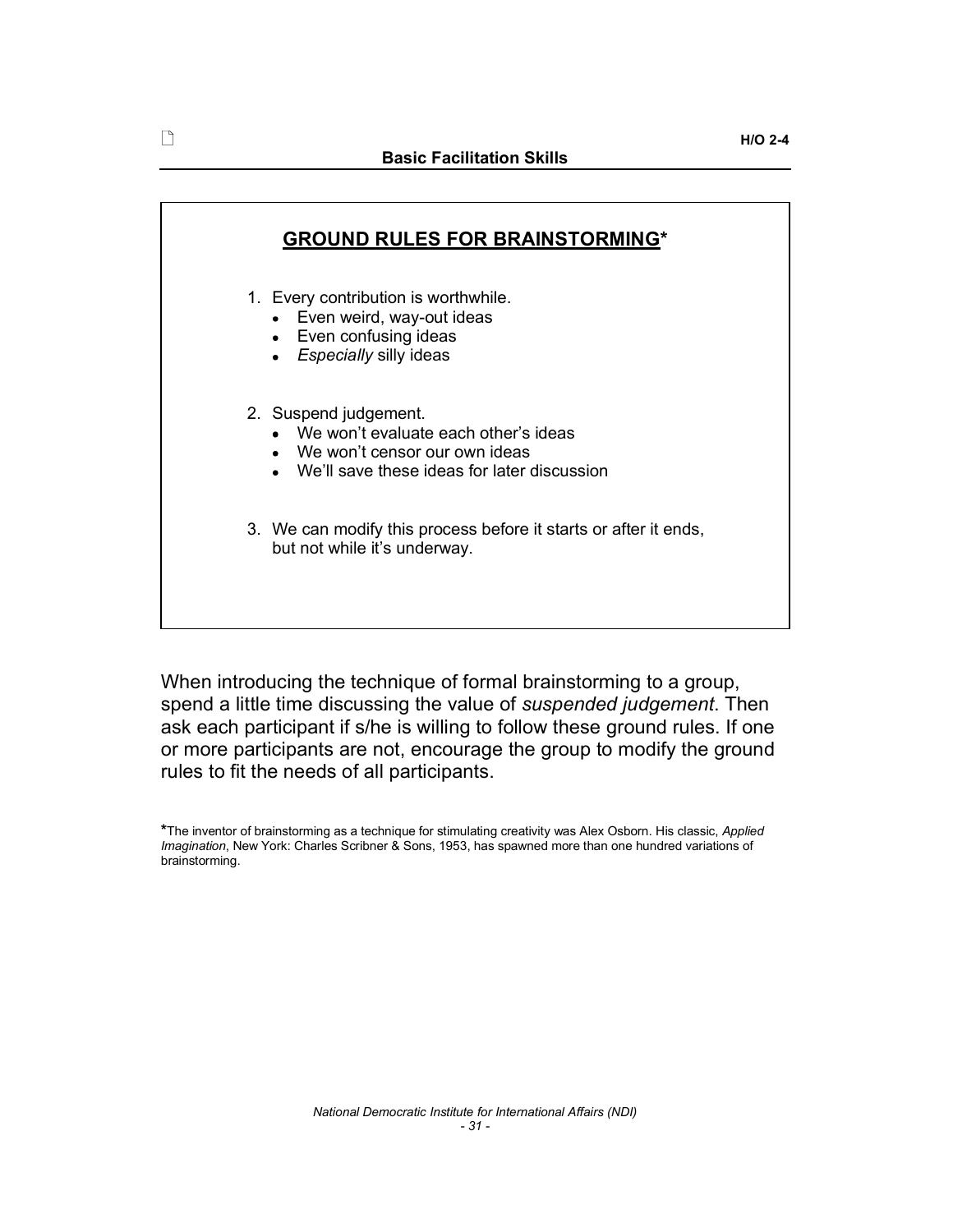# FACILITATOR TIPS FOR BRAINSTORMING

### DO

- Do a lot of *mirroring* to keep things moving at a fast clip.
- Do encourage people to take turns.
- Do treat silly ideas the same as serious ideas.
- Do move around to create a lively feeling.
- Do say, "Let's see if I've got it right  $\bullet$ so far" if a person's ideas are difficult to follow.
- Do repeat the purpose often: "Who else can explain why our office systems are so inefficient?"
- Do start a new flipchart page before the previous one is full.
- Do give a warning that the end is approaching.
- Do expect a second wind of  $\bullet$ creative ideas after the obvious ones are exhausted.

### DON'T

- Don't interrupt.  $\bullet$
- $\bullet$  Don't say, "We've already got that one.
- Don't say, "Ooh, good one!"
- Don't say, "Hey, you don't really  $\bullet$ want me to write that one, do you?"
- Don't favor the "best" thinkers.
- $\bullet$  Don't use frowns, raised eyebrows or other non-verbal gestures that signal disapproval.
- $\bullet$  Don't give up the first time the group seems stuck.
- $\bullet$  Don't simultaneously be the leader, the facilitator and the chartwriter.
- $\bullet$  Don't start the process without clearly setting the time limit.
- Don't rush or pressure the group. Silence usually means that people are thinking.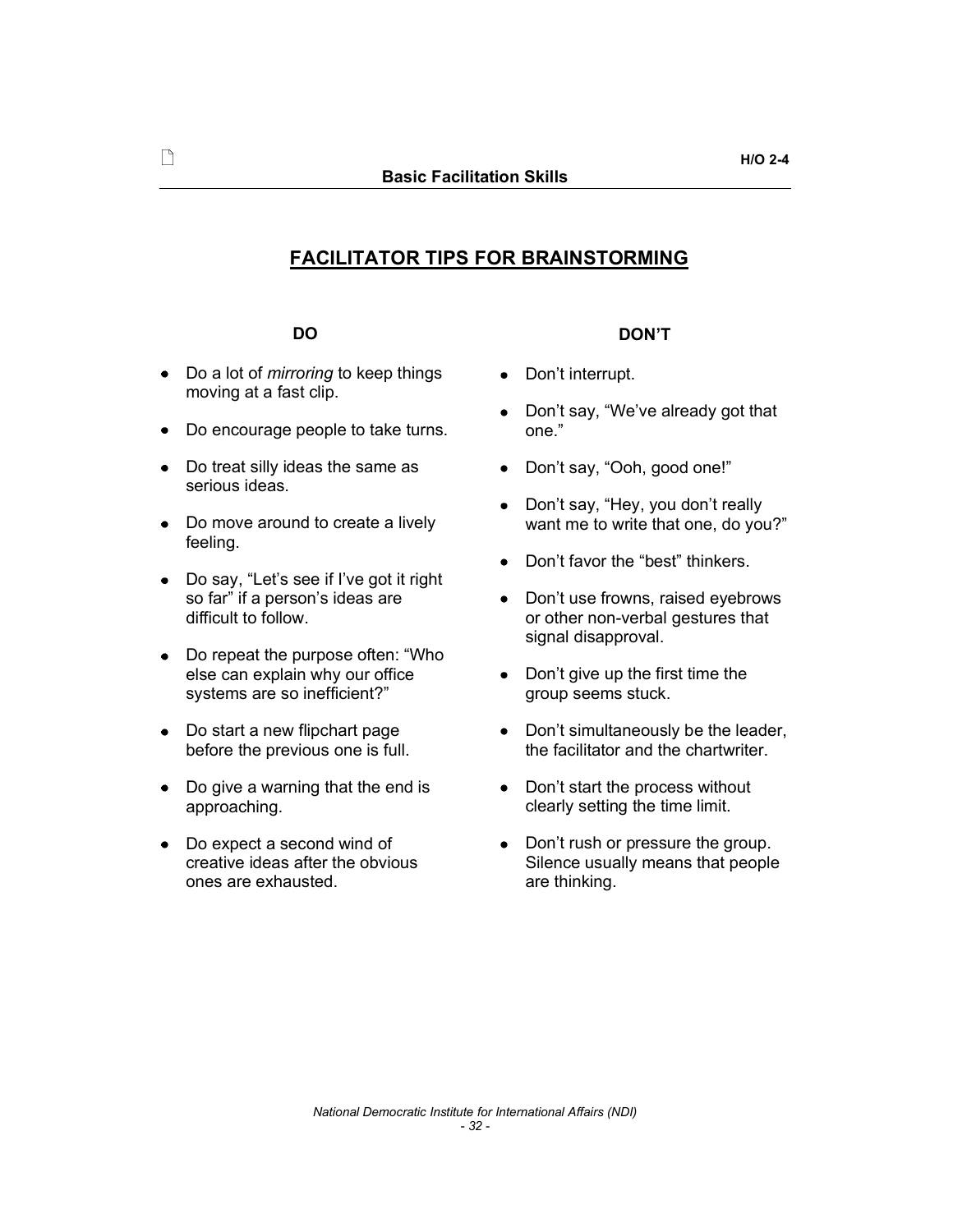# $\Box$

# 10 COMMON TACTICS FOR MISHANDLING A LENGTHY LIST

- 1. Roll up the flipcharts and put them under your desk.
- 2. Take a break and never come back.
- 3. Say, "Let's categorize these quickly, then move on." And then, two hours later...
- 4. Publish the list in the next newsletter, to show everyone that your group is making progress.
- 5. Vaguely recall a similar list that was generated at a meeting last year, then postpone further consideration of the current list until the old one can be found. "After all, we don't want to do the same work all over again."
- 6. Have someone go away and sort the list  $-$  then at the next meeting, forget to put that person on the agenda.
- 7. Give the flipcharts to a secretary to type up.
- 8. Assume that every item is now taking care of itself. Later, complain bitterly about the problems that still exist. "I thought we decided..."
- **9.** Try to shorten the list by combining items, then argue over the meaning of each new item.
- 10. Congratulate yourself on a very productive meeting.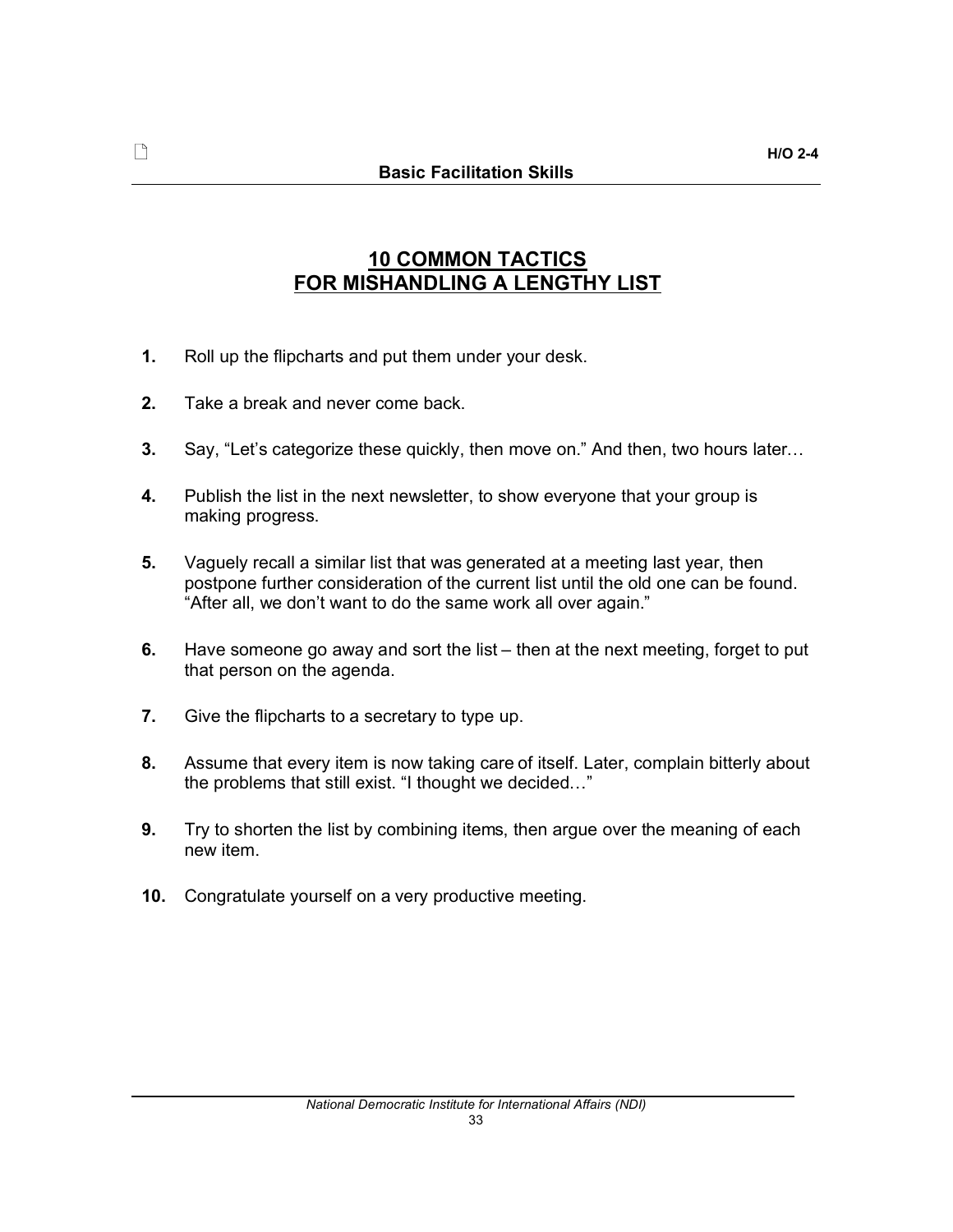# SELECTING HIGH PRIORITY ITEMS FROM A LONG LIST

| <b>METHOD</b>           | <b>HOW TO DO IT</b>                                                                                                                                                                                                   | <b>MAJOR ADVANTAGE</b>                                                                                                                                                 | <b>MAJOR DRAWBACK</b>                                                                                                            |
|-------------------------|-----------------------------------------------------------------------------------------------------------------------------------------------------------------------------------------------------------------------|------------------------------------------------------------------------------------------------------------------------------------------------------------------------|----------------------------------------------------------------------------------------------------------------------------------|
| Item by Item            | The facilitator reads down the<br>list one item at a time, noting<br>how many people raise their<br>hands for each item.<br>Example: "Okay, how many<br>people like item #3? How<br>many like item #4?" and so<br>on. | Reduces awareness<br>of the preferences of<br>influential members.                                                                                                     | With lengthy lists of<br>options, this is<br>usually a tedious,<br>draining experience.                                          |
| Person by<br>Person     | Each person takes a turn to<br>state his/her preferences.<br>Often a go-around is the<br>simplest way to get this done.                                                                                               | Gives people<br>permission to be<br>assertive.                                                                                                                         | Those who go last<br>have an unfair<br>advantage - they<br>can revise their<br>preferences based<br>on what others have<br>said. |
| Everyone at<br>the Wall | Everyone stands up, takes a<br>colored marker and puts dots<br>beside her/his preferences.                                                                                                                            | People get out of<br>their chairs and<br>move around. This<br>often has a positive,<br>energizing effect on<br>the group's mood.                                       | With short lists, this<br>method is often<br>overkill.                                                                           |
| Secret<br><b>Ballot</b> | All the items on the list are<br>numbered. Participants<br>indicate their preference by<br>writing their chosen numbers<br>privately on paper. Results<br>are tabulated by 2 or more<br>people.                       | Useful in highly<br>controversial<br>situations, especially<br>when someone<br>might make a<br>different choice if<br>his/her vote were<br>going to be made<br>public. | Reinforces the<br>perception that it is<br>not safe for people to<br>reveal their<br>preferences openly.                         |

# Formats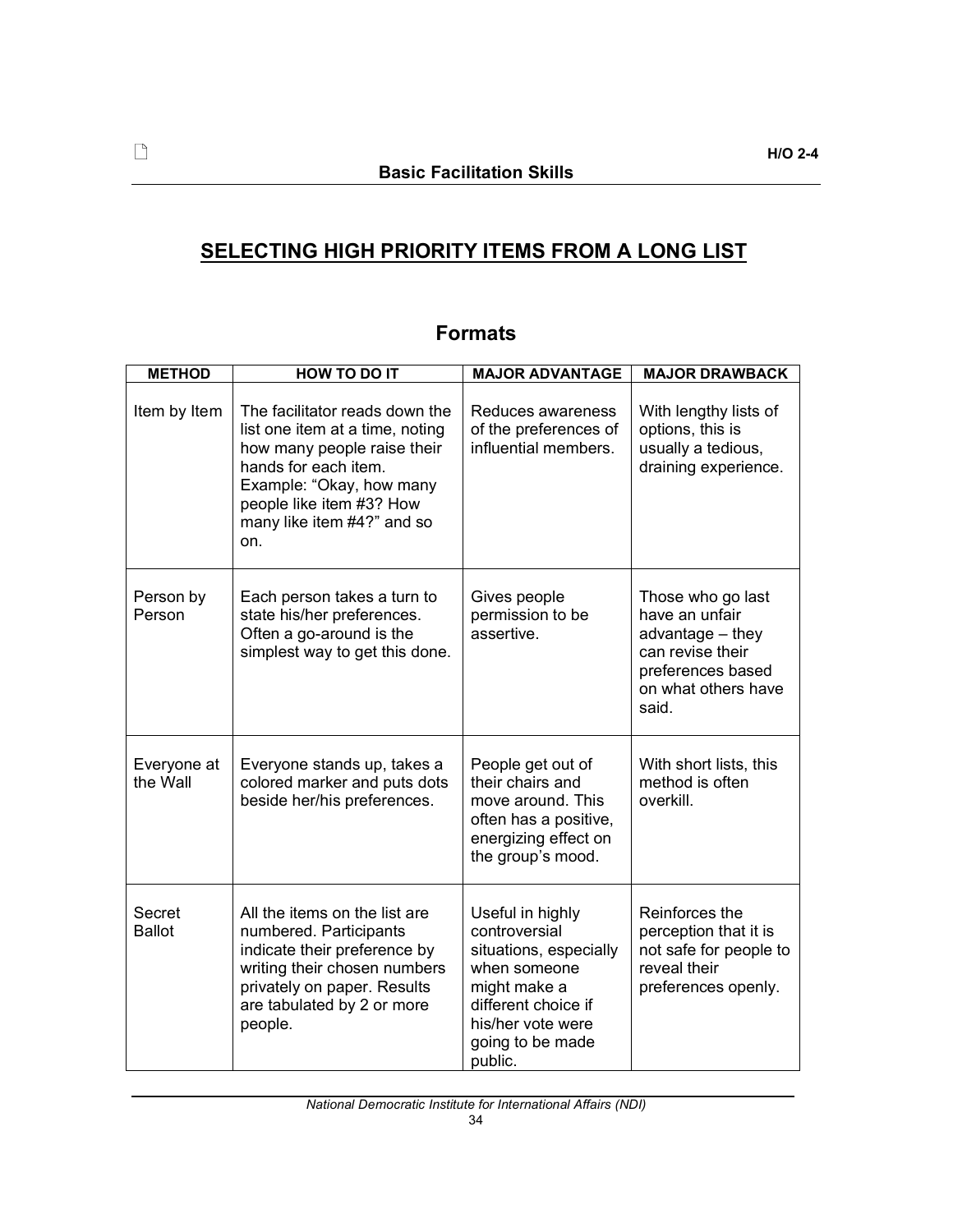# Session 3 Confidence Building

### Objective:

Learning basic confidence building skills that can be used to deal with barriers faced in their parties and as trainers in upcoming workshops.

### Time:

 $60 - 90$  minutes

# Materials:

- $\odot$  Paper cut in form of flower petal in 2 colors (6" wide, two per participant  $-$  one in each color), prepared index cards (one per participant) with one training or nomination related topic on each (Examples: Learning, Evaluation, Forming Objectives, Electoral Reform, Role of Mass Media, Role of Women, Role of the President, Role of Elected Members, Why I Love Being a Politician, Why Women Should Work, Why Women Should Not Work, Men's Role in the Family, The Most Important Social Issue Now, Solutions for the Economy, How to Get People to Participate in a Workshop, Terrorism, My Favorite Way to Relax, How to Achieve World Peace)
- $\Box$  Handouts 3-1: Self-Confidence Quiz, 3-2: Ten Ways to Improve Your Self-Esteem, 3-3: Public Speaking Tips, 3-4: How To Speak With Confidence, 3-5: Improve Your Public Speaking Skills, 3-6: Public Speaking Techniques

# Process:

# *Activity 1 (15 minutes)*

- 1. Distribute Handout 3-1: Self-Confidence Quiz. (Do not distribute the Score Analysis yet.)
- 2. Have participants complete these individually (5-10 minutes).
- 3. Distribute the Score Analysis. How did they do? (Most people find they do better than they thought they would.)
- 4. *Debrief:* Did they learn anything new about themselves from the quiz?

# *Activity 2 (30 minutes)*

- 1. Distribute flower petals (one in each color per participant).
- 2. On one color, ask participants to write one thing they do really well (from any part of their lives).
- 3. Have participants post these in the form of one big flower on the wall.
- 4. On the other color, ask participants to write one thing they would like to accomplish (goal) but do not feel confident about achieving.
- 5. Have participants try and match their 'goal' petal with one of the petals already posted  $$ stick these outside the matched petal, forming a second layer of petals. (If they cannot find a matching petal, have them post it below the flower.)
- 6. Participants should be able to see how they can find help to achieve their goals from others in the group (support network).
- 7. Distribute Handouts 3-2, 3-3, 3-4, 3-5 and 3-6 and give participants some time to look over them.
- 8. Ask: Are there any similarities to some of the fears (nightmares) they expressed in the previous session?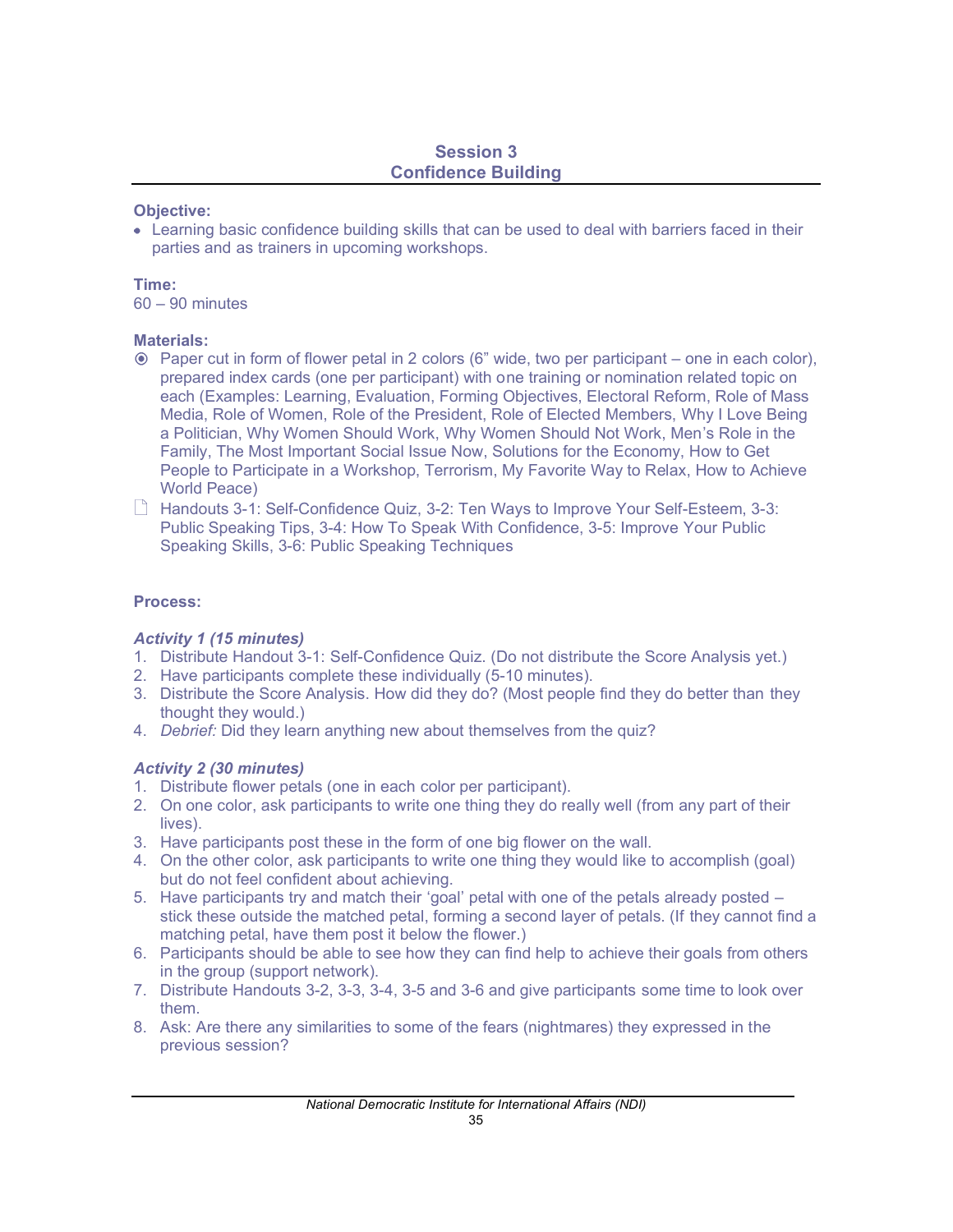# *Activity 3 (15-30 minutes, depending on number of participants)*

- 1. Have participants stand in a line.
- 2. One by one, have participants step forward and turn to face other participants. As they come forward, give each one index card with topic.
- 3. As they get their card, they must speak for one minute on the topic. Other participants listen without comment.
- 4. *Debrief:* What did it feel like to talk about something with no time for preparation? Was it easy or hard to keep talking for one minute? How did they improvise if they knew nothing about the topic?
- 5. Tell participants there will be more opportunities to practice public speaking in subsequent sessions.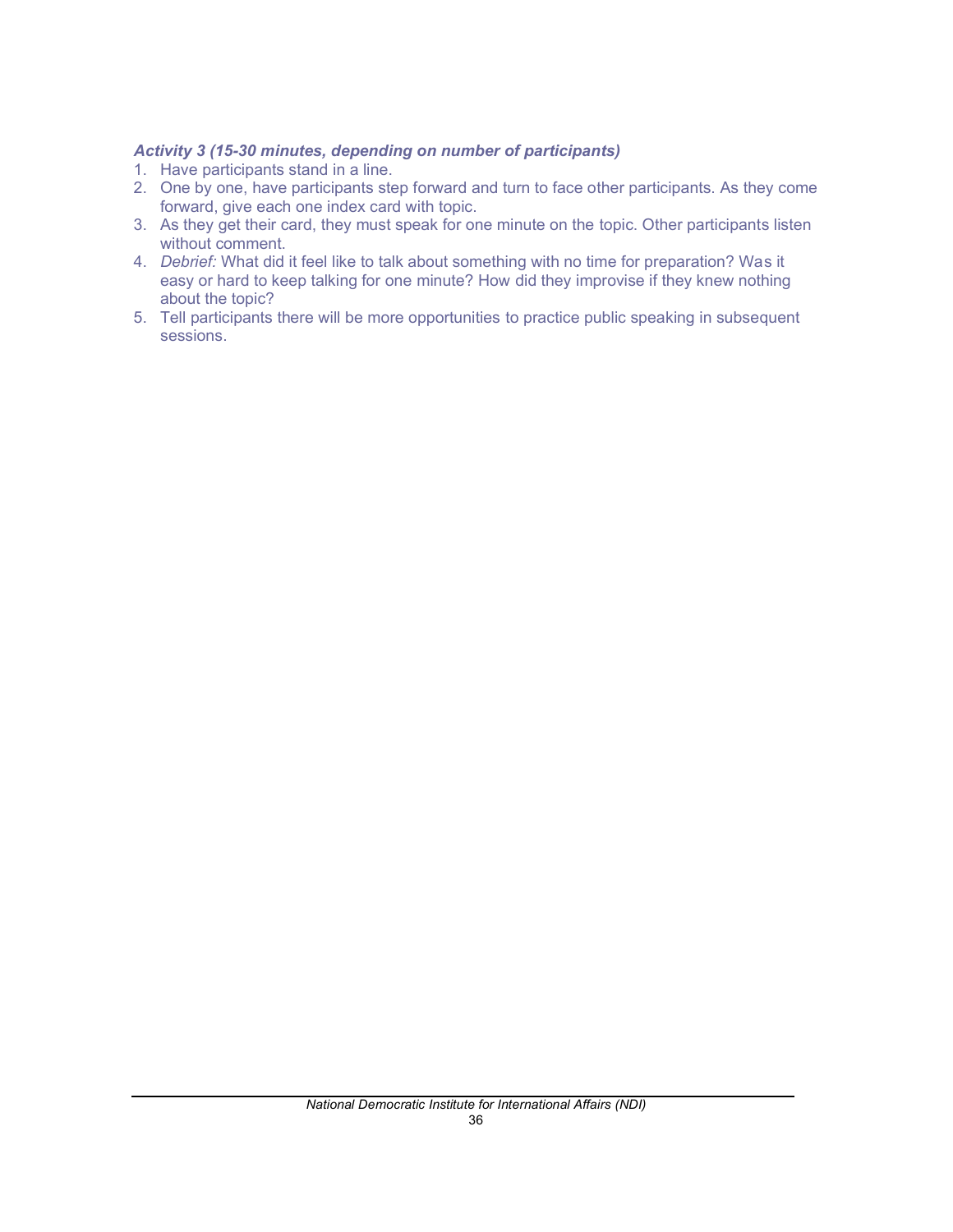*Score yourself the following points for each question:*

| Always           | $= 5$ points |
|------------------|--------------|
| Often            | $= 4$ points |
| <b>Sometimes</b> | $=$ 3 points |
| Rarely           | $= 2$ points |
| <b>Never</b>     | $= 1$ points |

| $1.$ $\qquad \qquad$ | I like to take risks.                                                                  |
|----------------------|----------------------------------------------------------------------------------------|
| 2. $\qquad$          | I accept challenges willingly.                                                         |
|                      | I don't let fear stop me from doing what I want to do.                                 |
| 4.                   | Learning something new is exciting.                                                    |
|                      | I have a set of realistic written goals.                                               |
| 6.                   | I feel OK with making mistakes.                                                        |
|                      | I set my own values and don't allow others to sway me.                                 |
|                      | I am willing to accept the consequences of my own behavior.                            |
|                      | I follow my intuition when making decisions.                                           |
| 10.                  | I manage my money so I have some left over for enjoyment and some for<br>savings.      |
| 11.                  | My stuff is organized.                                                                 |
| 12.                  | I balance my time between work, and family, and take some time for fun<br>just for me. |
| 13.                  | I have good posture.                                                                   |
| 14.                  | I take time to exercise and eat properly.                                              |
| 15.                  | I have a wardrobe of clothes that I feel great wearing.                                |
| 16.                  | I spend some time each day in quiet reflection.                                        |
| 17.                  | I have a spiritual outlet.                                                             |
| 18.                  | I usually feel happy.                                                                  |
| 19.                  | I have interests of my own and take time to pursue them.                               |
| 20.                  | I have a group of friends I enjoy being with.                                          |
| 21.                  | I enjoy meeting new people.                                                            |
|                      | <b>Add Up Your Total Score</b>                                                         |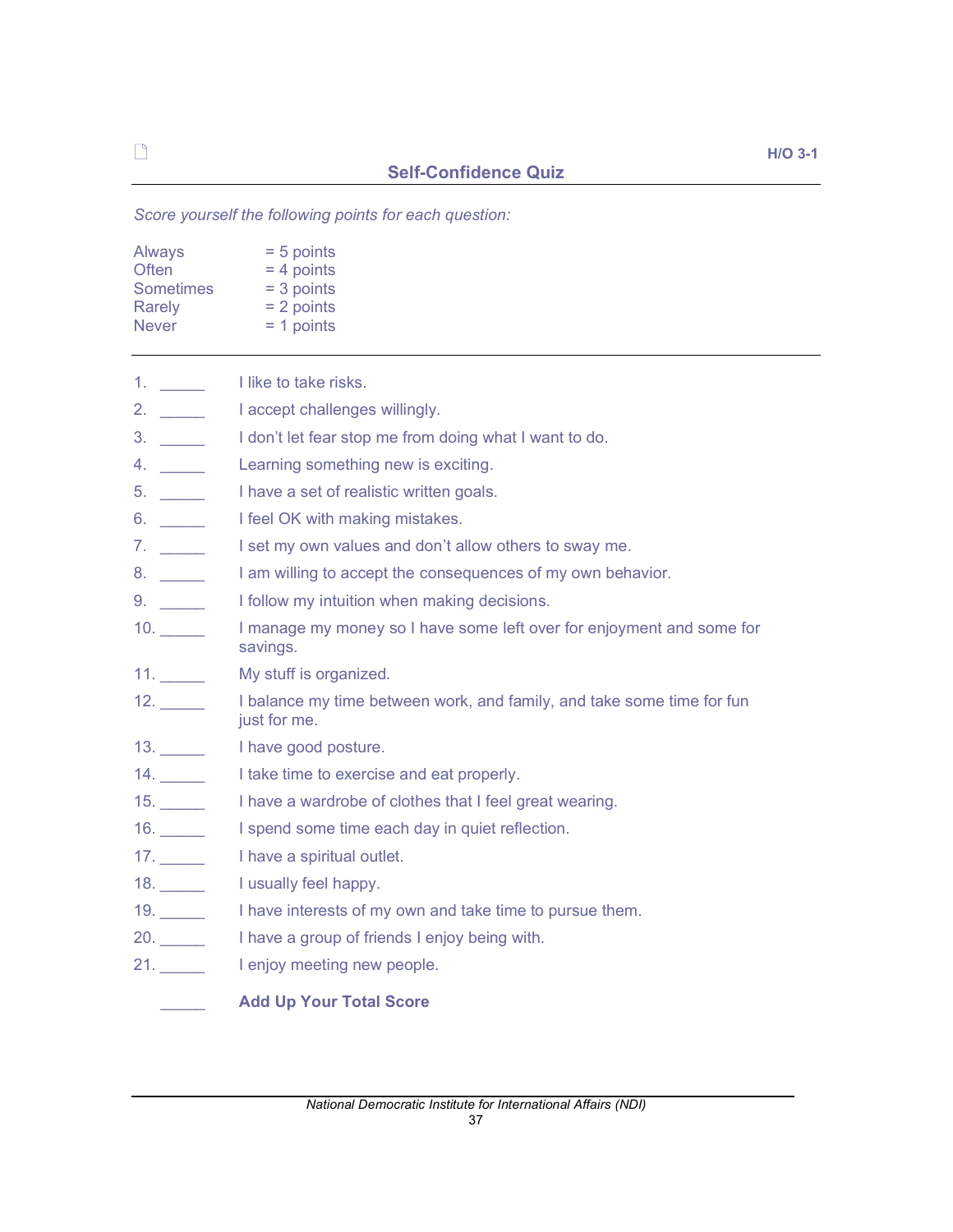# Score Analysis for Self-Confidence Quiz

- 98-105 Super Human Self-Confidence. Share what you have learned with others.
- 77-97 High Self-Confidence. You are on the right track.
- 1-76 Average Self-Confidence. With some courage you can grow in confidence.
- 43-58 Low Self-Confidence. Spending time on improvement will be very beneficial.
- 21-42 Danger Zone. Very low self-confidence.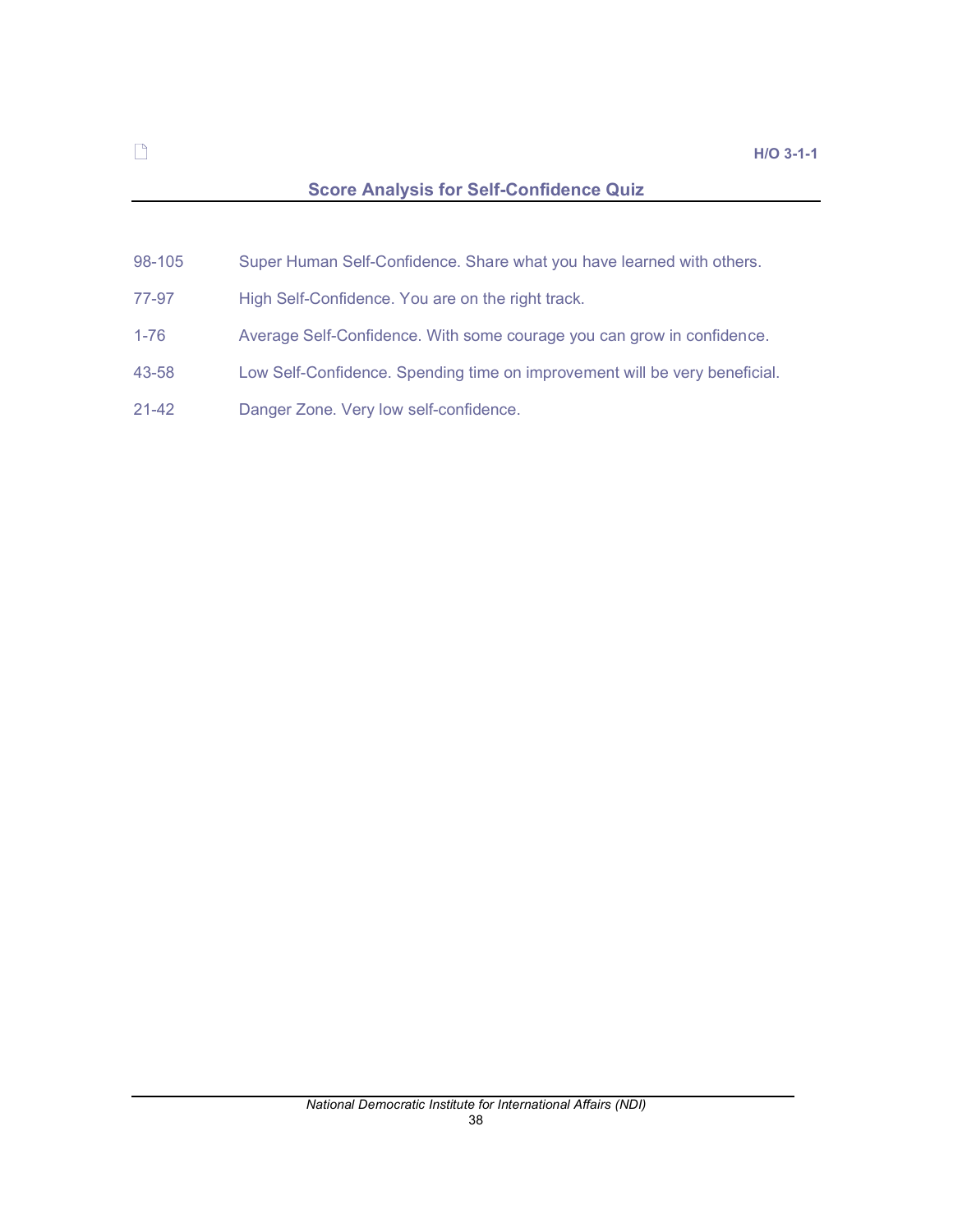# Ten Ways to Build Your Self-Esteem

*The following list consists of ten different steps to take that will help you to raise your selfesteem. For all those times you need to feel good about yourself, using these methods will help you take control of the way you feel about yourself. Your greatest victory will come in knowing that its not the way others perceive you, but rather its the way you perceive yourself that can make all the difference.*

Step Number One: Remember that without risk, there is no progress. If you never try anything new, you never know anything different about yourself. Learn to be a risk-taker with some aspects of your life. And by taking a class or learning something new, youll discover new things about yourself.

**Step Number Two:** Imagine your goals are achieved. Of course, most of us rarely accomplish all the goals we've set for ourselves. But whatever your goal may be, you can visualize it and at some point, it helps the dream become a reality.

**Step Number Three:** Start a "victory wall" of accomplishments. Along the way, we all have moments in our lives that we cherish and want to remember. Whether it was a childhood blue ribbon, a photograph of a special time or place, or a memento or award we received, we can all use a boost from showcasing our triumphs and achievements. These can be displayed on a bulletin board or on a wall.

Step Number Four: Remember to thank people who are helpful to you. You will feel better about yourself if you give other people strokes for their accomplishments too. Whether it is your child or someone else's, a friend who needs a boost, or someone you admire or perhaps has helped you in some way, you will learn that by boosting morale in others it is an important boost for you as well. It says good things about you if you are able to acknowledge strengths and triumphs in those around you.

Step Number Five: Make your bedtime a happy, quiet time. We must all deal with chaos around us at some or all moments of our day. But everyone should make an effort to set aside some part of the evening for him or herself. You must learn to create a haven around you, to nurture yourself, and to treat yourself well. After all, if you don't create a sense of calm about you, who will?

Step Number Six: Outline your personal goals. Keep your personal goals on index cards or use another system to list exactly what it is you want to do with your life. This can be easily updated and changed on a frequent basis. Our lives are constantly in state of change, so our goals will experience similar changes.

**Step Number Seven:** Simplify your life. When you learn to unclutter your living space, you may sometimes find you can prioritize other things in your life as well. You may be clinging to something that reminds you of the past. But if you learn to let go of material objects, you may find that the only thing holding you back was... you!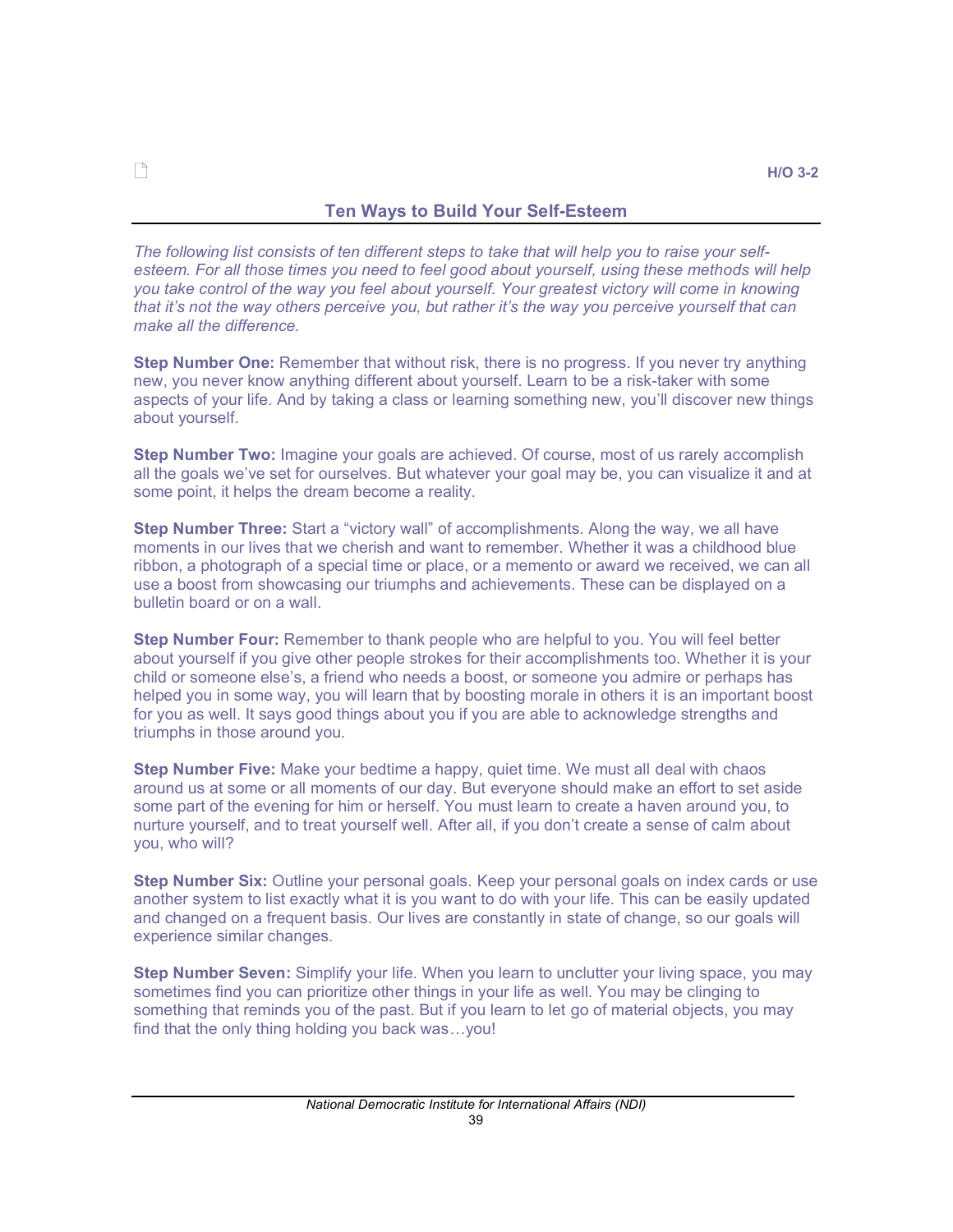# $\Box$

Step Number Eight: Don't give up! Sometimes we goof up, make mistakes, become embarrassed or confused in front of other people. And then...so what? Most people feel the same way. It's a rare person who never suffers from a blooper or a social mishap. The best thing to do is to persevere when we start something. Maybe we won't like it once we are finished but we'll still feel better about ourselves for having finished it and followed through on a commitment.

**Step Number Nine:** You may need to renegotiate some broken agreements. If the past is stopping you from doing some of the things that you would like to do, then you may need to come to terms with a problem before moving ahead. Think about a broken promise or commitment that you may need to re-work. Or perhaps there is a simple phone call that you need to make. In any case, remember to adjust you outlook. Sometimes things don't work out as we would like, but we can learn to control our feelings and adjust our outlook accordingly. We can't control other people or events, but by learning to change our outlook, the outcome of any situation may turn out better than we had ever imagined.

Step Number Ten: Remember what Eleanor Roosevelt said, "No one can make you feel inferior without your consent." You need to become your own best friend and biggest fan. Everyone needs a cheerleader and if you don't happen to have one, then do it yourself! Talk yourself up.

When someone says something negative or discouraging about you, try to look at the remark in a different light. If there is a grain of truth in the remark, take the advice it conveys. And try to look past the criticism to understand why the person would offer it. Perhaps it is completely unfounded, and in that case, you need to realize other people have hang-ups and motives that keep them from realizing their potential as well.

*Well, there you have it. A list of ten simple ways to help you achieve your goals. Use this list to start building your self-esteem and youll soon discover you have a new best friend you!*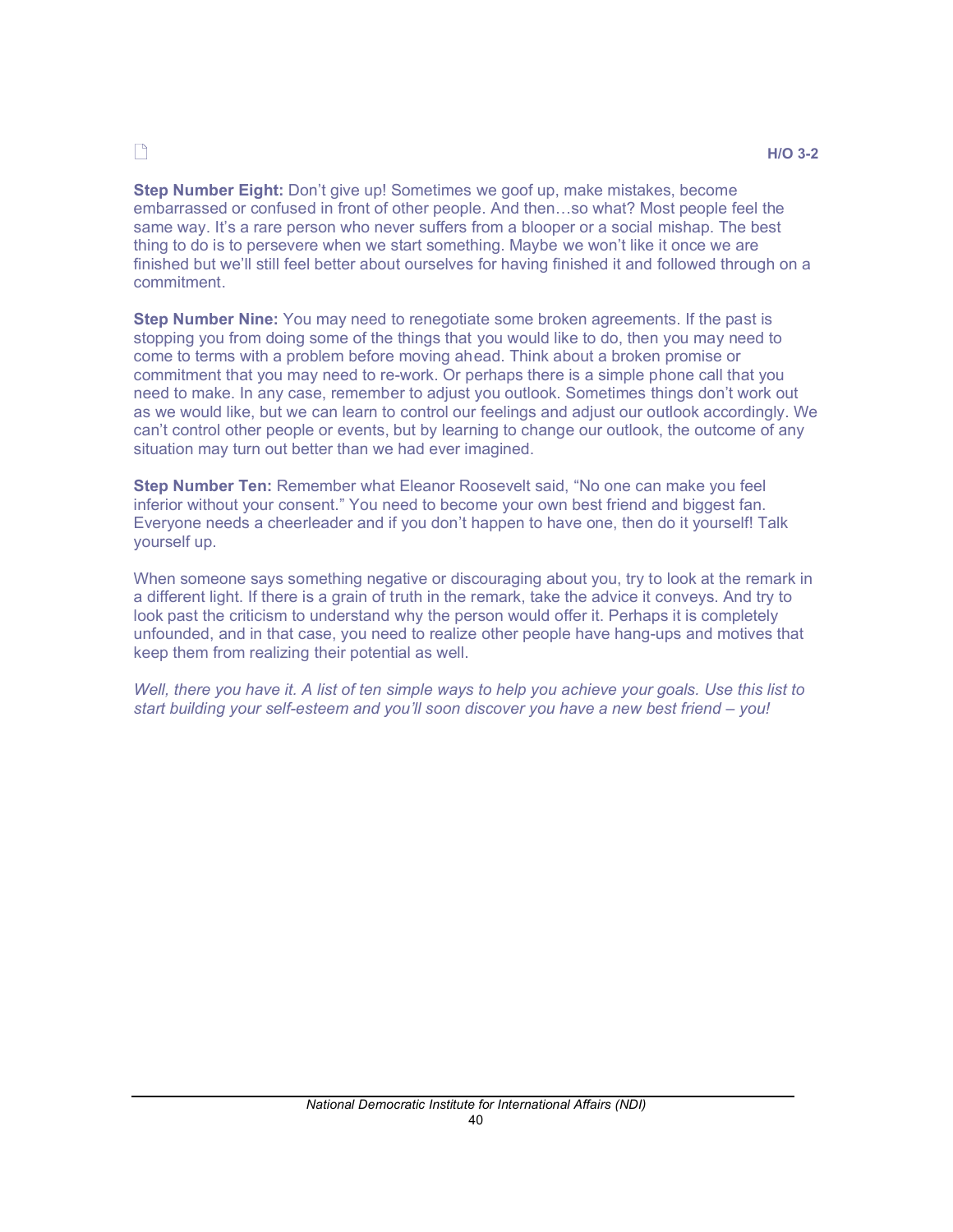According to the Book of Lists, the majority of people list public speaking as their number on fear. It outranks snakes, flying, even death! But we can't always avoid it. Many of us are called upon to give reports at work or even give a toast at a wedding. How do you survive this? Easily - with a little time and practice.

*The most important rule of public speaking is to know what you are talking about.* It might seem silly to say but often speakers don't have a clear idea of what they want to convey to their audience. You need to know exactly what you want your audience to come away with. Once you know, boil that down to three or four points and elaborate on just those points. You are not a human encyclopedia – too much information can be just as deadly as not enough while giving a speech.

#### Practice - but not too much.

Work out what you are going to say and practice doing it out loud once or twice. It's always a good idea to time a speech so that you know you will fill your allotted time slot but don't run it into the ground. Very often spontaneous moments will occur during a speech that will surprise you and delight an audience. You never want to appear as if you're doing a speech for the hundredth time, you will appear bored and uncaring to your audience.

It's also a good idea to work out what you will wear. Make sure it's something you feel comfortable in, something you can move in. Most important, make sure it's something you know you look terrific in. Deciding what you will wear ahead of time will make you less nervous the day of the speech.

#### Be yourself.

So many people feel they need to adopt another persona while speaking in front of an audience, it's as if they feel they're not important enough to hold an audience's attention. Some speakers become stiff and deadly serious and forget that humor can be one of a speaker's most important tools. Don't just regurgitate facts – personal anecdotes and stories can be a wonderful way to reach out to an audience.

### The audience is your friend.

An audience is there, usually, because they care about what you are saying and want to hear you say it. They want you to do well. Don't think of an audience as some sort of hostile block of humanity, think of it as a group of individuals. Try to make eye contact with one person at a time. Work with your audience using their responses to carry you through your speech.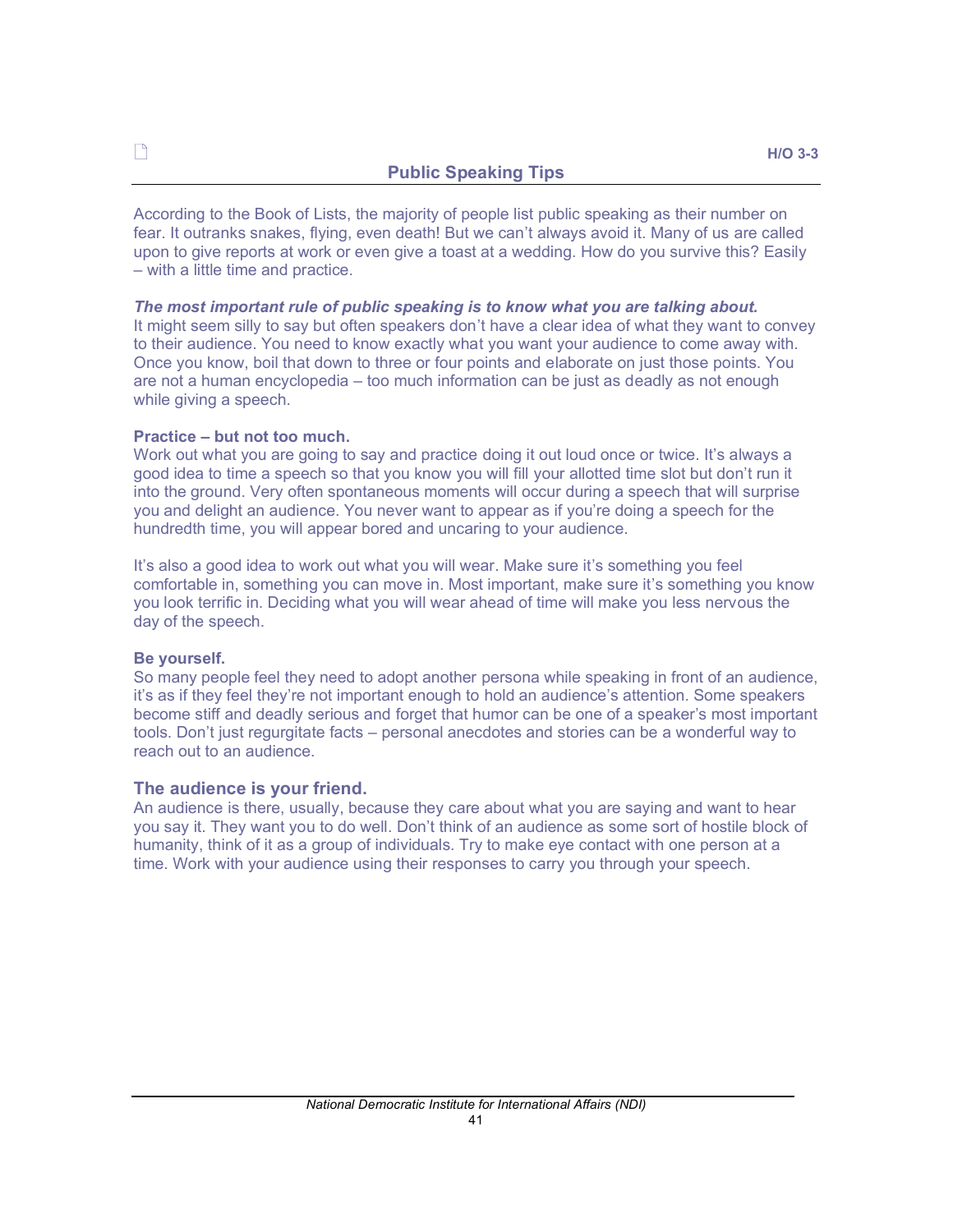# $\Box$

### $H/O$  3-3

# *You will live through this.*

Nobody has actually died at the podium. You will also not throw up, lose your pants, forget your name or catch fire. These are all things that haunt anyone who has to go before a group of people. Performers call it the actor's nightmare. It's perfectly normal.

# *Use some relaxation techniques before you start.*

If you can find a place to be alone, jump up and down or stomp each foot really hard. This will ground you and release tension.

Shake your hands and clench and unclench your fists. This will keep your hands from shaking too much. If trembling is really a problem, hold onto index cards or the podium while you speak.

Stick out your tongue, open your eyes and mouth as wide as you can, then scrunch your face into a tight ball. This will relax the muscles of your entire face.

Breathe deeply and make a small humming sound on your exhale to warm up your voice.

Imagine yourself encased in a pink cloud. Nothing can harm you while you are in the middle of it. Try to hold onto this image while you are onstage.

*It gets easier. The more public speaking you do, the easier it will become. You may even discover you enjoy it!*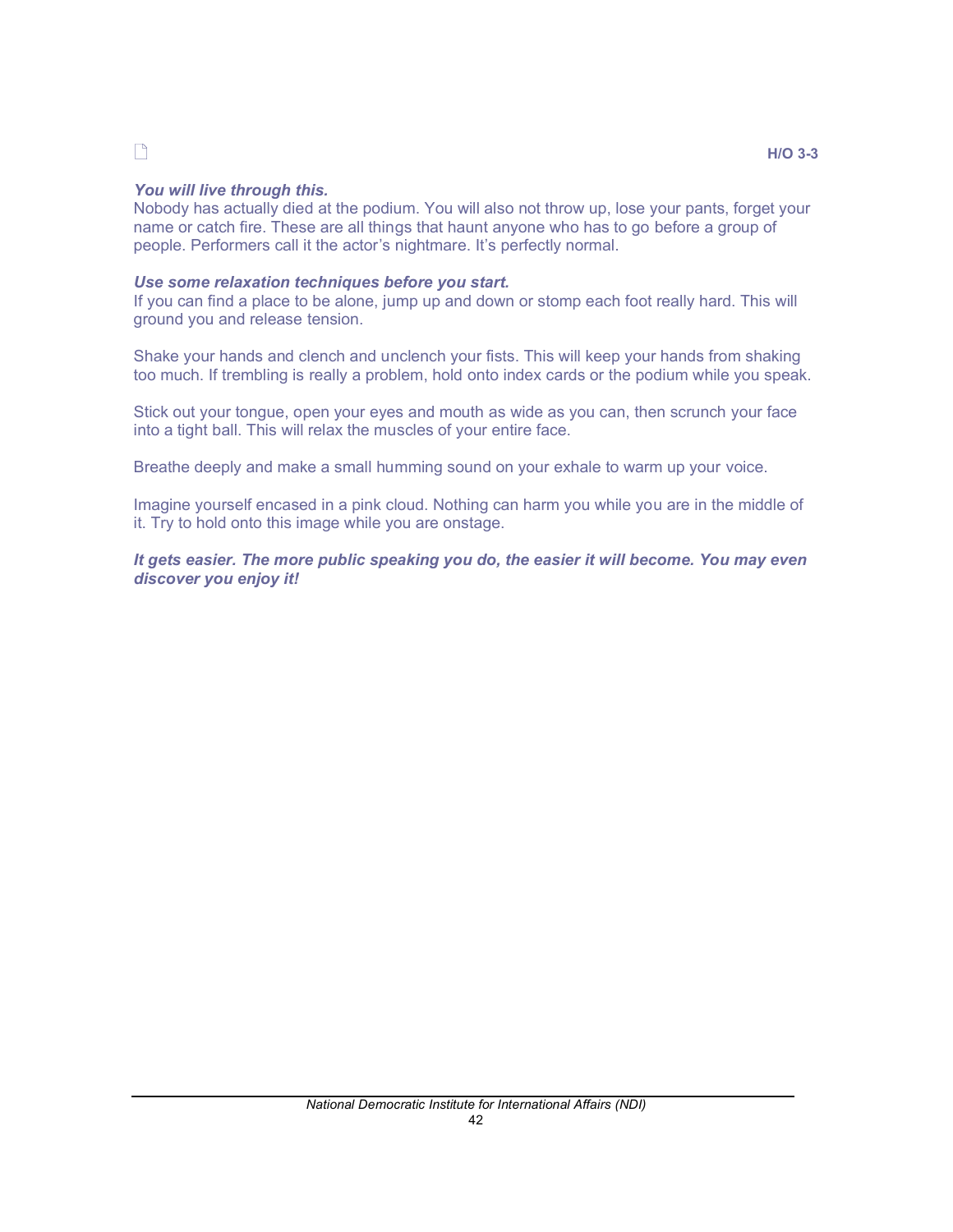Speaking or giving a talk publicly can be very nerve-wracking. If you find it hard to speak in front of a crowd then doing so may make you panicky, break out in a sweat or just extremely nervous. To try and avoid nervousness and to speak confidently, it is best to be prepared.

Unless it can't be helped and you have a set topic to speak on, always try to speak on a subject you know well and may be comfortable to talk about. The better you know the topic and the more information you know about your subject matter, the easier it will be for you to talk about it. Try to prepare your talk or speech first. Write out exactly what you are going to say or at least some strong points to go on. The more prepared you are, the more confident you will feel about giving your speech or talk.

Unless you will be standing behind something like a podium or a table, try to put the points for your talk onto small cards you can hold in the palm of your hand. This way it will be easier for you as you will not be struggling with sheets of paper. It also hides your notes from the audience.

If you can, only look down at your notes every now and then, or as needed. Try to look at your audience as you talk to them. If you find it daunting to look at your audience and all the faces, try looking just above their heads and be sure to move your eyes around the room, so that everyone feels like you are talking to them.

Try to stand with good posture because this will make you look confident even if you are not. Use hand gestures as necessary to explain yourself and your points. Try to pace yourself and not talk too quickly, and remember to pause at moments when a pause is needed, so that you can catch your breath and get your thoughts together.

If you really struggle to have confidence to speak publicly, try to build confidence a step at a time. Try speaking in front of smaller groups first and gradually increase the size of your audience. You could also join a group like a drama group or poetry club. Groups and clubs like this will encourage you gain confidence and will offer exercises that you can do to build your confidence.

Confidence can be gained through practice. Once you have practiced something and feel safe in the knowledge that you can do it, in this case – when you know what you are talking about, you will feel more confident about doing it. Practice your speech or talk as much as you can prior to your speaking engagement. Get someone you trust to listen to you give your talk and ask them to give you their opinion and any suggestions that may help you. Although it may sound stupid, practicing in front of a mirror is another good way. This helps you to see what you look like as you give your speech. You can get your posture right and see how your hand movements and so on look to the audience.

The best thing you can do is to relax. Don't worry too much about it. Every public speaker starts somewhere and everyone has nerves, so just relax and try to enjoy it. The more relaxed you are, the easier you will find it and the better you will come off to your audience. Before starting your talk or speech, take a few deep breaths to relax. If you still feel uncontrollably nervous, you could always try the old "picture your audience in their underwear" trick!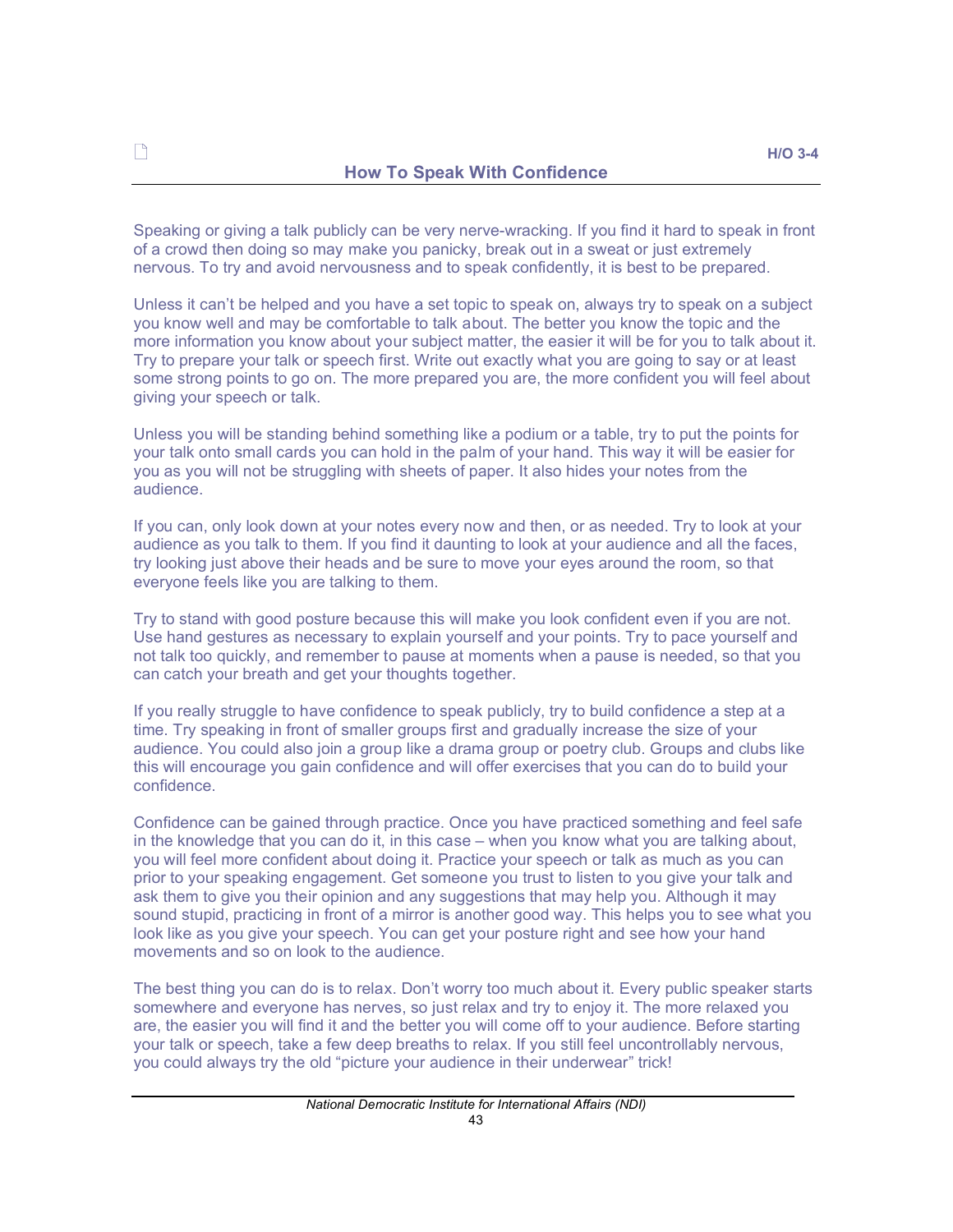# Improve Your Public Speaking Skills

Sooner or later, we all are called upon to get up in front of a group of people and speak. This can be either a harrowing or pleasant experience. The following tips are designed to make public speaking less stressful. Less stress means a more relaxed and confident you and makes a better impression.

- Be prepared. Know your subject. If possible, make up index cards with notes or key phrases to refer to during your speech. Do not put the entire speech on the cards and read it word for word. You will look stiff, sound uninteresting and bore your audience. If you can choose the topic you are to speak on yourself, opt for something you enjoy as a hobby or that you have read a lot about because it interests you. Your passion for the subject will come through in your delivery.
- $\bullet$ Know your audience. Many people overlook this important strategy. Knowing who you will talk to can help you tailor what you will say to that group. Let's say, for example, that you are going to speak to a group of senior citizens about ways to maximize their investments and earn more money for retirement. Since your target audience is older and has less time to wait for long-term investments to pay off, you will want to discuss plans that are short-term but have good yields. This same talk given to a group of people in their twenties would emphasize the benefits of long-term strategies.
- Practice/Dress Rehearsal. Do several run-throughs of your talk. Gather any props you will  $\ddot{\bullet}$ use, such as photos or charts. If you are using a multimedia presentation, make sure your equipment is operating correctly. You might get a family member or friend to observe your rehearsal and give you constructive feedback. Use a video camera and tape yourself. Most people are uncomfortable watching themselves on tape but as painful as this may be, it can provide you with a point of view you cannot get any other way. Don't be overly critical but do look for any major gaffes. You will want to practice your talk as many times as it takes to become comfortable and natural with the material and visual aids. Your talk should flow, and practice will make that happen.
- Stage fright. Everyone who has spoken in front of a group has experienced stage fright at  $\bullet$ one time or another. The good news is that once you begin your talk and warm to your subject, the stage fright usually goes away. Occasionally, someone will experience stage fright to such an extent they cannot continue but that is very rare. You may find it helpful to sit quietly for a few minutes before your talk to gather your thoughts, breathing deeply. Visualization techniques, such as athletes use, will train your brain to not be afraid and mentally walking through the exercise many time will imprint on your subconscious that there is no other option but success.

These tips can help assure that giving a talk or presentation will be as pleasant for you as it is for your audience. Good luck! You're well prepared and ready.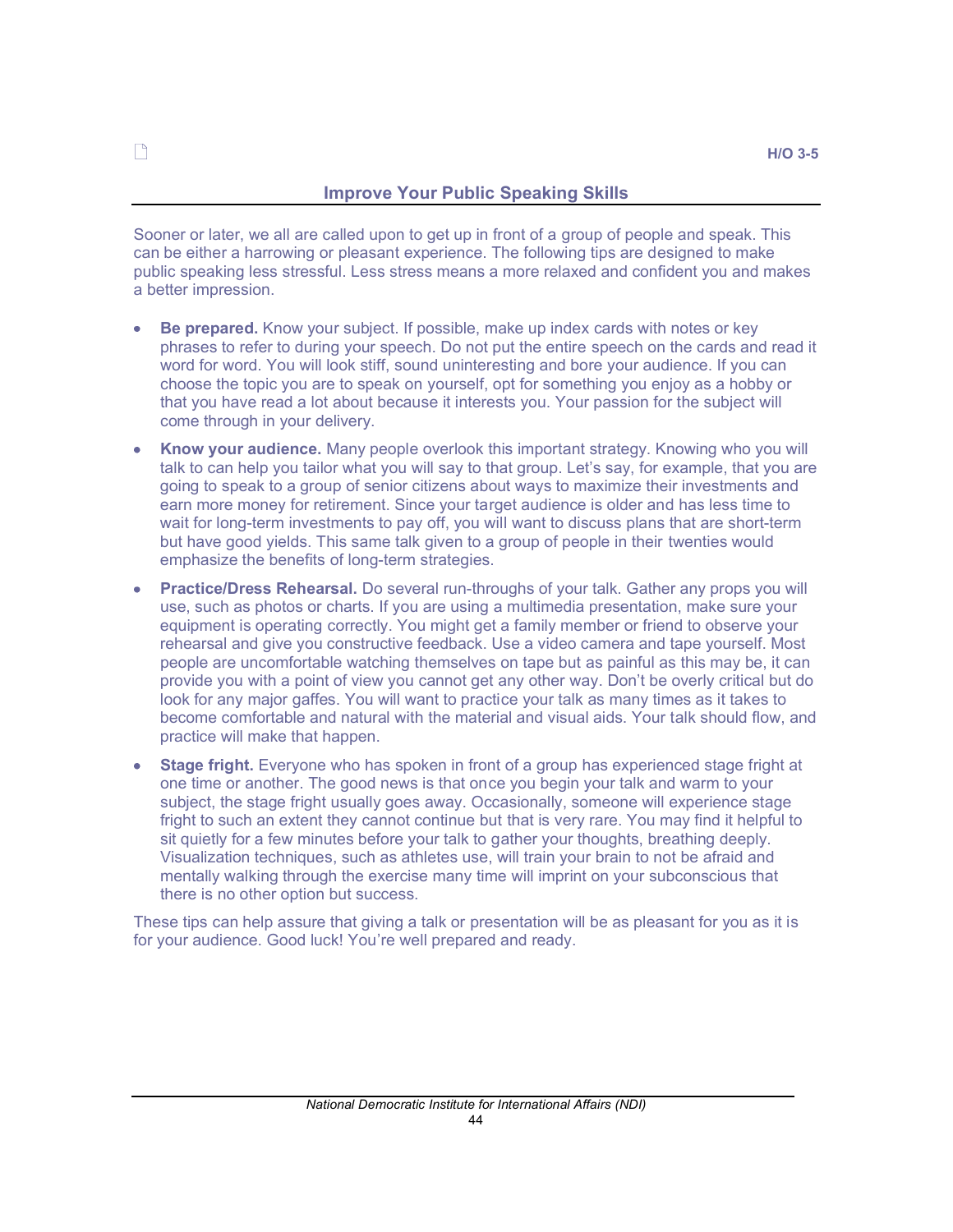## Public Speaking Techniques

The act of public speaking could be defined as: "a talk or address, especially one delivered to an audience." Yet, to many people, the notion of speaking in public has the effect of rendering one speechless. Some studies show that many view public speaking as their number one fear.

We live in a society in which communication is vital and crucial to our everyday way of life and survival. So many professions and careers require us to address an audience of some kind and size at one time or another. Teachers, business people, retailers and clergy  $-$  just to name a few, all speak in public. Some circumstances may require a more formal delivery of information and may be more nerve-wracking that others that are more casual and generally presented to smaller audiences. What many people with a fear of public speaking do not realize is that whether at work, at home or at school, we all do speak in public on a daily basis at one level or another. For someone suffering from a fear of public speaking, this would be the first observation to point out to them.

Next, question if the fear is truly a fear of speaking in public or rather of delivering a speech or an address in a formal manner. In other words, what are you truly afraid of? Is it difficult for you to speak to the clerk in a checkout line in a store while half a dozen or more people are standing around and listening? If so, then you do truly have a fear of speaking in public. However, if it is more the idea of standing on a stage or podium, then your fear is more of the formality issues and there are steps you can take to minimize, work with and perhaps even overcome this fear.

Create circumstances in which to present your words to others. Start small, don't try anything too big too quickly. For example, at a family gathering, ask permission to say grace before dinner or make a toast. This is an easy place to begin because you are surrounded by loved ones.

Next, try making a presentation at your child's school. Speak to your child's teacher to see if there is something you could speak about that would fit into the curriculum. You may even be able to do a presentation about your work and career. Try to pick a topic you feel comfortable with and knowledgeable about. And, if you stumble, the children making up your audience will most likely not mind.

As difficult as it may be at first, you need to discipline yourself into taking advantage of any situation in which you can speak publicly. Volunteer to read publicly. Check out if there are any courses you can take that would give you public speaking opportunities.

Above all, relax and try to have fun.

 $\bigcap$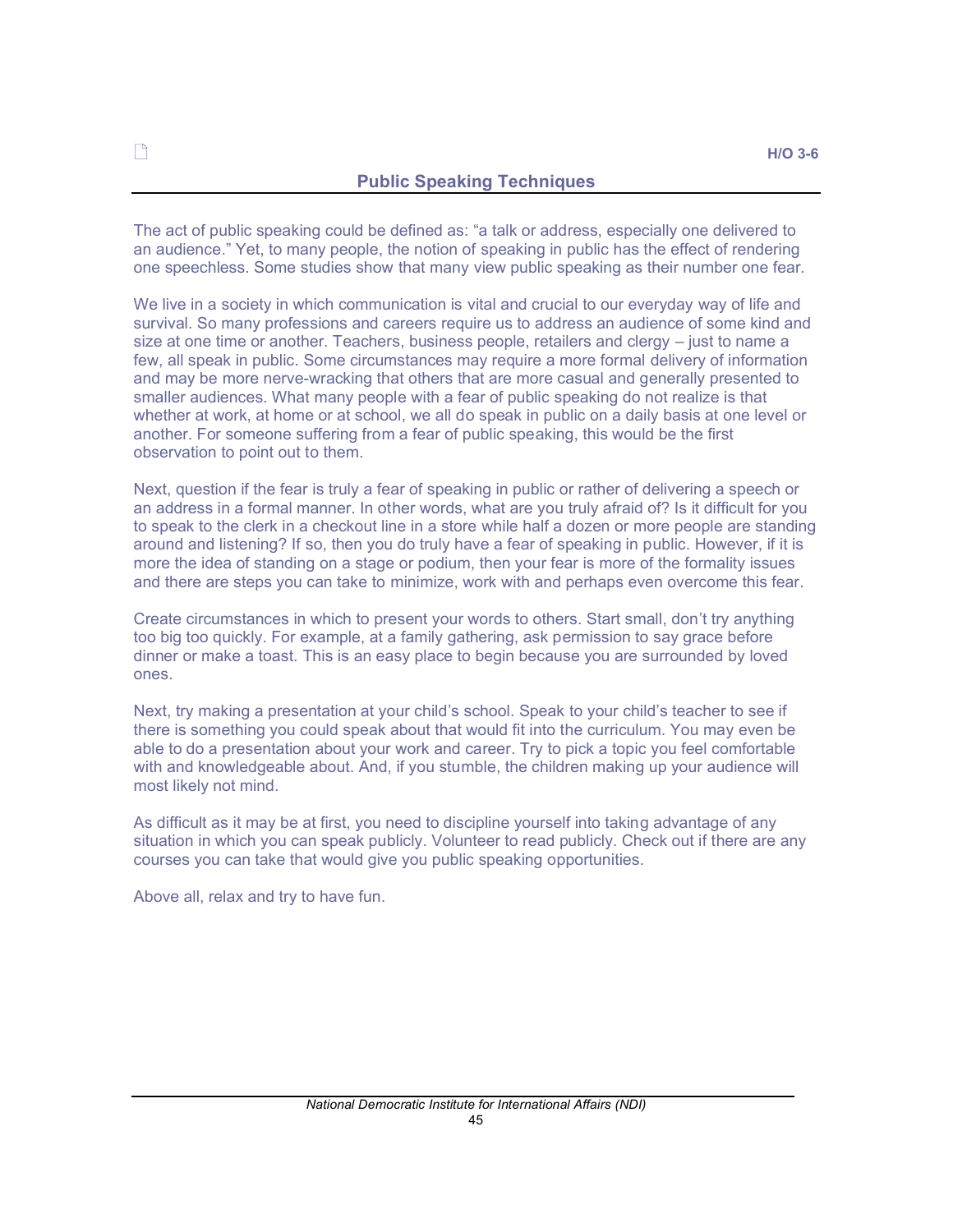# Session 4 Managing Group Dynamics

# Objectives:

- Learning how to deal with group dynamics that may be faced as a facilitator or in the political process.
- Learning skills to manage participation and time in group settings.  $\bullet$

# Time:

90 minutes

# Materials:

- Problem Cards (one problem per card from first column in Handout 4-3: Dealing with Difficult Dynamics, blank index cards
- $\Box$  Handouts 4-1: Roles People Play in Groups, 4-2: Working in Small Groups, 4-3: Dealing with Difficult Dynamics, 4-4: Tips on Managing Timing, 4-5: Tips on Handling Conflict, 4-6: Tips on Working with Discomfort, 4-7: Tips on Challenging and Encouraging Resistance

# Process:

- 1. Distribute Handout 4-1: Roles People Play in Groups and review. Explain that we all play different roles in different groups and within the same groups. This session will focus on the difficult dynamics that we may encounter as facilitators or as women participating in the political process. It will also deal with some of the factors such as timing, discomfort, conflict and resistance, which affect group dynamics. (5 minutes)
- 2. Distribute Handout 4-2: Working in Small Groups and review. Explain that there are different dynamics when we work in big groups (10+) and small groups (-10). The act of dividing people into small groups can in itself change group dynamics quickly in a workshop setting.
- 3. Divide participants into groups of 4-6 per group and distribute the Problem Cards evenly among the groups. Give each group flipchart paper, markers and blank index cards.
- 4. Each group should discuss their assigned 'problem person' and decide what most effective strategy would be to resolve the dynamic. Groups write one strategy per problem on index cards.
- 5. Each group presents their results, with other participants commenting on suggested strategies.
- 6. Distribute Handout 4-3: Dealing with Difficult Dynamics. How do the strategies presented compare with those suggested in the handout?
- 7. Distribute the remaining handouts and discuss the following key points:
	- $\bullet$ Handout 4-4: The time given to any group process and how it is handled affects the group's dynamics (positively and negatively).
	- Handout 4-5: Always be prepared mentally for the possibility that conflict may arise in a group process and know what strategies you will use to deal with it.
	- Handout 4-6: Difficult dynamics may arise because of discomfort. Have different ways of carrying out activities prepared so you can accommodate different comfort levels.
	- Handout 4-7: Resistance can be used positively to illuminate group discussion. It is important not to treat resisters as negative influences as this will only contribute to difficult dynamics.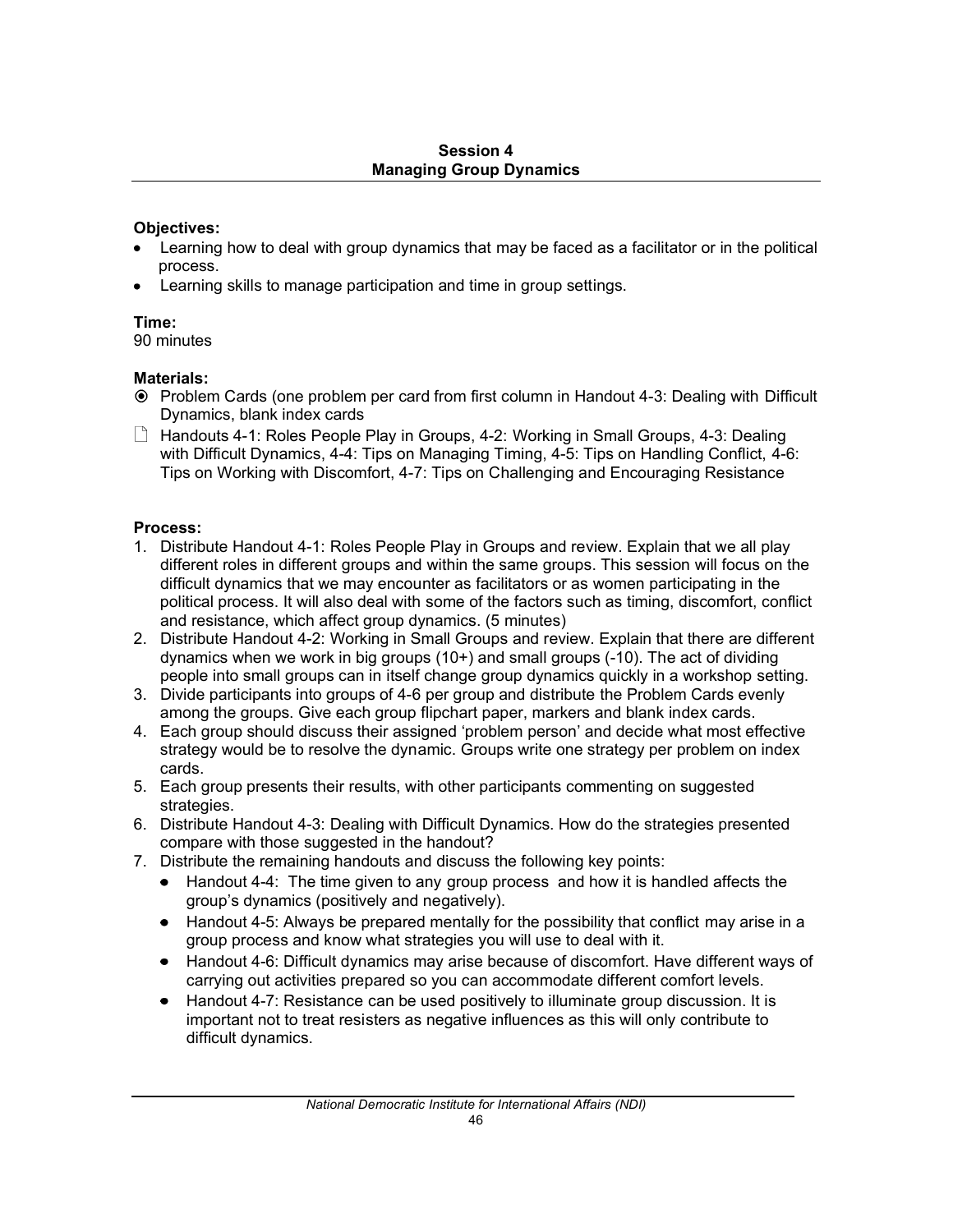## Roles

A lot of work has been done by researchers on identifying the roles people play in groups. Identification of roles can raise awareness of your groups, and assist in identifying patterns of behavior and habits of interaction which members may be adopting without knowing.

Here are some commonly recognized roles:

# Task Roles

| <i>Initiator:</i><br>Opinion-giver.<br>Elaborator:<br><b>Clarifier:</b>                                                              | Brings new ideas or new approaches.<br>Provides pertinent beliefs about what the group is considering.<br>Builds on suggestions from others.<br>Gives relevant examples, restates the problem, probes for meaning<br>and understanding.                                                                                                                                                                                                            |
|--------------------------------------------------------------------------------------------------------------------------------------|----------------------------------------------------------------------------------------------------------------------------------------------------------------------------------------------------------------------------------------------------------------------------------------------------------------------------------------------------------------------------------------------------------------------------------------------------|
| <b>Process Roles</b>                                                                                                                 |                                                                                                                                                                                                                                                                                                                                                                                                                                                    |
| <b>Tension reliever:</b><br>Compromiser:<br>Harmonizer:<br><b>Encourager:</b><br>Gatekeeper:<br><b>Blocking Roles</b>                | Uses humor or suggests breaks.<br>Is willing to yield a point of view.<br>Mediates/reconciles.<br>Uses praise and support.<br>Keeps communication open and encourages others.                                                                                                                                                                                                                                                                      |
| <b>Aggressor:</b><br><b>Negator:</b><br><b>Blocker:</b><br><b>Withdrawer:</b><br>Topic-jumper:<br>Joker:<br><b>Devil's Advocate:</b> | Deflates others' status or disagrees aggressively.<br>Criticizes or attacks others.<br>Holds on to attitudes, mentions unrelated experiences or returns to<br>already resolved topics.<br>Will not participate, may have private conversations or take notes.<br>Recognition-seeker: Boasts or talks excessively.<br>Changes the subject.<br>Diffuses the energy by telling jokes.<br>Presents the other point of view. This role can be positive. |

# Thinking Points:

- Do you recognize yourself and others in any of these roles?  $\bullet$  .
- Do you play a number of roles?  $\bullet$
- Are these the same in different groups?
- Do you feel stuck in a role?
- What can you do about this?  $\bullet$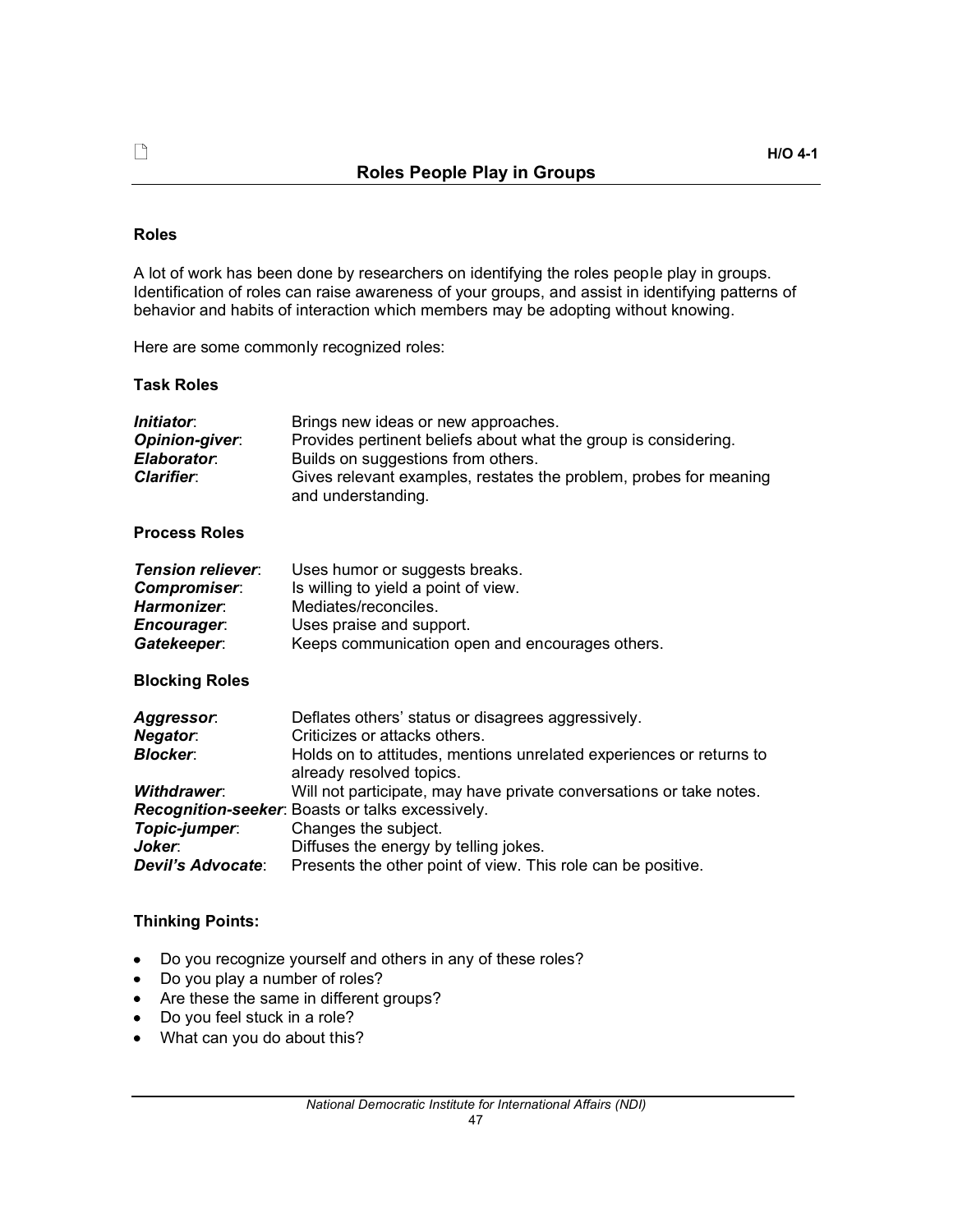# RECOMMENDED USES

- 1. *Breaking the ice making it feel safer to participate.* People feel less reticent in small groups; it seems less public.
- 2. *Keeping the energy up.* It's physically energizing to get out of a chair and move around. Furthermore, working in small groups allows everyone to talk. Active involvement energizes people.
- 3. *Deepening everyones understanding of a topic.* In small groups, each person has more time to explore and develop each other's ideas.

#### 4. Exploring different aspects of an issue quickly. *Small groups can work on several components of a single problem simultaneously. This is a very powerful use of small groups.*

- 5. *Building relationships*. Small groups provide more opportunity for people to get to know each other personally.
- 6. *Greater commitment to the outcome.* Small groups support more participation. More participation means more opportunity to influence the outcome. When the outcome incorporates *everyones* thinking, participants have a deeper understanding of its logic and nuance, and they are more likely to feel committed to its effective implementation. This is what is meant by "ownership" of the outcome.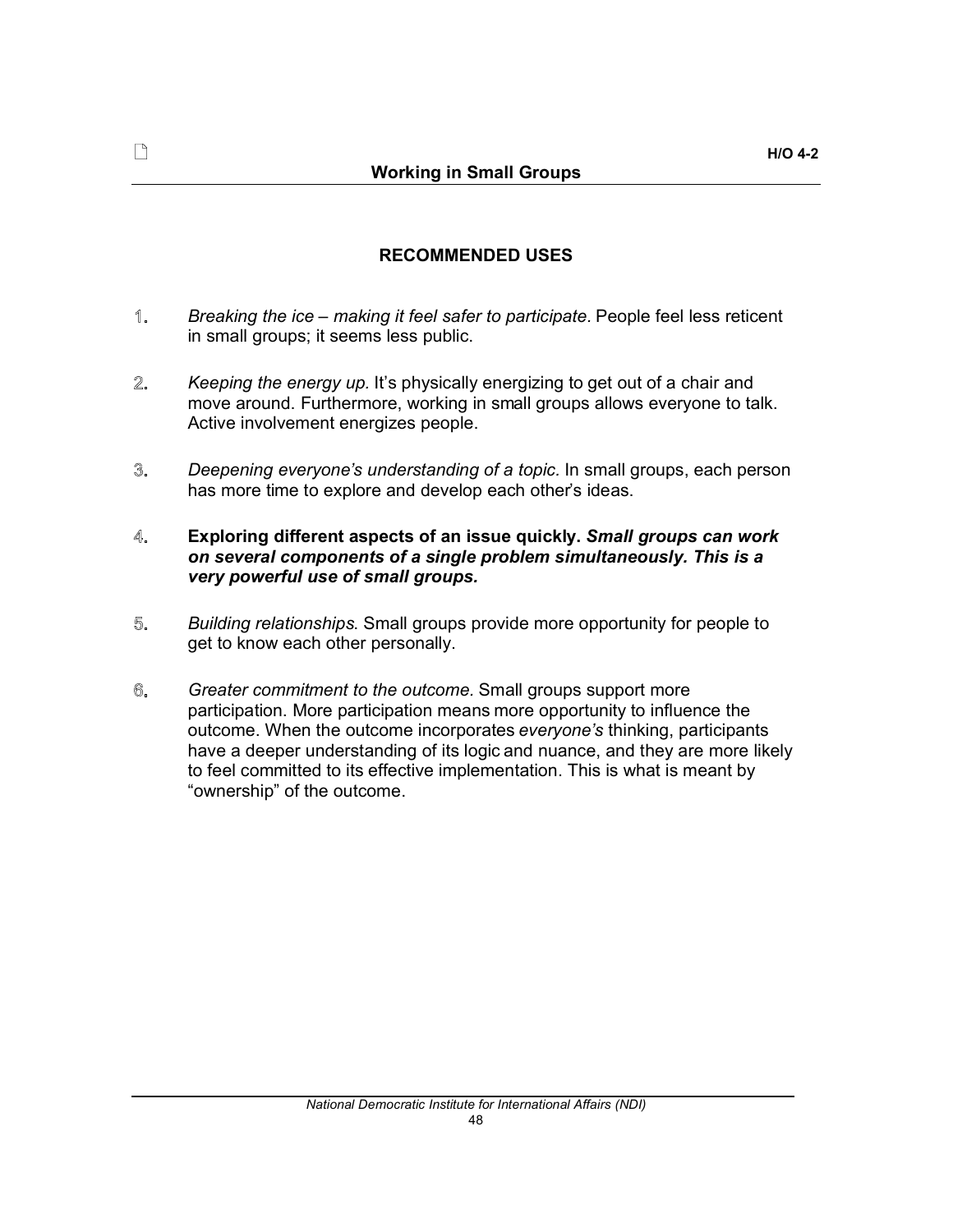# PROCEDURE

- 1. *Give a one-sentence overview of the purpose of the next task.* Example: "Now we're going to discuss our reactions to Dr. Stone's last lecture." Leave the instructions vague for now. (Clarify them in Step 4.)
- $2.$ *Tell the participants how to find partners for their small groups.* Examples: "Turn to the person next to you," or "Find two people you don't know very well."
- 3. *Wait until everyone has formed their small groups before giving further instructions.*
- 4. *After everyone has settled down, clarify the task at hand.* State the topic people will be discussing, then state the expected outcome. Example: "Dr. Stone claimed that married managers and single managers are treated very differently. Do you agree? What has your experience been? See if each of you can come up with two or three examples that have arisen at your place of work.
- 5. *If you have any instructions about specific ground rules or procedures, give them now.* Example: "One person should be 'the speaker' while the other person is 'the listener.' Then reverse roles when I give the signal."
- 6. *Tell people how much time has been allotted for this activity.*
- $\overline{\mathbb{Z}}$ . *As the process unfolds, announce the time remaining.* Example: Three more minutes!" When the time is almost up, give a final warning. Say, "Just a few more seconds.
- *Reconvene the large group by asking a few people to share their thoughts*  8. *and learnings.*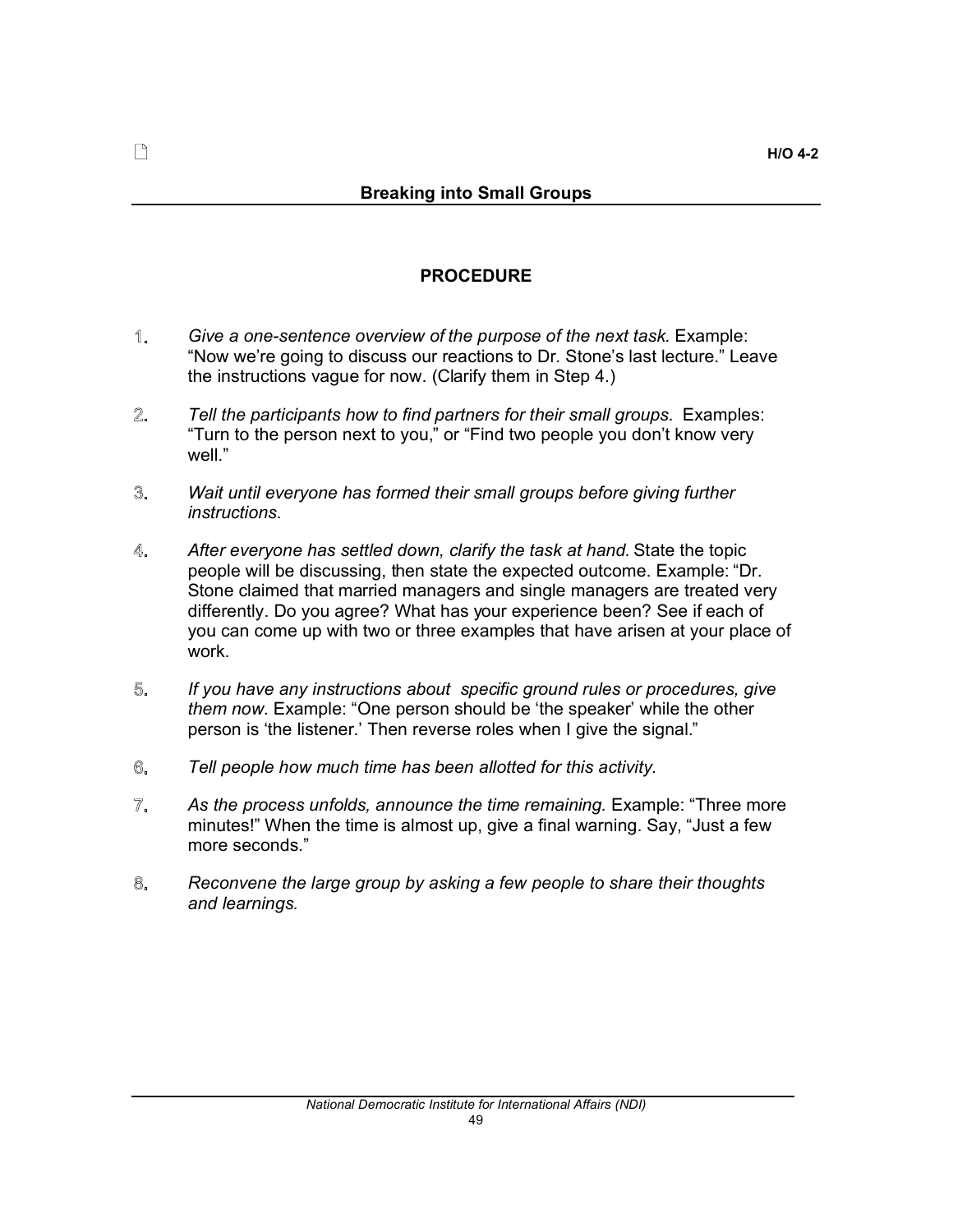# Dealing with Difficult Dynamics

| <b>PROBLEM</b>                                                  | <b>TYPICAL MISTAKE</b>                                                                                                                                                                                                                                                 | <b>EFFECTIVE RESPONSE</b>                                                                                                                                                                                                                                                    |
|-----------------------------------------------------------------|------------------------------------------------------------------------------------------------------------------------------------------------------------------------------------------------------------------------------------------------------------------------|------------------------------------------------------------------------------------------------------------------------------------------------------------------------------------------------------------------------------------------------------------------------------|
| <b>DOMINATION BY A</b><br><b>HIGHLY VERBAL</b><br><b>MEMBER</b> | Inexperienced facilitators<br>often try to control this<br>person. "Excuse me, Mr.<br>Q., do you mind if I let<br>someone else take a<br>turn?"<br>Or, even worse, "Excuse<br>me, Mr. Q., you're taking<br>up a lot of the group's<br>$time$ "                         | When one person is over-<br>participating, everyone else is<br>under-participating. So, focus your<br>efforts on the passive majority.<br>Encourage them to participate<br>more. Trying to change the<br>dominant person merely gives that<br>person all the more attention. |
| <b>GOOFING AROUND IN</b><br>THE MIDST OF A<br><b>DISCUSSION</b> | It's tempting to try to<br>"organize" people by<br>getting into a power<br>struggle with them. "Okay,<br>everybody, let's get<br>refocused." This only<br>works when the problem<br>isn't serious.                                                                     | Aim for a break as soon as<br>possible. People have become<br>undisciplined because they are<br>overloaded or worn out. After a<br>breather, they will be much better<br>able to focus.                                                                                      |
| <b>LOW PARTICIPATION</b><br>BY THE ENTIRE GROUP                 | Low participation can<br>create the impression that<br>a lot of work is getting<br>done in a hurry. This leads<br>to one of the worst errors<br>a facilitator can make:<br>assume that silence<br>means consent, and do<br>nothing to encourage<br>more participation. | Switch from large-group open<br>discussion to a different format that<br>lowers the anxiety level. Often,<br>idea-listing is the perfect remedy. If<br>safety is a major concern, small<br>group activities are very important.                                              |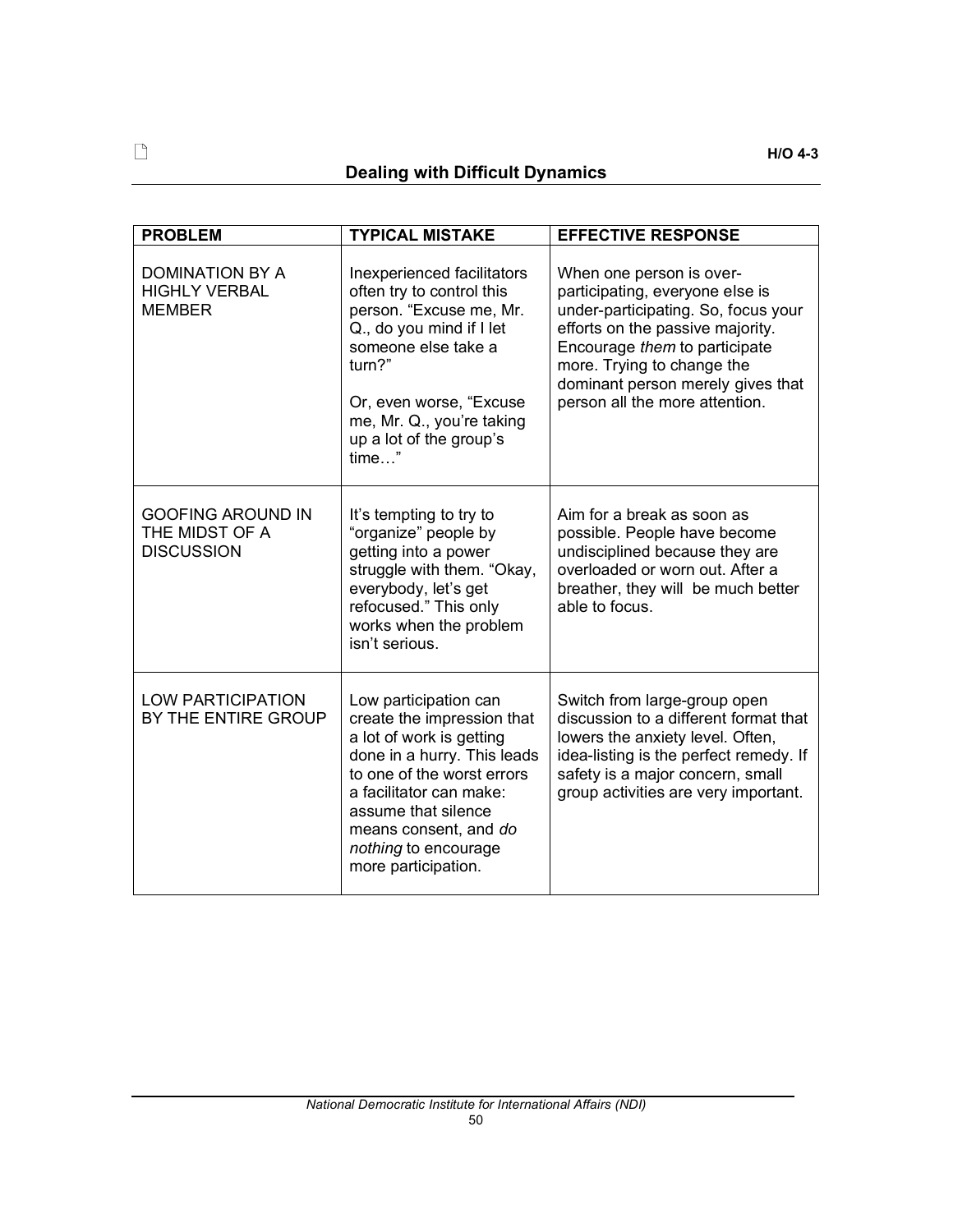| <b>PROBLEM</b>                                                                                          | <b>TYPICAL MISTAKE</b>                                                                                                                                                                                                                                               | <b>EFFECTIVE RESPONSE</b>                                                                                                                                                                                                                                                                    |
|---------------------------------------------------------------------------------------------------------|----------------------------------------------------------------------------------------------------------------------------------------------------------------------------------------------------------------------------------------------------------------------|----------------------------------------------------------------------------------------------------------------------------------------------------------------------------------------------------------------------------------------------------------------------------------------------|
| <b>TWO PEOPLE</b><br><b>LOCKING HORNS</b>                                                               | A lot of time can get<br>wasted trying to "resolve a<br>conflict" between two<br>people who have no<br>intention of reaching<br>agreement. People often<br>use one another as<br>sparring partners in order<br>to clarify their own ideas.                           | Reach out to other members and<br>say, "Who else has an opinion on<br>this issue?" or, "Let's step back for<br>a minute - are there any other<br>issues that need to be discussed?"<br>Remember: don't focus your<br>attention on the dominant minority,<br>focus on the passive majority.   |
| ONE OR TWO<br><b>SILENT MEMBERS</b><br>IN A GROUP WHOSE<br><b>OTHER MEMBERS</b><br>PARTICIPATE ACTIVELY | "Mr. Z, you haven't talked<br>much today. Is there<br>anything you'd like to<br>add?" This may work<br>when a shy member has<br>non-verbally indicated a<br>wish to speak. But all too<br>often, the quiet person<br>feels put on the spot and<br>withdraws further. | "I'd like to get opinions from those<br>who haven't talked for a while."<br>Breaking into small groups works<br>even better. Small groups allow<br>shy members to speak up without<br>having to compete for "air time."                                                                      |
| <b>WHISPERING AND</b><br><b>SIDE JOKES</b>                                                              | Facilitators commonly<br>ignore this behavior in the<br>hope it will go away.<br>Sometimes it does, but it<br>frequently gets worse.                                                                                                                                 | With warmth and humor, make an<br>appeal for decorum. "As you know,<br>those who don't hear the joke often<br>wonder if someone is laughing at<br>them."<br>If the problem persists, assume<br>there's a reason. Has the topic<br>become boring and stale? Do<br>people need a break? Or the |
|                                                                                                         |                                                                                                                                                                                                                                                                      | reverse - maybe everyone needs<br>time for small group discussion.                                                                                                                                                                                                                           |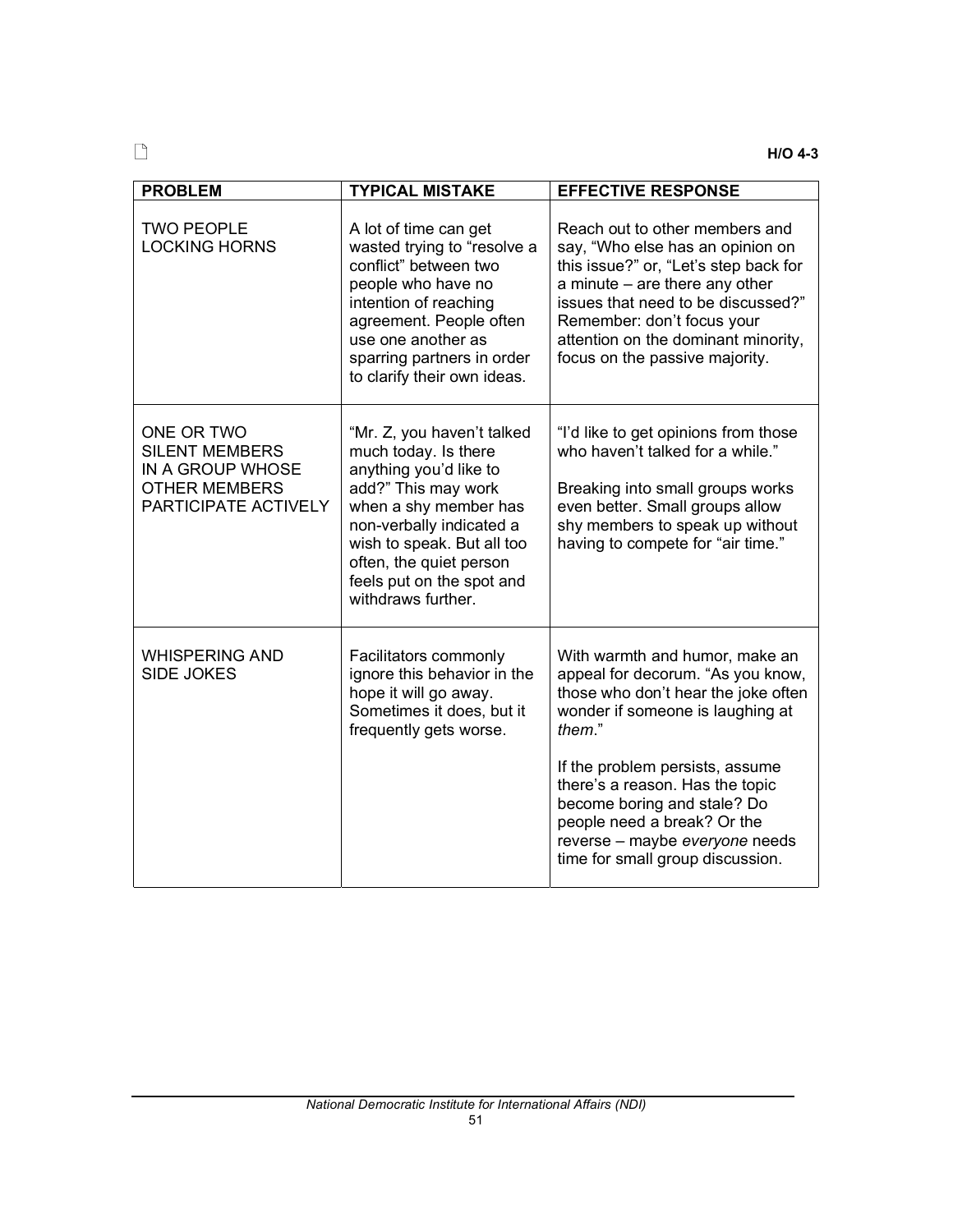| <b>PROBLEM</b>                                                                                         | <b>TYPICAL MISTAKE</b>                                                                                                                                                                                                                             | <b>EFFECTIVE RESPONSE</b>                                                                                                                                                                                                                         |
|--------------------------------------------------------------------------------------------------------|----------------------------------------------------------------------------------------------------------------------------------------------------------------------------------------------------------------------------------------------------|---------------------------------------------------------------------------------------------------------------------------------------------------------------------------------------------------------------------------------------------------|
| <b>MINIMAL</b><br><b>PARTICIPATION</b><br>BY MEMBERS WHO<br><b>DON'T FEEL INVESTED</b><br>IN THE TOPIC | Act as though silence<br>signifies agreement with<br>what's being said.<br>Ignore them and be<br>thankful they're not<br>making trouble.                                                                                                           | Look for an opportunity to have a<br>discussion on "What's important to<br>me about this topic?" Have people<br>break into small groups to begin<br>the discussion. This gives<br>everyone the time to explore their<br>own stake in the outcome. |
| POOR FOLLOW-<br><b>THROUGH ON</b><br><b>ASSIGNMENTS</b>                                                | Give an ineffective pep-<br>talk.<br>Ignore it. "We didn't really<br>need that information<br>anyway."<br>Put most of the<br>responsibility on one or<br>two people.                                                                               | Have people do assignments in<br>teams.<br>Build in a report-back process at a<br>midpoint before the assignment is<br>due. This gives anyone having<br>trouble a chance to get help.                                                             |
| <b>FAILURE TO</b><br><b>START ON TIME AND</b><br><b>END ON TIME</b>                                    | Wait for the arrival of all<br>the "people who count."<br>This obviously means<br>starting late - but hey,<br>what else can you do?<br>When it's time to end, go<br>overtime without asking. If<br>anyone has to leave, they<br>should tiptoe out. | Start when you say you're going to<br>start. (Waiting encourages<br>lateness.)<br>If you must go overtime, call a<br>break so people can "phone<br>home."<br>If going overtime is recurrent,<br>improve your agenda planning.                     |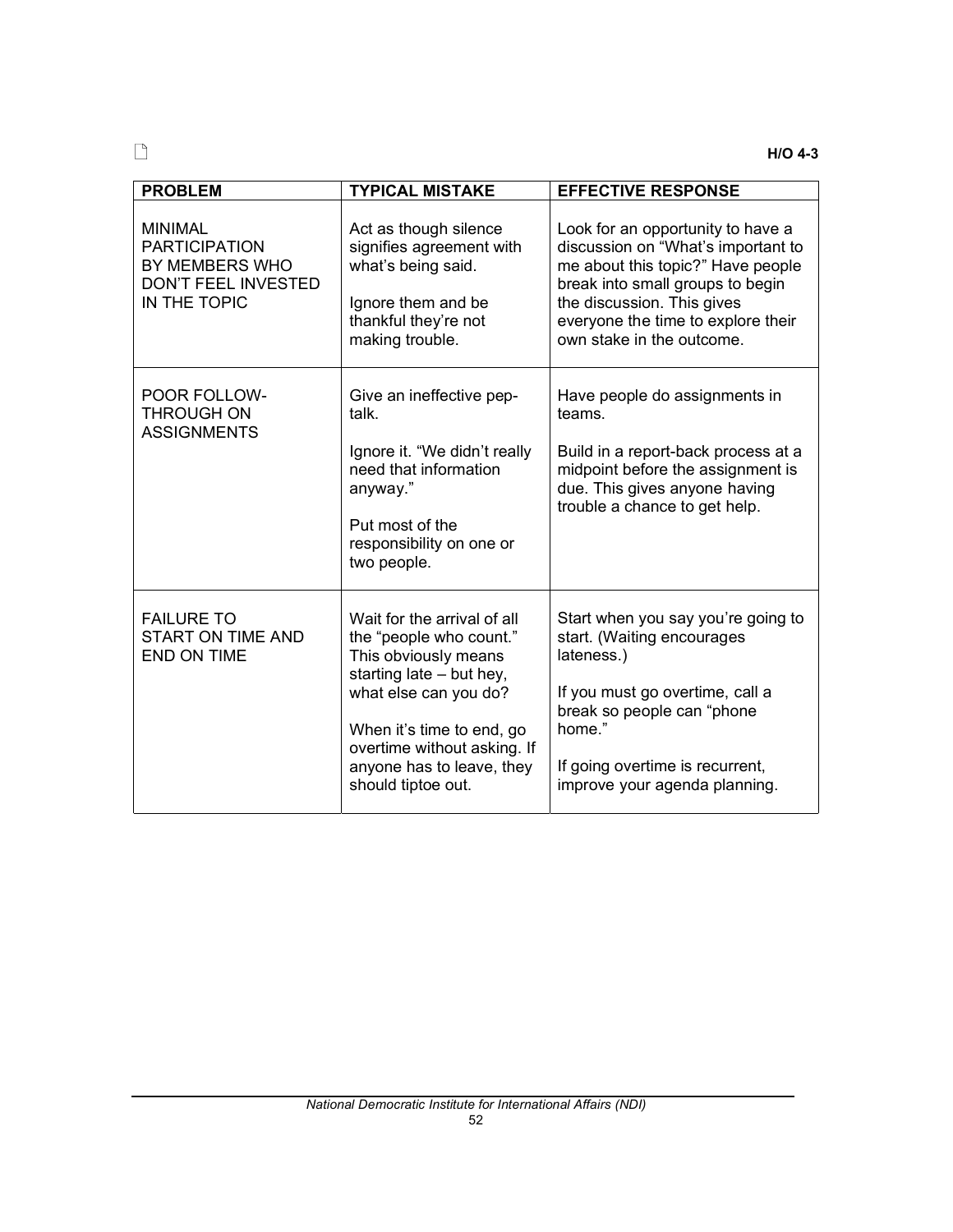| <b>PROBLEM</b>                                                                                 | <b>TYPICAL MISTAKE</b>                                                                                                                                                                                                                                        | <b>EFFECTIVE RESPONSE</b>                                                                                                                                                                                                                        |
|------------------------------------------------------------------------------------------------|---------------------------------------------------------------------------------------------------------------------------------------------------------------------------------------------------------------------------------------------------------------|--------------------------------------------------------------------------------------------------------------------------------------------------------------------------------------------------------------------------------------------------|
| <b>QUIBBLING ABOUT</b><br><b>TRIVIAL PROCEDURES</b>                                            | Lecture the group about<br>wasting time and "spinning<br>our wheels."<br>Space out, doodle and<br>think to yourself, "It's their<br>fault we're not getting<br>anything done."                                                                                | Have the group step back from the<br>content of the issue and talk about<br>the process. Ask the group, "What<br>is really going on here?"                                                                                                       |
| <b>SOMEONE BECOMES</b><br><b>STRIDENT AND</b><br><b>REPETITIVE</b>                             | At lunch, talk behind the<br>person's back. Tell the<br>person-in-charge that s/he<br>must take more control.<br>Confront the person during<br>a break. Then, when the<br>meeting resumes, act<br>surprised when his/her<br>anxiety goes through the<br>roof! | People repeat themselves because<br>they don't feel heard. Summarize<br>the person's point of view until s/he<br>feels understood.<br>Encourage participants to state the<br>views of group members whose<br>views are different from their own. |
| SOMEONE DISCOVERS<br>A COMPLETELY NEW<br>PROBLEM THAT NO<br>ONE HAD PREVIOUSLY<br><b>NOTED</b> | Try to come up with<br>reasons why the group<br>would not need to focus<br>on that issue.<br>Pretend not to hear the<br>person's comments.                                                                                                                    | Wake up! This may be what you've<br>been waiting for - the doorway into<br>a new way of thinking about the<br>whole situation.                                                                                                                   |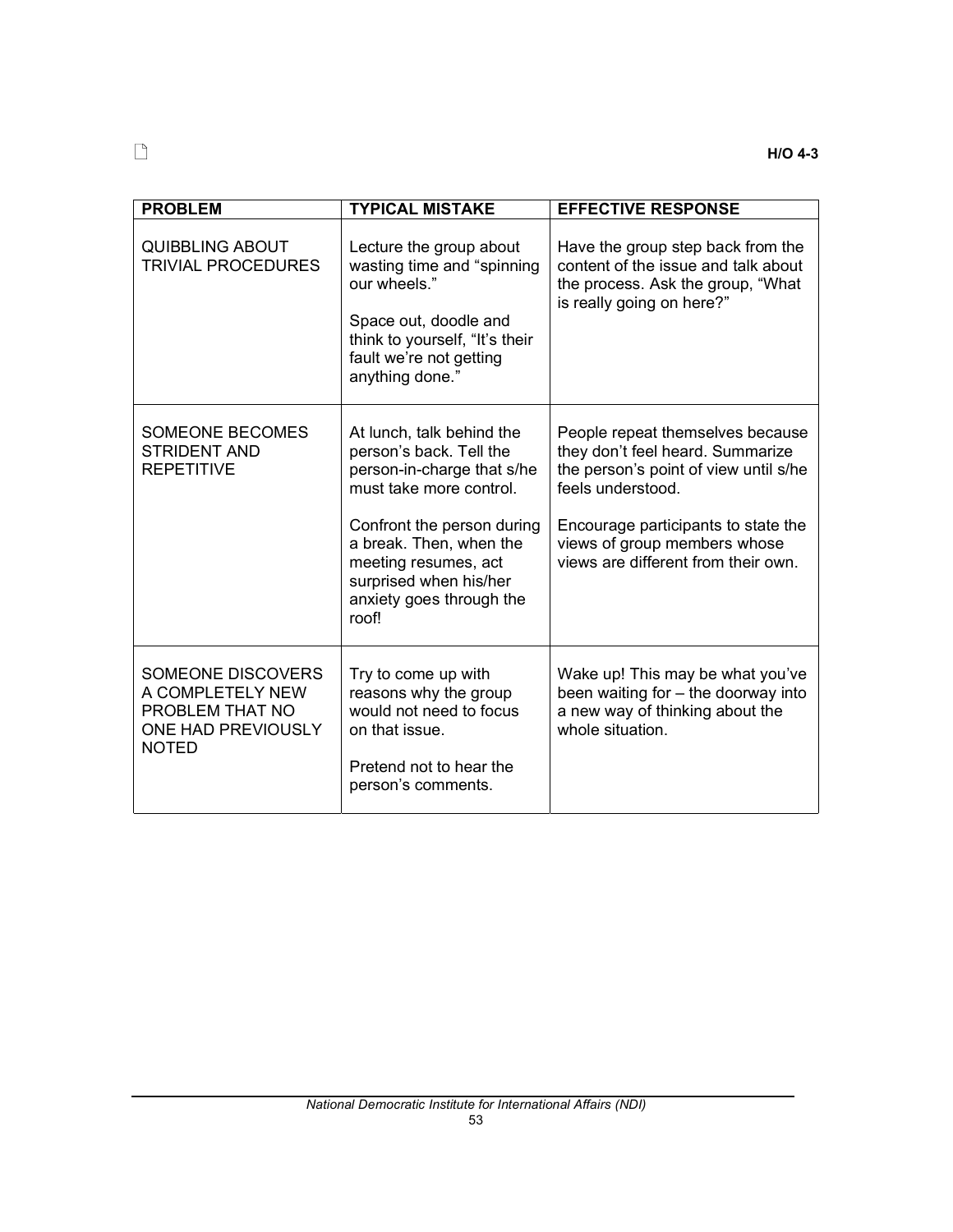### Tips on Managing Timing

- Don't plan more activities for a day than you have time for. When your design starts to feel complicated, it's usually a sign your timing will be in trouble.
- Mark times to begin and end activities on the agenda. This provides a quide for where  $\bullet$ you should be when. When an activity takes more or less time, you can make adjustments as you go.
- Negotiate time from the beginning of the workshop. One of the starting points of the day  $\bullet$ is confirming times for breaks, meals and ending. It's important to stick to times negotiated with participants.
- Cut from the middle, not from the beginning or end. Introductions and establishing the  $\bullet$ climate and process of the workshop take approximately an hour. Evaluation and closure should take another hour at the end. If activities are running longer than anticipated, consider changing the process to less time-consuming methods.
- Cut the amount of data generated and processed. If you are behind time, simplify small  $\bullet$ group tasks or limit the amount of small group discussion that gets reported to the large group.
- Negotiate shifts in plans with the participants. This is not necessary when participants  $\bullet$ are not affected by the change. Explain what the implications of any changes are so participants can indicate how comfortable they feel with these.
- Negotiate when unanticipated issues arise. Often an activity generates important  $\bullet$ discussion, conflict or discomfort that a facilitator can't anticipate. When that happens the facilitator can share the responsibility for timing with the group, making a comment such as, We have spent 15 minutes on this now and it seems we are not finished. Are people agreed that this is important to pursue? If so, we'll have to cut back on the time for presentations.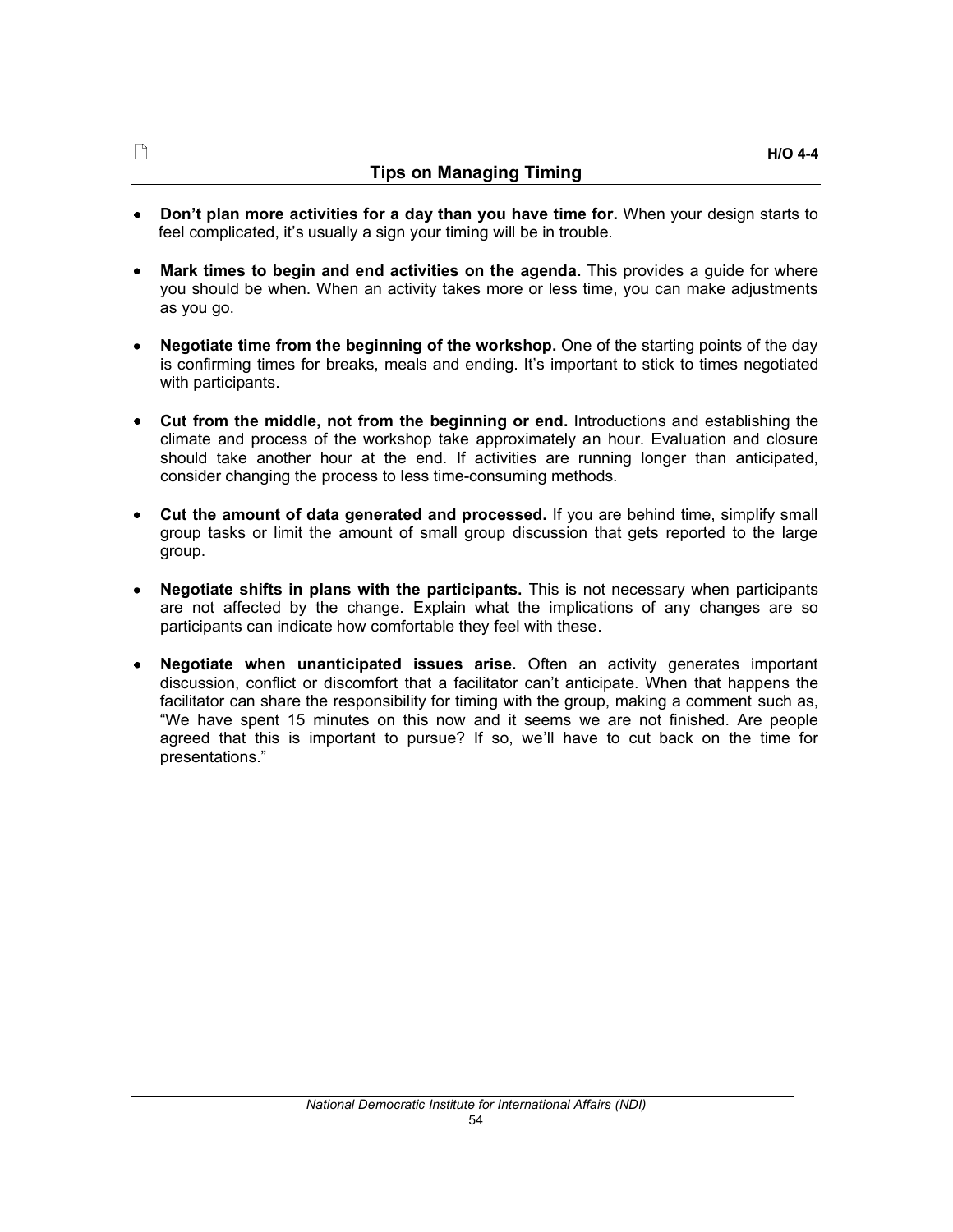- Plan for conflict about one-third of the way along. Conflict will occur. It should be part of  $\bullet$ the learning that takes place throughout a workshop. But participants usually start politely and carefully, which means that facilitators have to dig up earlier rather than later what's under the surface. Doing this allows time for a full discussion. Experience shows that this stage often comes on the second day of a four to five day workshop.
- Stop the process when conflict seems to be building up consistently. Not all conflict is  $\bullet$ significant. But when it builds up it will sabotage the process. It's better as a facilitator to show conscious leadership and incorporate the conflict into everyone's learning.
- Name opposing positions as clearly as possible. Facilitators should highlight key  $\bullet$ elements of the conflict as they hear it, allowing participants to clarify or elaborate. This allows everyone to proceed in the discussion as cleanly as possible.
- Explore the whys as well as the whats of people's positions. All participants should look  $\bullet$ critically at the sources of conflict as well as try to understand the experiences that have informed differing positions. Exploring the whys also affords a chance to assess how deeply held an opinion is, and whether there are new considerations that can influence it. Role-play is a useful tool for this kind of probing process.
- Where possible, use conflict to illuminate larger social issues. Invite participants to  $\bullet$ consider the group conflict as an example or case study of a form of large inequity or domination. This can help lower the emotional level in the group.
- Encourage participant responsibility for process. Facilitators can lead a group in  $\bullet$ surfacing and guiding a process for addressing a conflict. But this process should not result in a limited dialogue between a facilitator and one or two participants. A go-around can be a useful way to get all participants' input and learn from their experiences.
- Seek agreement on a way to proceed, not on the positions. When opinions are firmly  $\bullet$ held and loudly stated, easy agreement is unlikely. So facilitators should only try to summarize the different positions. Seek agreement on a way to proceed that both acknowledges differences and draws upon common interests to benefit from the workshop.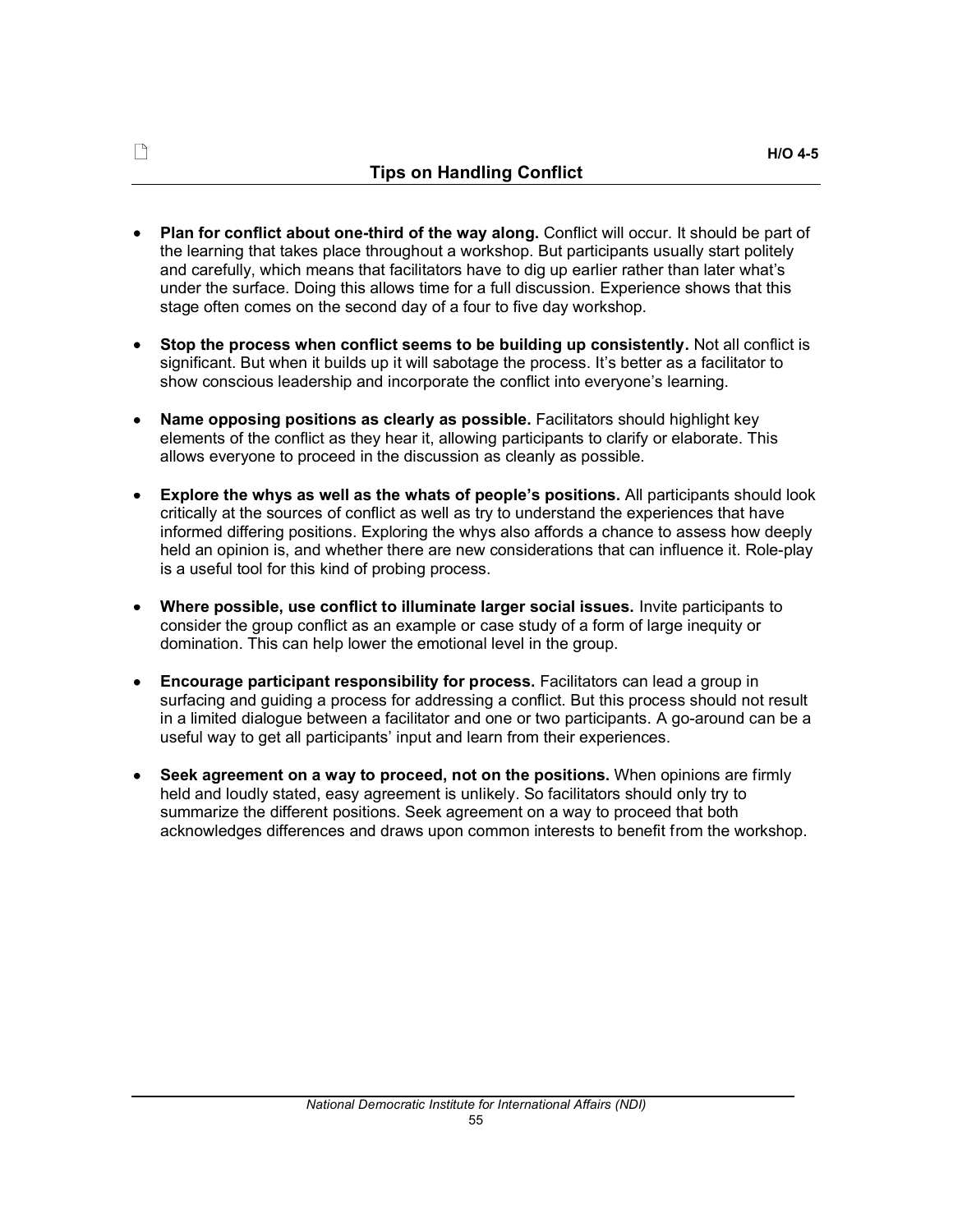When they assess whether to name and work with discomfort at a given moment, facilitators must think about the costs of not doing so. In most groups, there is both a fear that the discomfort will be named and a great unease when it is not. People sometimes avoid the problem because they can't quite pinpoint what's going on. Or they avoid it because they don't trust the group and fear disclosure and attack.

- Watch for the symptoms. Silence, shuffling, frequent breaks, side conversations, repeated  $\bullet$ returns to more comfortable terrain, personal attacks: these are all signals of discomfort in a group. Facilitators must also watch for what people are avoiding and for when avoiding behavior occurs in order to identify the discomfort accurately.
- Name what it is. Ask people how they felt doing a particular activity or discussing a particular issue. This provides space for participants to name for themselves what makes them feel comfortable or not.
- Probe what people say they mean. If participants say something vague and seem to be inferring something stronger, ask what they mean: "Say something more about that." "Are you saying that ..." "Is it hard for you to talk about ..." These are all ways facilitators demonstrate listening behavior and at the same time challenge participants to say what is really on their minds.
- Don't be afraid of silence. Don't fill in all the spaces. Let people sit and listen to the  $\bullet$ question or statement posed. Often it takes people time to find the words or the courage to say the words.
- Give support to talk about feelings. In every workshop, there is a place for analysis and  $\bullet$ sharing information. There should also be a place for sharing who we are and how we feel about what we do. Discomfort usually resides in these feelings. These tips suggest some ways to bring these feelings out into the open and to validate them.
- Ask permission to pursue discomfort. There is no point in probing discomfort if the group doesn't want to do so. Name what you think is going on, or get participants to do so. Acknowledge this may affect the planned agenda and ask if the group finds the process of exploring the named discomfort useful.
- **Record what people say.** This is also subject to the group's permission. But writing  $\bullet$ comments on flipchart paper helps the group focus visually as well as aurally on the task, helps members build on, refer to and develop each other's insights and helps them see common ground as well as disagreements.
- Ensure there will be time to heal. Don't initiate this kind of process in the last five minutes of a session or at the end of a workshop. People need to be able to come back together after thinking about the discussion. They can then pursue the issues further together.
- Encourage participant contributions. Often participants offer a hand, an insight, a question that shifts the frame and signals equal responsibility for the process.
- Know when to move on. You can sense when a group has worked with a discussion of  $\bullet$ discomfort as far as it can. People start repeating themselves or introducing other subjects. The tense energy that informs talk of discomfort dissipates. When this happens, summarize the main points and suggest that participants take the discussion into account as they proceed with the original agenda.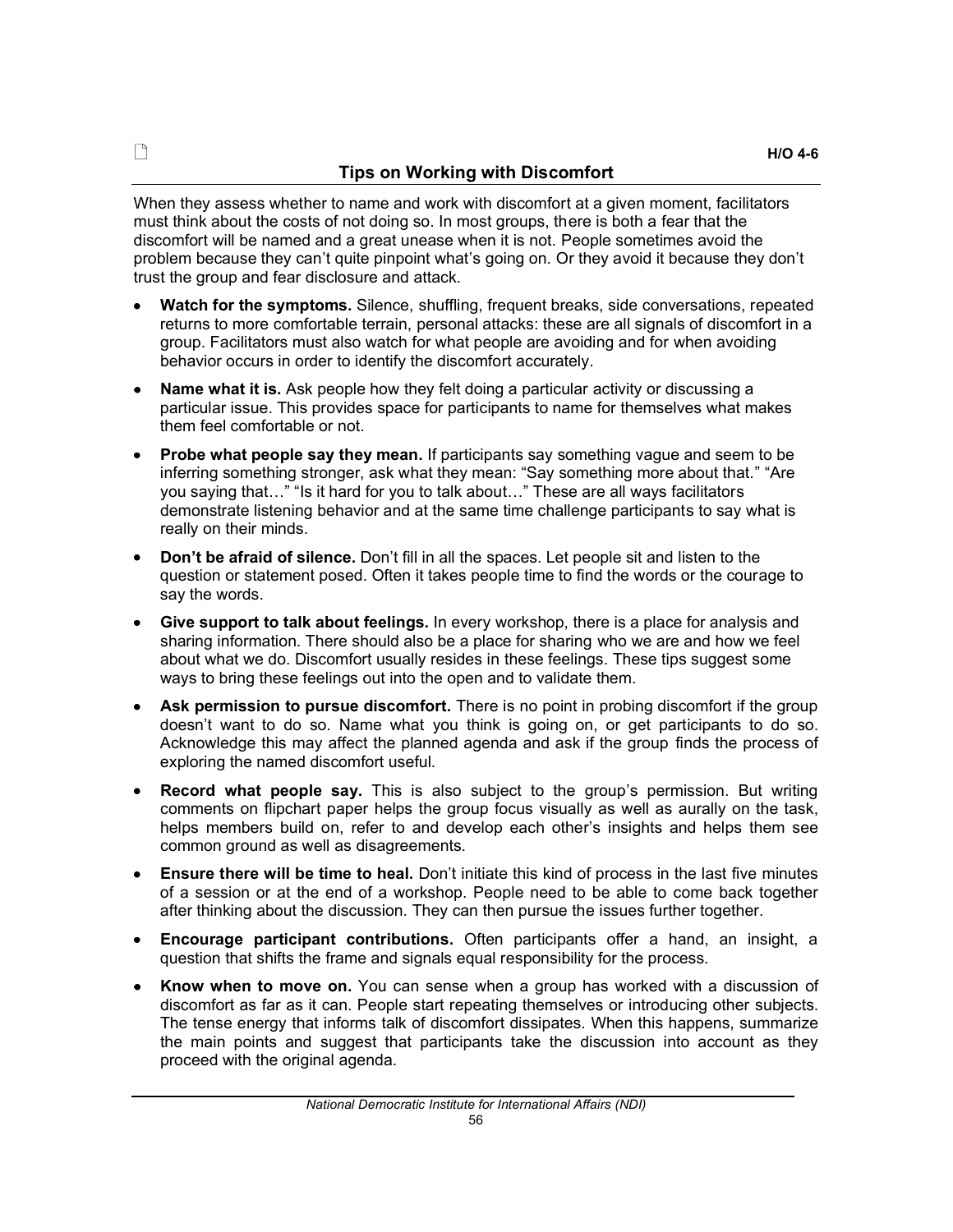# Tips on Challenging and Encouraging Resistance

- **Smoke out the real agenda.** Pose questions that require resisters to clarify what they mean and what they want. Often, people don't say or what they signal non-verbally is what they mean. Make sure you're not spending time on diversions to the real point.
- Confront the issues. Summarize what you hear the person saying. Encourage other  $\bullet$ participants to get involved. If no one feels able, don't back off. Use the facts and resources you have available. Pose questions that probe the resister's position. Know where you stand on the issue and explain what you are doing and why you are doing it.
- Don't belittle the resister. Even if the person is behaving in a destructive manner, stick  $\bullet$ with his or her statements and behavior. If you counterattack, participants may close ranks against you even if they agree with you.
- Ask other participants for their responses. If one person has had ample time to vent  $\bullet$ opinions or feelings and you think these are not shared by the group, ask if others share them. This deflects things from becoming a two-way conversation between facilitator and resister. It also encourages the group to share responsibility for time spent on this issue.
- Be prepared to shift and adapt if this is required. Most resistance is not sabotage. If several people have concerns about moving on before a particular issue is explored more fully, propose a shift of plans to the group, so you can accommodate the anxieties or concerns you are hearing. Encouraging thoughtful resistance means that it be taken seriously and that it informs the process.
- Use resistance for new insights. If you can, relate the resistance (as a kind of case study)  $\bullet$ to a larger issue the group is examining. Encourage people to derive new insights from what was said and how it was said.
- $\bullet$ Know when to move on. At some point, you may have to agree to disagree. It helps though to restate the different positions, summarizing where there is agreement and disagreement. Then you have to agree on a process to move on. First, you may have to take a break. If the person is extremely argumentative, you may have to exercise authority to move on. However, make sure you have the support of most of the group before doing so.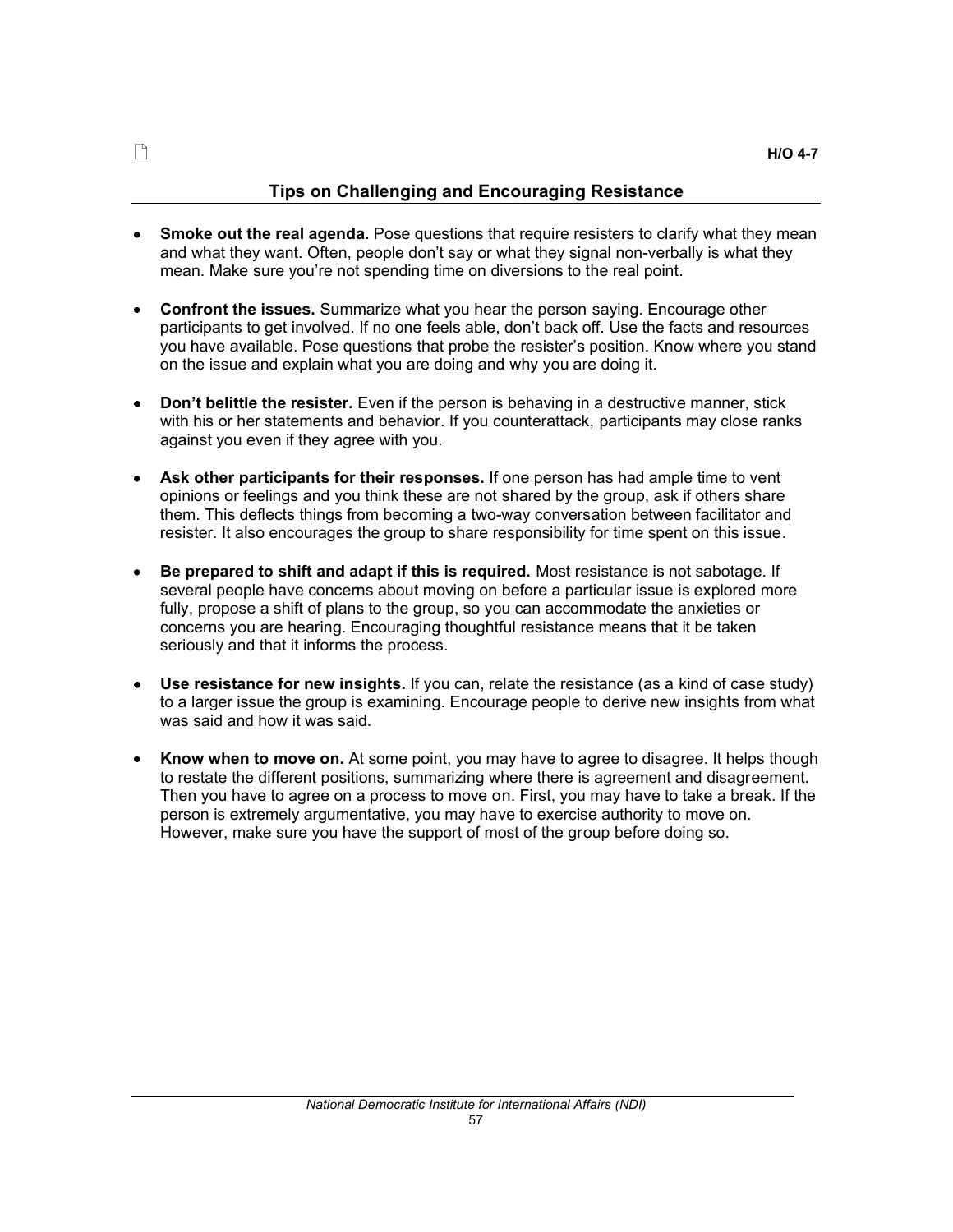# Session 5

Behavior and Attitudes that Affect Women's Participation in Political Parties

# Objective:

Identifying negative behavior and/or attitudes that affect women's participation in political parties and processes.

## Time:

60 minutes

# Materials:

- $\mathcal{L}$  Prepared flipcharts with headings: Women, Men, Leadership, Politicians (divided into 2) columns (one column labeled 'positive' and the other labeled 'negative)
- $\Box$  Handout 5-1: Choosing to Run: Impact on the Family

# Process:

- 1. Post prepared flipcharts on walls around the room.
- 2. Give each participant a marker and have them circulate freely among the posted flipcharts. (5-10 minutes)
- 3. Instruct them to write any behavior or attitude they feel is associated with each category in either the positive or negative column. They do not have to agree that a particular behavior or attitude is positive or negative – rather, they should think about whether the behavior or attitude is felt to be positive or negative by society in general.
- 4. *Debrief:* Do participants agree that what is portrayed is the 'reality'? Which items are particularly problematic for them in their respective parties? Are there a lot of commonalities? Differences?
- 5. Explain that political parties and processes are subject to the same stereotypes present in society as a whole. Typical stereotypes that seem to arise across cultures in terms of women's participation in politics are: "women's place is in the home (family will suffer)", "women are too pure for politics", "women can't lead", "women don't have the relevant experience".
- 6. Point out that it is easier to change behavior rather than attitudes. What behavior should change in their parties to help increase women's participation? How could this be done? Record ideas on flipcharts.
- 7. Remind participants of the method used here: a brainstorming method that is quick and highly participatory.
- 8. Distribute Handout 5-1: Choosing to Run: Impact on the Family. Are any of the things mentioned things that men have to think of too? Are the points listed relevant and/or problematic for them? Would they add anything?